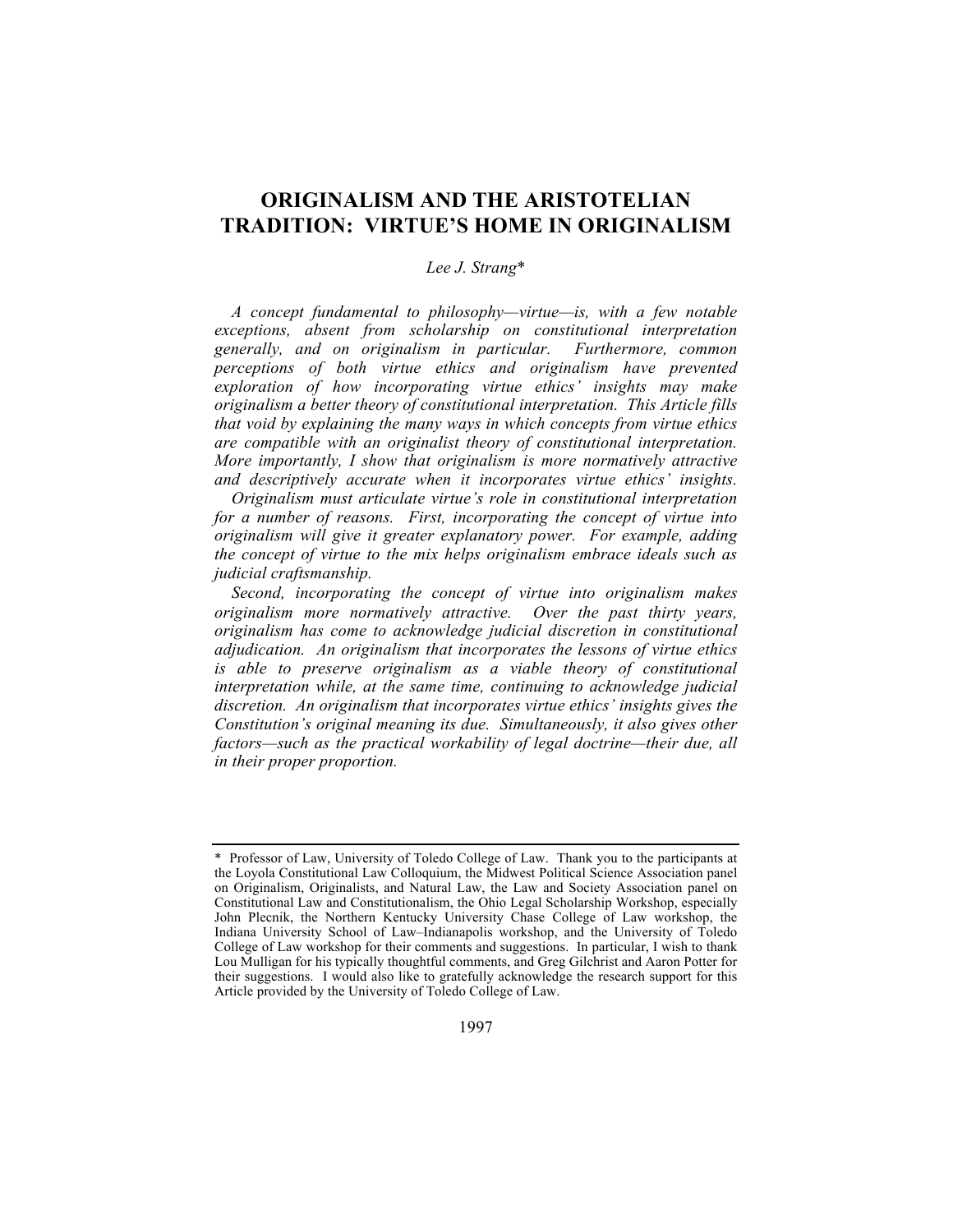#### TABLE OF CONTENTS

| B. Originalism's Transformation in Response                        |       |
|--------------------------------------------------------------------|-------|
|                                                                    |       |
|                                                                    | .2006 |
| 2. Originalism's Transformation: The Second Generation2007         |       |
| C. Impasse in Normative Justifications for Originalism             | 2013  |
|                                                                    | 2014  |
| II. THE ARISTOTELIAN PHILOSOPHICAL TRADITION AND THE RETURN        |       |
|                                                                    | .2015 |
| A. The Aristotelian Philosophical Tradition: Background 2015       |       |
| B. Relationship Between the Broader Aristotelian Tradition         |       |
|                                                                    |       |
| C. Virtue Ethics, Natural Law, and the Return to Virtue Ethics2017 |       |
|                                                                    |       |
| 2. Virtue, Human Flourishing, and the Natural Law 2022             |       |
|                                                                    |       |
| D. Virtue Ethics' Limited Impact on Legal Scholarship 2026         |       |
| III. ORIGINALISM IS BETTER BECAUSE IT HAS A HOME FOR VIRTUE  2026  |       |
|                                                                    |       |
|                                                                    |       |
|                                                                    |       |
|                                                                    |       |
| Virtue's Role when Judges Exercise Discretion:<br>$\mathfrak{a}$ . |       |
| Nonoriginalist Precedent and Constitutional                        |       |
|                                                                    | 2033  |
| Virtue's Place in Determinate Law: Constitutional<br>b.            |       |
| Interpretation and Originalist Precedent2037                       |       |
| 3. Originalism Transformed into a Home for Virtue 2039             |       |
|                                                                    |       |

#### **INTRODUCTION**

A concept fundamental to philosophy—virtue<sup>1</sup>—is, with a few notable exceptions, absent from scholarship on constitutional interpretation generally, and originalism in particular. On the one hand, this is surprising because virtue is central to the Aristotelian philosophical tradition, one of

<sup>1.</sup> Saint Thomas Aquinas's famous definition of virtue is "a habit by which we work well." ST. THOMAS AQUINAS, SUMMA THEOLOGICA, I–II, Q. 56, art. 3 (Fathers of the English Dominican Province trans., Benziger Bros. 1947); *see also* ROSALIND HURSTHOUSE, ON VIRTUE ETHICS 13 (1999) ("[V]irtue is . . . something that makes its possessor good; a virtuous person is a morally good, excellent, or admirable person who acts and reacts well, rightly, as she should—she gets things right."). I describe the concept of virtue, and related concepts, below.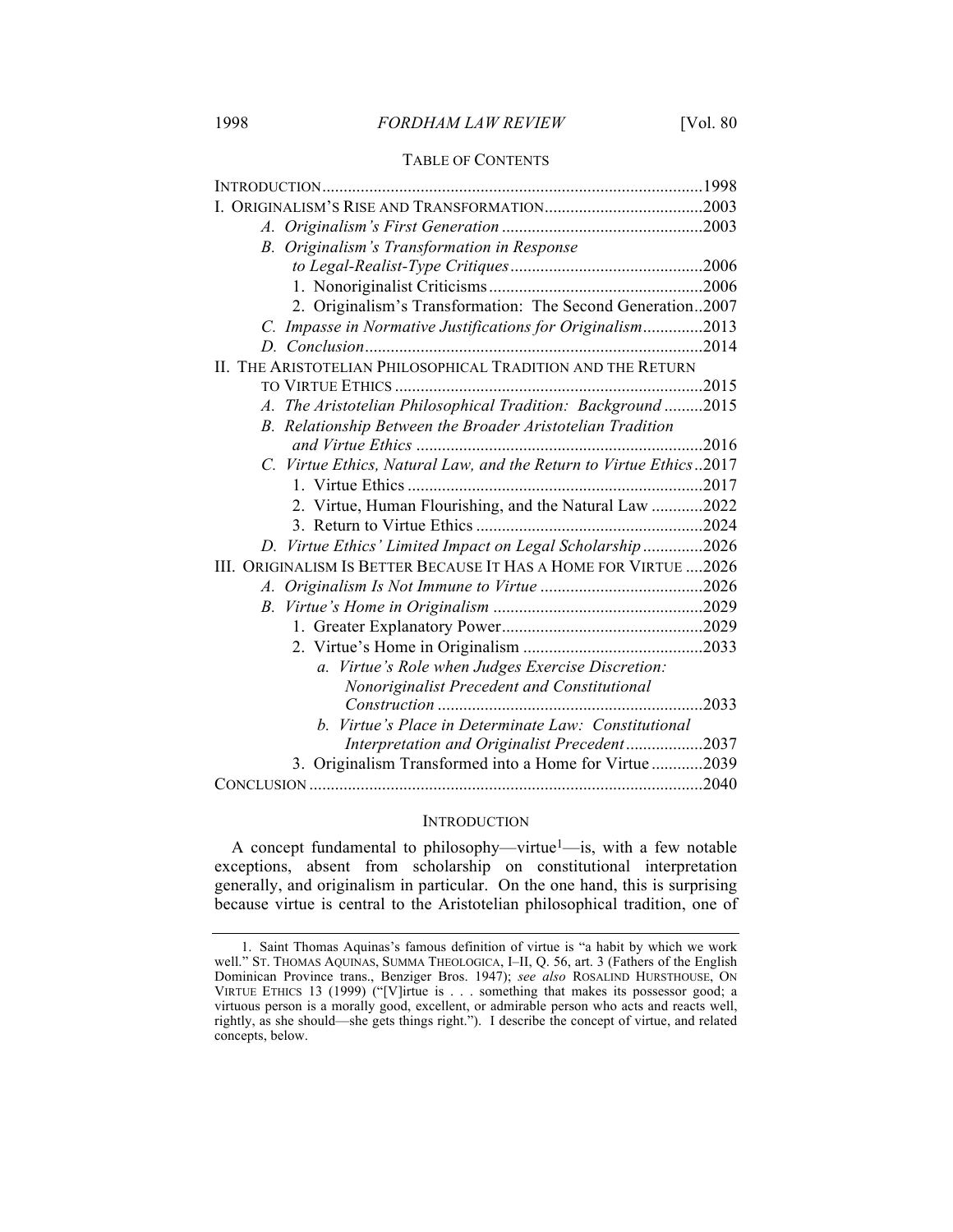the major philosophical traditions.2 On the other hand, however, this is not surprising given the sociological makeup of the legal academy.<sup>3</sup> The legal academy—again, with notable exceptions4—is dominated by scholars at home in the consequentialist and deontological traditions.<sup>5</sup> Originalist scholarship is no exception.

For instance, originalists' normative arguments for originalism come from the deontological and consequentialists traditions. Professor Randy Barnett is representative of the former. Barnett claims that his "libertarian"6 originalism is the most normatively attractive form of originalism because it leads to the greatest protection for natural rights.7 Others, such as Professors John McGinnis and Michael Rappaport, have defended originalism based on the good consequences its adoption would produce.8 To date, no originalists have articulated what role, if any, virtue ethics' concepts should play in a fully developed originalism.9

4. The most important exception is Professor Lawrence Solum. *See, e.g.*, Farrelly & Solum, *supra* note 3, at 3–7 (introducing the sole book-length treatment of law and virtue ethics).

5. This is exemplified by the fact that legal scholars routinely utilize concepts associated with the consequentialist and deontological traditions, but rarely utilize concepts from the Aristotelian tradition. *See id.* at 3–7 (describing the move toward virtue ethics in philosophy and proposing a similar move in law).

6. For critiques of Professor Barnett's libertarian originalism, see Steven G. Calabresi, *The Originalist and Normative Case Against Judicial Activism: A Reply to Professor Randy Barnett*, 103 MICH. L. REV. 1081 (2005); Andrew C. Spiropoulos, *Rights Done Right: A Critique of Libertarian Originalism*, 78 UMKC L. REV. 661 (2010).

7. RANDY E. BARNETT, RESTORING THE LOST CONSTITUTION: THE PRESUMPTION OF LIBERTY 108–09 (2004). *See generally* RANDY E. BARNETT, THE STRUCTURE OF LIBERTY: JUSTICE AND THE RULE OF LAW (1998) (detailing the contours and justifications for Barnett's conception of natural rights).

8. John O. McGinnis & Michael B. Rappaport, *Originalism and the Good Constitution*, 98 GEO. L.J. 1693, 1695 (2010) (arguing that originalism is justified because it protects the good consequences that arise from the Constitution's supermajority requirements); John O. McGinnis & Michael B. Rappaport, *Our Supermajoritarian Constitution*, 80 TEX. L. REV. 703, 802–05 (2002) (same).

9. Professor Lawrence Solum has written extensively on how virtue ethics, applied to law and legal institutions generally—such as judging—is descriptively accurate and normatively attractive. *See* Lawrence B. Solum, *The Aretaic Turn in Constitutional Theory*, 70 BROOK. L. REV. 475, 491–520 (2005); Lawrence B. Solum, *Natural Justice*, 51 AM. J.

<sup>2.</sup> *See, e.g*., ROBERT P. GEORGE, MAKING MEN MORAL: CIVIL LIBERTIES AND PUBLIC MORALITY 5 (1993) (describing the Aristotelian tradition as the "central tradition of Western thought about morality and politics"); JAMES GORDLEY, FOUNDATIONS OF PRIVATE LAW: PROPERTY, TORT, CONTRACT, UNJUST ENRICHMENT 7–31 (2006) (describing the origins and content of the respective philosophical traditions).

<sup>3.</sup> *See* Colin Farrelly & Lawrence B. Solum, *An Introduction to Aretaic Theories of Law*, *in* VIRTUE JURISPRUDENCE 3–7 (Farrelly & Solum eds., 2008) (noting the paucity of virtue ethics in legal scholarship); *see also* John O. McGinnis, Matthew A. Schwartz & Benjamin Tisdell, *The Patterns and Implications of Political Contributions by Elite Law School Faculty*, 93 GEO. L.J. 1167, 1195 (2005) (arguing that the American legal academy is "liberal" as that term is understood in modern political discourse); Lee J. Strang, *Originalism as Popular Constitutionalism?: Theoretical Possibilities and Practical Differences*, 87 NOTRE DAME L. REV. 254 (2011) (describing the legal academy's legal and political commitments). For a critical response, see Michael Vitiello, *Liberal Bias in the Legal Academy: Overstated and Undervalued*, 77 MISS. L.J. 507 (2007). My assumption in making this claim is that persons at home in modern American liberalism are less likely to follow the Aristotelian tradition.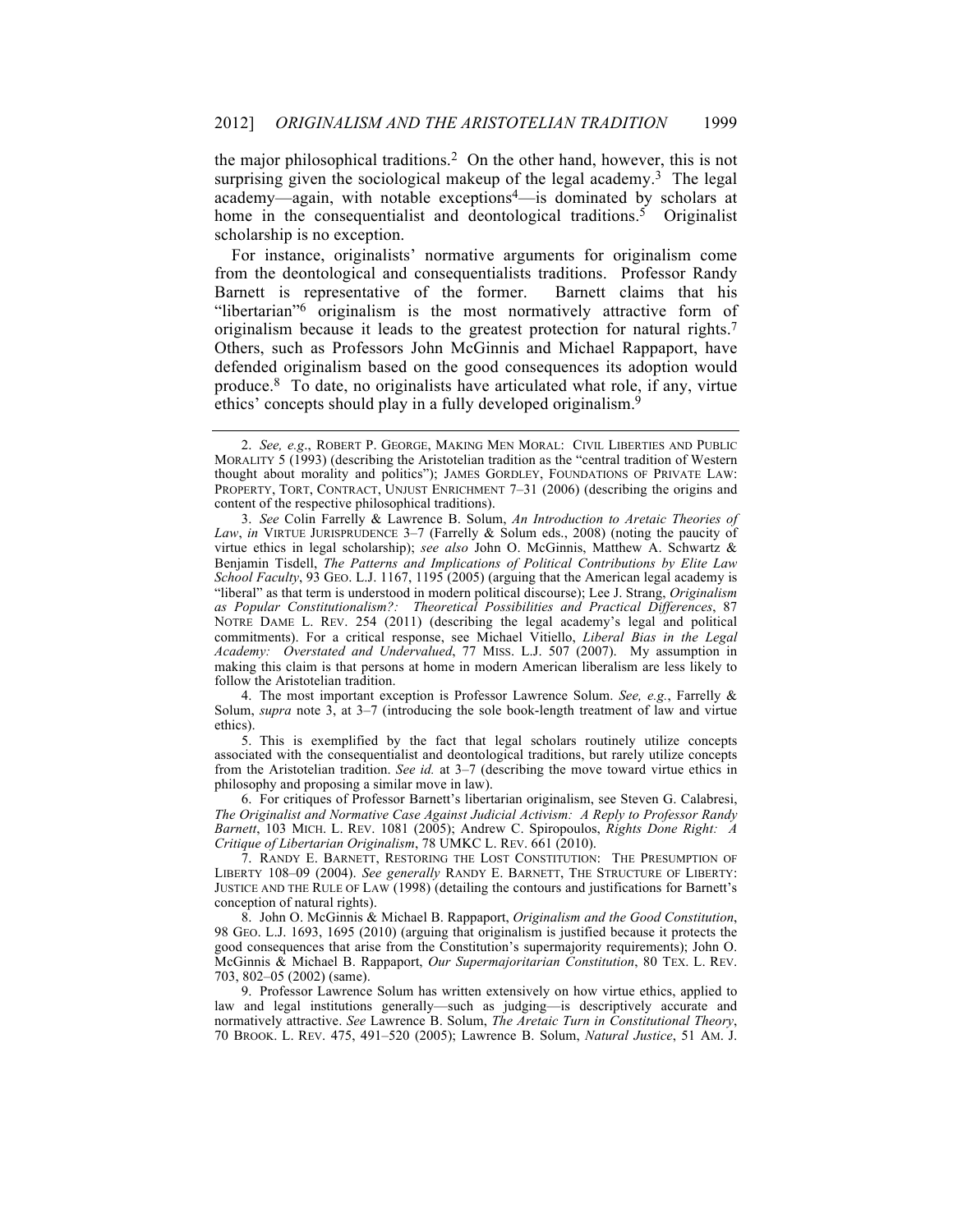Furthermore, common perceptions of both virtue ethics and originalism have prevented exploration of how incorporating virtue ethics' insights may make originalism a better theory of constitutional interpretation. The first common perception is that virtue ethics—unlike, for example, deontological ethics—generally does not utilize normative rules and instead focuses on more amorphous concepts, such as character.10 The second common perception is that originalism operates primarily through legal rules derived from the Constitution's original meaning.11 An ethical theory that rejects normative rules cannot offer much to a legal theory that deals primarily in legal rules.

This Article fills that void by explaining the many ways in which concepts from virtue ethics are, contrary to popular perception, compatible with an originalist theory of constitutional interpretation. More importantly, I show that originalism is more normatively attractive and descriptively accurate when it takes on board virtue ethics' insights.

Originalism must articulate virtue's role in constitutional interpretation for a number of reasons. First, incorporating the concept of virtue into originalism will give it greater explanatory power. For example, adding the concept of virtue to the mix helps originalism embrace ideals such as judicial craftsmanship.<sup>12</sup> Originalism can, for instance, strive for the judge who is excellent at his craft.

Second, incorporating the concept of virtue into originalism makes originalism more normatively attractive. Originalism has transformed over the past thirty years in response to legal-realist-type criticisms. Most importantly, originalism has come to acknowledge judicial discretion in constitutional adjudication.13 An originalism that incorporates the lessons of virtue ethics, however, is able to simultaneously preserve originalism as a viable theory of constitutional interpretation while, at the same time, continuing to acknowledge judicial discretion. Virtue ethics enables

JURIS. 65, 76–92 (2006); Lawrence B. Solum, *Virtue Jurisprudence: A Virtue-Centered Theory of Judging*, 34 METAPHILOSOPHY 178 (2003). Solum has also briefly noted how virtue ethics may impact "constitutional formalism." *See* Solum, *The Aretaic Turn in Constitutional Theory*, *supra*, at 520–22.

<sup>10.</sup> *See, e.g.*, HURSTHOUSE, *supra* note 1, at 35–42 (identifying and responding to this view).

<sup>11.</sup> The primary source of this view appears to be Justice Antonin Scalia, who, in his scholarly writings, *see, e.g.*, Antonin Scalia, *The Rule of Law as a Law of Rules*, 56 U. CHI. L. REV. 1175 (1989), and his judicial opinions, *see, e.g.*, Michael H. v. Gerald D., 491 U.S. 110, 127 n.6 (1989), has argued that implementing originalism would lead to a "ruleification" of constitutional law. I explain below that Justice Scalia's claims on this issue are outliers.

<sup>12.</sup> *See, e.g.*, Suzanna Sherry, *Judges of Character*, 38 WAKE FOREST L. REV. 793 (2003) (providing a comprehensive account of judicial character that includes the capacity for judicial craftsmanship); *see also* Suzanna Sherry, *The Four Pillars of Constitutional Doctrine*, 32 CARDOZO L. REV. 969, 972–74 (2011) (focusing more on judicial craftsmanship). For the classic explanation of judicial craftsmanship, see KARL N. LLEWELLYN, THE COMMON LAW TRADITION: DECIDING APPEALS 3–4, 214, 224–25 (1960).

<sup>13.</sup> Originalism's acknowledgment of judicial discretion comes primarily in its embrace of constitutional construction and the preservation of some nonoriginalist precedent. *See infra* Part I.B.2.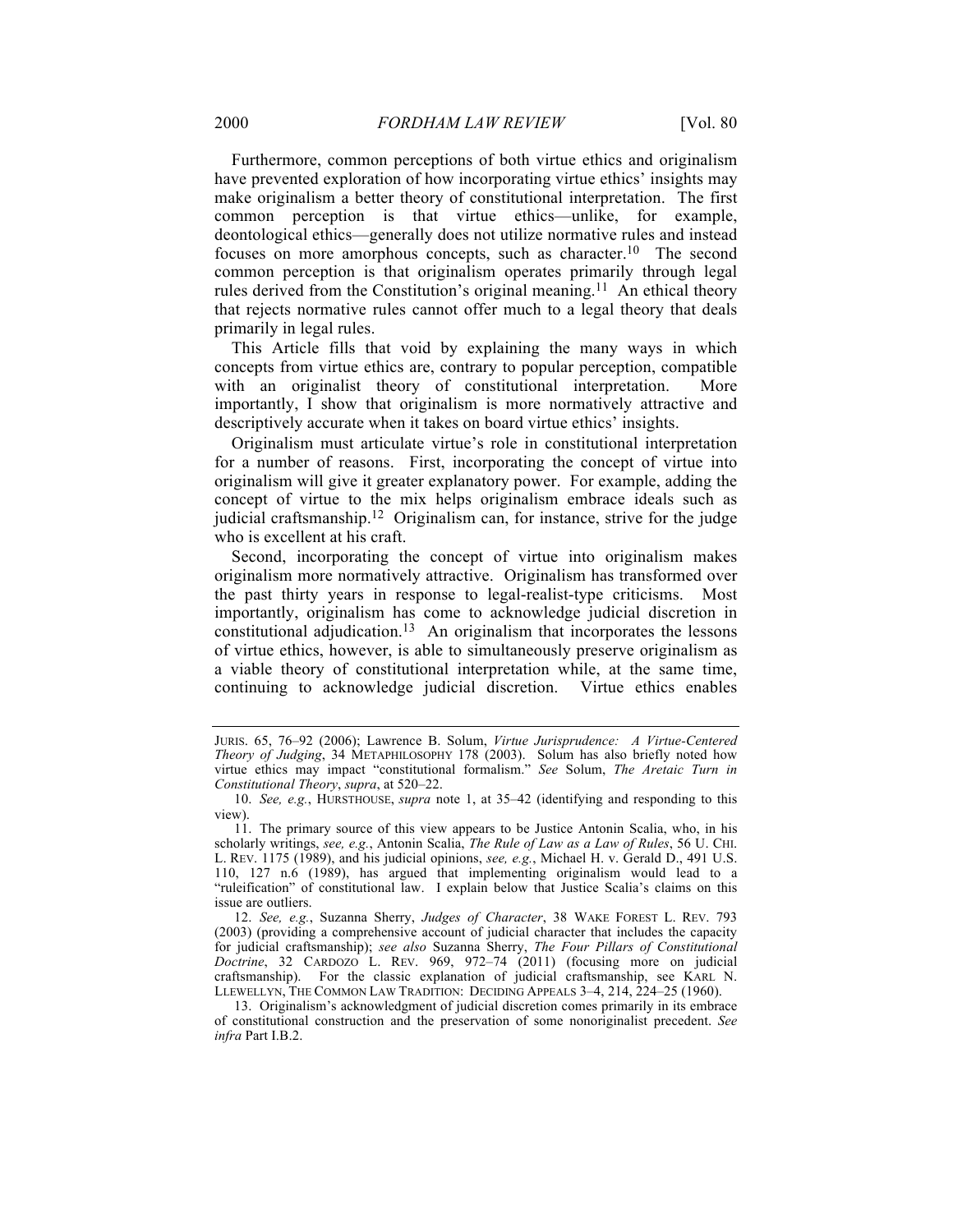originalist judges to effectively interpret and put into practice the Constitution's original meaning despite and, in part, *because of* this judicial discretion. I touched on aspects of a theory of judicial virtue in my previous writings14 and, in this Article, I more fully articulate an originalist theory of judicial virtue.

Similarly, incorporating virtue ethics will make originalism better in those contexts where, even though the original meaning provides a determinate answer, a case places significant burdens on the judge's judgment. In this class of cases—neither the easy cases<sup>15</sup> nor those that are underdeterminate<sup>16</sup>—virtue ethics provides the means to explain how judges can best decide.

An originalism that incorporates virtue ethics' insights will give the Constitution's original meaning its due. At the same time, it also gives other factors—such as the practical workability of legal doctrine—their due, all in their proper proportion. For originalists, and for nonoriginalists who value the Constitution's original meaning, $17$  this preserves originalism's core insights, while enabling originalism's transformation.

This Article begins by describing originalism and, in particular, the transformation originalism experienced over the past thirty years. Originalism's modern incarnation began in the 1970s and, at that point in its development, originalists primarily argued that originalism was superior to nonoriginalist methodologies because originalism cabined judicial discretion and therefore better respected democracy. Nonoriginalists strongly criticized this claim and, in response, originalists transformed originalism in a number of ways that had, as one effect, the creation of analytical space for judicial discretion within originalism. At this point, however, originalists have yet to explain how acknowledging this judicial discretion has not undermined originalism as a theory of interpretation. Indeed, a recent spate of criticism has utilized this line of attack.18

Part I also shows the impasse that currently exists regarding the normative foundation for originalism. Originalists have offered a stunning variety of normative defenses of originalism. However, none has its roots in the Aristotelian tradition. This situation parallels that of ethics when

<sup>14.</sup> Lee J. Strang, *An Originalist Theory of Precedent: Originalism, Nonoriginalist Precedent, and the Common Good*, 36 N.M. L. REV. 419, 484–86 (2006).

<sup>15.</sup> *See* Frederick Schauer, *Easy Cases*, 58 S. CAL. L. REV. 399 (1985).

<sup>16.</sup> Underdeterminacy is when the pertinent legal materials narrow the range of possible legal answers but do not determine one, uniquely correct answer. *See* Lawrence B. Solum, *On the Indeterminacy Crisis: Critiquing Critical Dogma*, 54 U. CHI. L. REV. 462, 473 (1987).

<sup>17.</sup> *See* Stephen M. Griffin, *Rebooting Originalism*, 2008 U. ILL. L. REV. 1185, 1187 (distinguishing between "exclusive originalism" and other modes of constitutional interpretation that utilize history).

<sup>18.</sup> *See* Thomas B. Colby, *The Sacrifice of the New Originalism*, 99 GEO. L.J. 713 (2011); Thomas B. Colby & Peter J. Smith, *Living Originalism*, 59 DUKE L.J. 239 (2009); Peter J. Smith, *How Different Are Originalism and Non-originalism?*, 62 HASTINGS L.J. 707 (2011).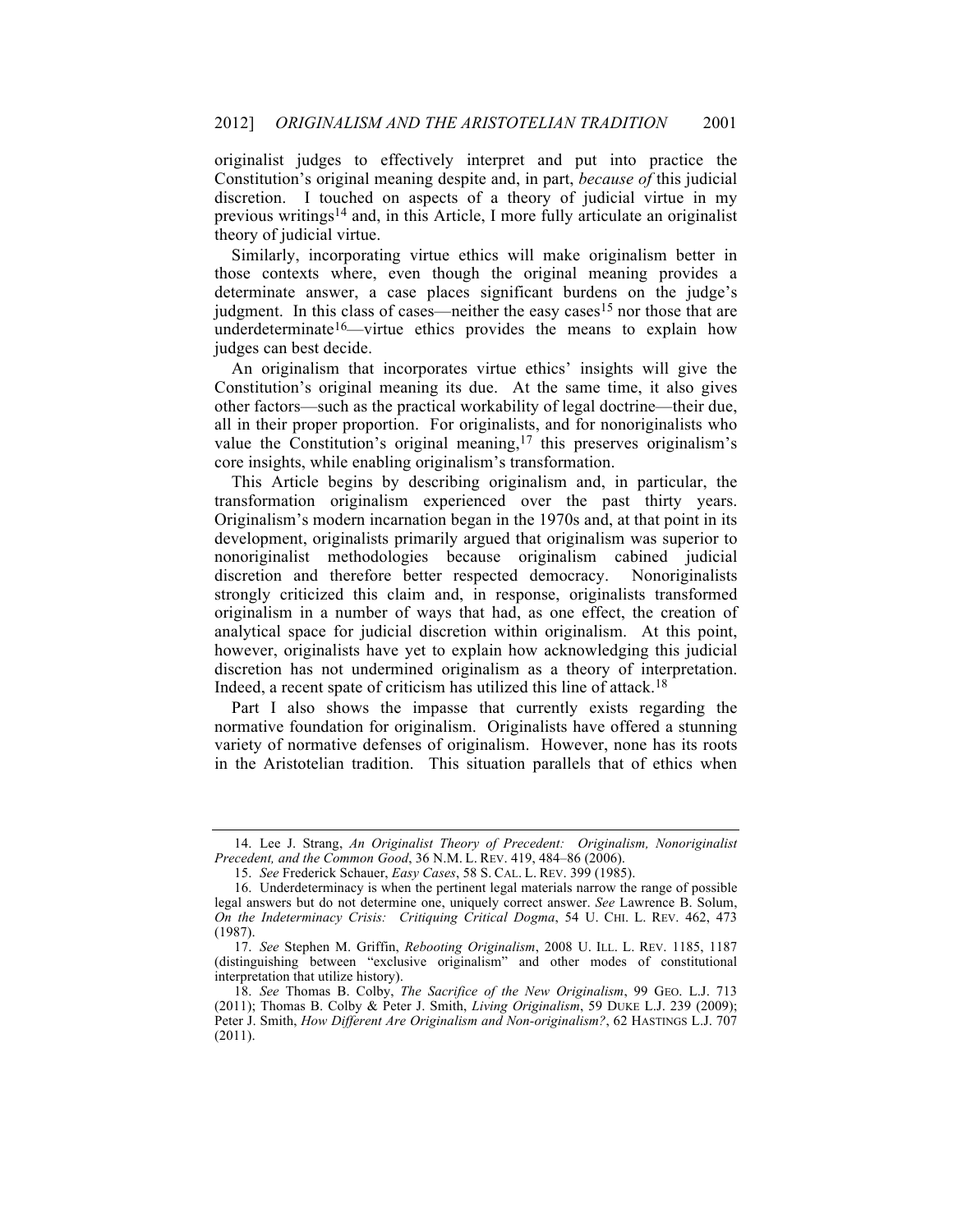Elizabeth Anscombe's famous *Modern Moral Philosophy* appeared,19 precipitating the move toward recovering virtue ethics.

In Part II, I first describe virtue ethics, and I also explain the relationship between virtue ethics and the broader Aristotelian philosophical tradition, including the concepts of human flourishing and natural law. Then, I recount virtue ethics' recent revival. Lastly, I describe the limited impact virtue ethics has had on legal scholarship generally, and constitutional interpretation in particular.

In Part III, I turn to the heart of the Article: virtue ethics' contributions to originalism. I show that originalism *can* incorporate virtue ethics' insights even though the two appear incompatible at first blush. Then, I argue that originalism *should* incorporate virtue ethics' insights, and for two reasons: first, doing so will make originalism more descriptively accurate; and second, originalism will be more normatively attractive once it incorporates virtue ethics' concepts. In particular, I detail four contexts where originalism becomes better: (1) nonoriginalist precedent; (2) constitutional construction; (3) articulating and applying the original meaning; and (4) originalist precedent.

This Article has two goals: one more immediate and one long-term. The immediate goal of this Article is to respond to recent criticism of originalism. For example, Professors Thomas Colby and Peter Smith have argued in a series of papers that originalism is fatally compromised by its admission of judicial discretion.20 As Professor Colby explained, "Judicial constraint was [originalism's] heart and soul—its *raison d'etre*," which originalists have sacrificed by transforming it.<sup>21</sup> I argue below that, by utilizing the conceptual tools provided by virtue ethics, this transformed originalism is able to retain its core insights—retaining what makes originalism valuable in the first place—while still accommodating judicial discretion.

My second goal in writing this Article is to further my long-term scholarly project of applying the insights of the Aristotelian philosophical tradition to the United States Constitution.22 Virtue ethics is a key part of that tradition. Therefore, this Article explores how virtue ethics contributes to an originalist understanding of constitutional interpretation. By showing that virtue ethics fits well with originalism, this Article builds one more bridge between the Aristotelian tradition and originalism.

<sup>19.</sup> G.E.M. Anscombe, *Modern Moral Philosophy*, 33 PHIL. 1 (1958).

<sup>20.</sup> *See* Colby, *supra* note 18, at 714; Colby & Smith, *supra* note 18, at 288–92; Smith, *supra* note 18, at 709.

<sup>21.</sup> Colby, *supra* note 18, at 714–15.

<sup>22.</sup> *See, e.g.*, Lee J. Strang, *The Clash of Rival and Incompatible Philosophical Traditions Within Constitutional Interpretation: Originalism Grounded in the Central Western Philosophical Tradition*, 28 HARV. J.L. & PUB. POL'Y 909 (2005) (the first major piece of this project).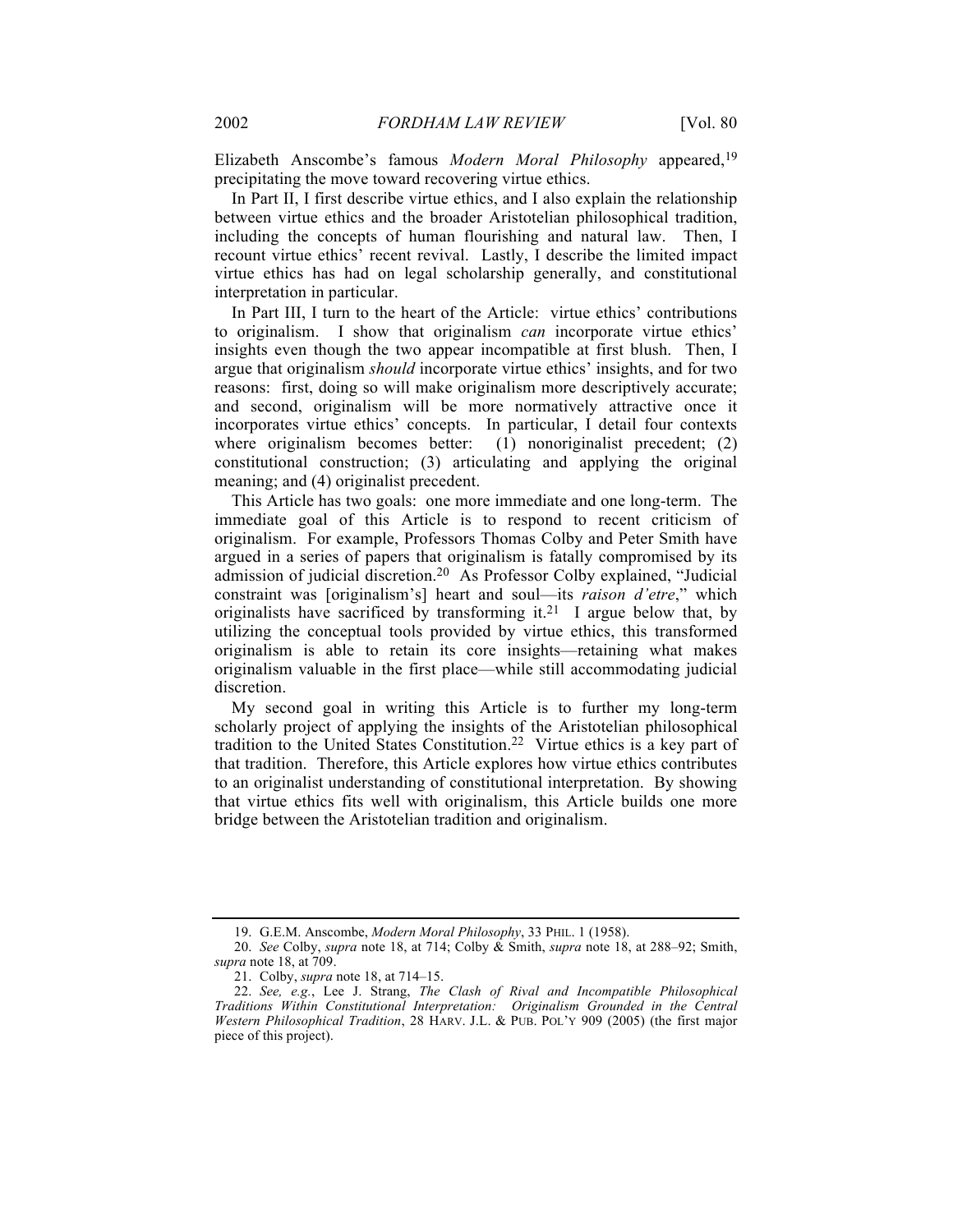#### I. ORIGINALISM'S RISE AND TRANSFORMATION

#### *A. Originalism's First Generation*

Originalism began as a scholarly movement in the 1970s, the aim of which was to criticize the Warren Court's perceived excesses.<sup>23</sup> Since it was a critical stance, originalism's characteristics met that need. In particular, originalists claimed that originalism was superior to nonoriginalist methodologies because it cabined judicial discretion.24 Only by tying judges' constitutional interpretations to the meaning intended by the Framers and Ratifiers, argued then-Justice Rehnquist in 1976, would judges remain in their proper—limited—role.25

The first major originalists scholars were Robert Bork and Raoul Berger.<sup>26</sup> Both lauded originalism for its ability to constrain judges. In his seminal piece, *Neutral Principles and Some First Amendment Problems*, Bork—consciously acting in the Warren Court's shadow27—argued that the Supreme Court's task was to preserve the "Madisonian" compromise embodied in the Constitution.<sup>28</sup> When the Supreme Court performed this function, it acted legitimately and, when it failed to do so, "the Court violate[d] the postulates of the Madisonian model that alone justifie[d] its power."29

Bork argued that the Constitution's originally intended meaning was the sole proper source of Supreme Court authority. An originalist Supreme Court that followed this meaning, Bork argued, "need make no fundamental value choices."30 Instead, the Constitution's originally intended meaning would restrain the Court: "The judge must stick close to the text and the history, and their fair implications."<sup>31</sup>

Raoul Berger's 1977 *Government by Judiciary* raised the stakes by arguing that much of the Warren and Burger Courts' constitutional edifice

<sup>23.</sup> *See* RAOUL BERGER, GOVERNMENT BY JUDICIARY: THE TRANSFORMATION OF THE FOURTEENTH AMENDMENT 307–09 (2d ed. 1997) (describing his book as a challenge to "the 'revolutionary' changes wrought by the Warren Court"); JONATHAN O'NEILL, ORIGINALISM IN AMERICAN LAW AND POLITICS: A CONSTITUTIONAL HISTORY 66–67, 92–110 (2005) (describing originalism in this way); Robert H. Bork, *Neutral Principles and Some First Amendment Problems*, 47 IND. L.J. 1, 1 (1971) (stating that "the Warren Court posed the issue [of the Supreme Court's proper role] in acute form"); Keith E. Whittington, *The New Originalism*, 2 GEO. J.L. & PUB. POL'Y 599, 601–03 (2004) (concluding that "originalism was a reactive theory motivated by substantial disagreement with . . . the Warren and Burger Courts").

<sup>24.</sup> *See* Paul Brest, *The Misconceived Quest for the Original Understanding*, 60 B.U. L. REV. 204, 204 (1980) (noting that one of the arguments made in favor of originalism is that it "constrains the discretion of decisionmakers").

<sup>25.</sup> *See* William H. Rehnquist, *The Notion of a Living Constitution*, 54 TEX. L. REV. 693, 696–97 (1976).

<sup>26.</sup> Then-Justice Rehnquist also wrote an early and much cited originalist article. *Id.*

<sup>27.</sup> Bork, *supra* note 23, at 1–2.

<sup>28.</sup> *Id*. at 3.

<sup>29.</sup> *Id*.

<sup>30.</sup> *Id*. at 5.

<sup>31.</sup> *Id.* at 8.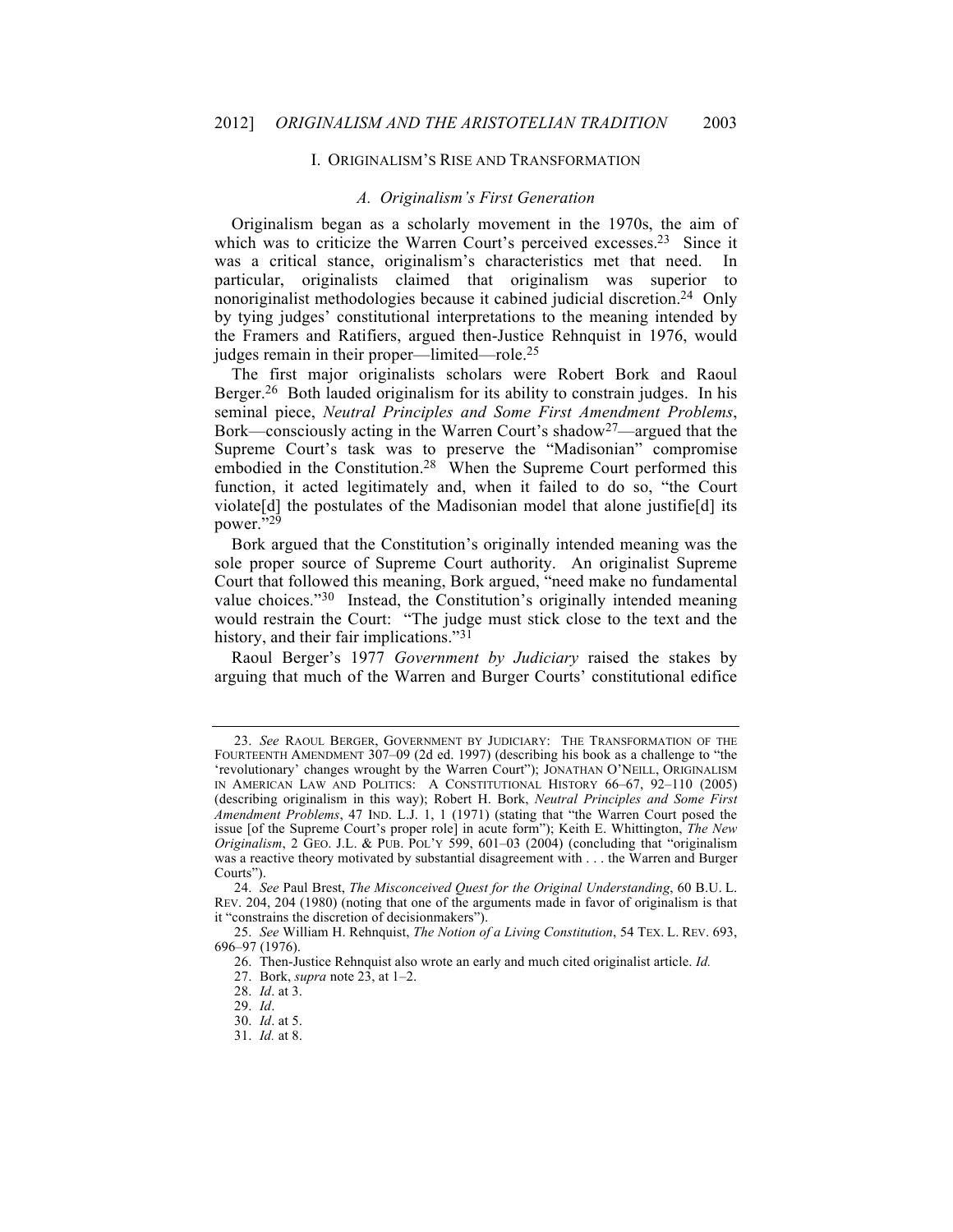was illegitimate.<sup>32</sup> Berger contended that Supreme Court judicial review was legitimate only when limited to enforcing the Constitution.<sup>33</sup> Effectuating this limited form of judicial review required the Supreme Court to follow the Constitution's original intent.<sup>34</sup> The Warren Court, whose case law greatly deviated from the Fourteenth Amendment's original intent,35 exceeded its proper constitutional role and therefore was undemocratic<sup>36</sup>: "The Constitution represents fundamental choices that have been made by the people, and the task of the Courts is to effectuate them, 'not [to] construct new rights.'"37

Originalism's advocates claimed that originalism would cabin judicial discretion by advancing legal norms of relatively concrete breadth. This resulted from the focus, described further below, on the constitutional provisions' framers' concrete intentions.38 Bork's 1971 discussion of the Fourteenth Amendment's meaning, for instance, focused on whether the "history  $\ldots$  reveal[ed] detailed choices" by the Framers.<sup>39</sup>

The normative attractiveness of originalism's ability to cabin judicial discretion was tied to a second, related claim: judges limited by originalism respected democracy.40 In originalism's infancy, its critical stance meant that it focused on the Warren and Burger Courts' most controversial cases, which involved the Court striking down state and federal laws that purportedly infringed on individual rights.41 *Griswold v. Connecticut*, 42 and *Roe v. Wade*, <sup>43</sup> were the most prominent examples of this because of the Court's use of unenumerated rights,<sup>44</sup> though the Court's expansive

36. *See id.* at 308 (stating that, if the Warren Court's cases had been "authorized by the Constitution," it would not have been subject to the charge of being "antidemocratic"); *id.* at 460 (arguing that courts failing to respect their constitutional limits violate the "essence of a democratic society"); *see also id.* at 22–23 (arguing that "the Justices' substitution of their own meaning for that of the Founders displaces the choices made by the people . . . and it violates the basic principle of government by consent of the governed").

37. *Id.* at 314.

38. *See* Whittington, *supra* note 23, at 603.

39. Bork, *supra* note 23, at 13; *see also* BERGER, *supra* note 23, at 17–18 (describing the original intent of Section 1 of the Fourteenth Amendment in concrete terms); *id.* at 409–10 (describing the Equal Protection Clause in rule-like terms).

40. *See* Rehnquist, *supra* note 25, at 696–97.

41. *See* Whittington, *supra* note 23, at 601–03 (providing a typically excellent review of the characteristics of early originalism).

42. 381 U.S. 479 (1965); *see* Bork, *supra* note 23, at 7 (describing *Griswold v. Connecticut* as "in many ways a typical decision of the Warren Court"); *see also* BERGER, *supra* note 23, at 286–87 (using *Griswold* as an example of unconstrained judging).

43. 410 U.S. 113 (1973); *see* Whittington, *supra* note 23, at 603.

44. *See* Bork, *supra* note 23, at 11 (criticizing the Supreme Court's substantive due process and "substantive equal protection" case law).

<sup>32.</sup> BERGER, *supra* note 23.

<sup>33.</sup> *See id.* at 4.

<sup>34.</sup> *See id*.; *see also id*. at 402 (defining original intent as "the meaning attached by the Framers to the words they employed in the Constitution").

<sup>35.</sup> *See id.* at 3 ("The Fourteenth Amendment is the case study par excellence of . . . the Supreme Court's 'exercise of the amending power,' its continuing revision of the Constitution under the guise of interpretation."); *id*. at 458 ("The Court . . . has flouted the will of the framers and substituted an interpretation in flat contradiction of the original design.").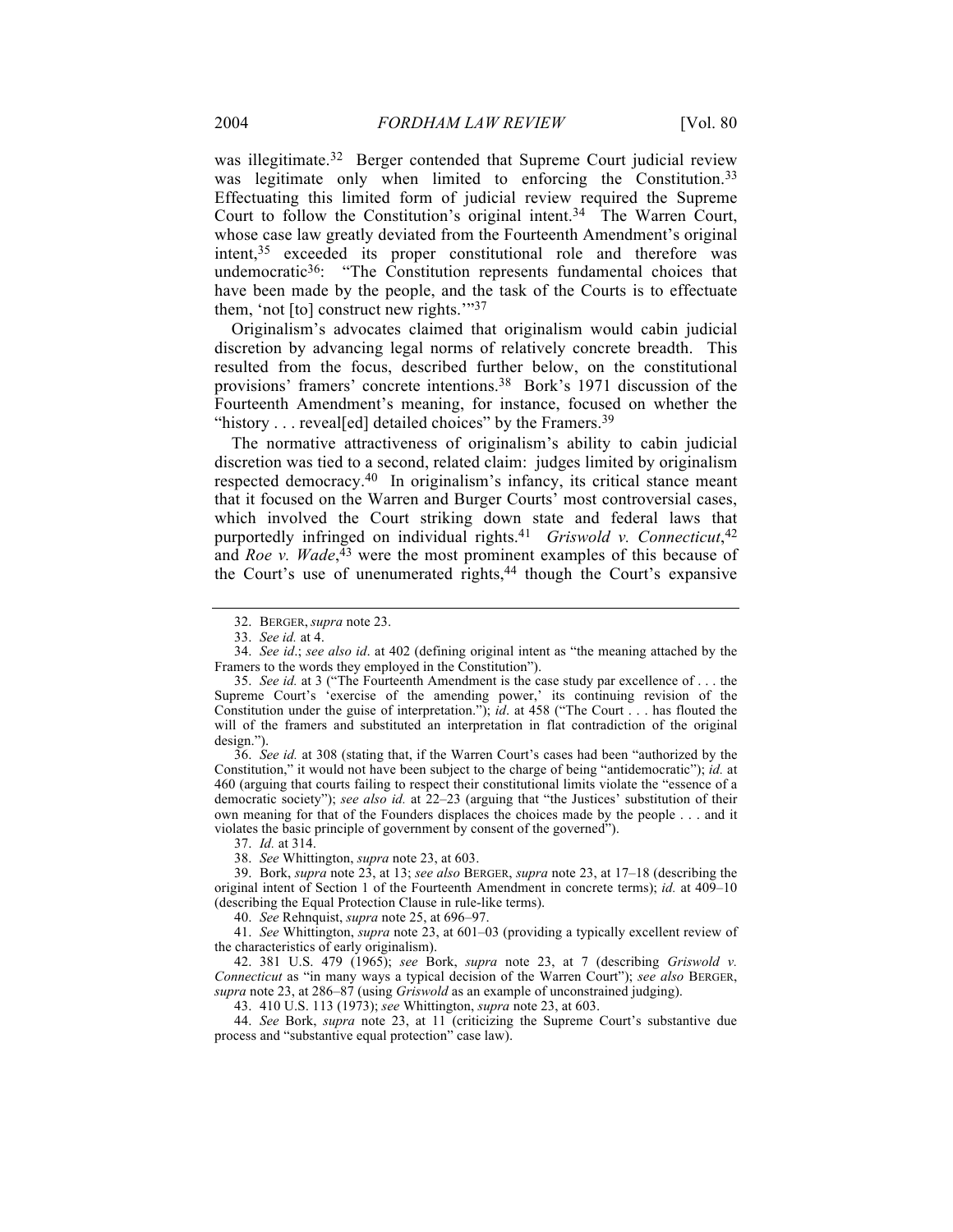interpretations of more textually rooted criminal procedure rights, such as in Miranda v. Arizona,<sup>45</sup> received significant criticism as well.<sup>46</sup> Originalists contended that the Supreme Court acted undemocratically and hence illegitimately when it overturned acts of the elected branches without a clear warrant in the Constitution's text or history.47 According to Bork, "Courts must accept any value choice the legislature makes unless it clearly runs contrary to a choice made in the framing of the Constitution."48

A third characteristic of this early conception of originalism was its focus on original intent.49 The original intent of a constitutional provision was the meaning that the provision's framers intended it to mean.<sup>50</sup> This facet of originalism was likely unconsciously adopted. It does not appear that early originalists explored the reasons for and implications of adopting an intentionalist focus.51 For instance, in an early discussion of *Brown v. Board of Education*, <sup>52</sup> Bork referred to the "framers' intent" and the Fourteenth Amendment's "legislative history" without explaining why that was the authoritative source of constitutional meaning.<sup>53</sup> The tentativeness of this early commitment to intentionalism is shown by the quick move to original meaning originalism in the late 1980s and early 1990s, described below.

Busied with defending originalism in a hostile legal academy, originalists focused their attention on the basics: a normative justification for originalism, and how originalism was legitimate in a way the Warren and Burger Courts' approach was not. Originalists did not initially address subtler issues, such as originalism's response to nonoriginalist precedent. Those discussions began in earnest following nonoriginalist criticism.<sup>54</sup>

50. *See* BERGER, *supra* note 23, at 402.

<sup>45.</sup> 384 U.S. 436 (1966).

<sup>46.</sup> Raoul Berger's challenges to the Warren and Burger Courts ranged across doctrinal categories including voting rights and reapportionment, segregation, Section 5, equal protection doctrine, the incorporation doctrine, and a host of clauses in the Bill of Rights. *See generally* BERGER, *supra* note 23.

<sup>47.</sup> *See* Bork, *supra* note 23, at 6 ("[A] Court that makes rather than implements value choices cannot be squared with the presuppositions of a democratic society.").

<sup>48.</sup> *Id.* at 10–11.

<sup>49.</sup> *See* BERGER, *supra* note 23, at 402; Whittington, *supra* note 23, at 603.

<sup>51.</sup> My tentative hypothesis is that originalists adopted an intentionalist stance for two related reasons: (1) American legal practice has and continues to be largely intentionalist; and (2) intentionalism is the best means of ascertaining law's meaning (at least for enacted texts).

<sup>52.</sup> 347 U.S. 483 (1954).

<sup>53.</sup> *See* Bork, *supra* note 23, at 13–14.

<sup>54.</sup> A second impetus for greater originalist attention to originalism's subtler implications was the Rehnquist Court, which did not pose as good a target for criticism and instead needed a more-fully fleshed-out theory to support at least some aspects of its jurisprudence. *See* Whittington, *supra* note 23, at 603–04.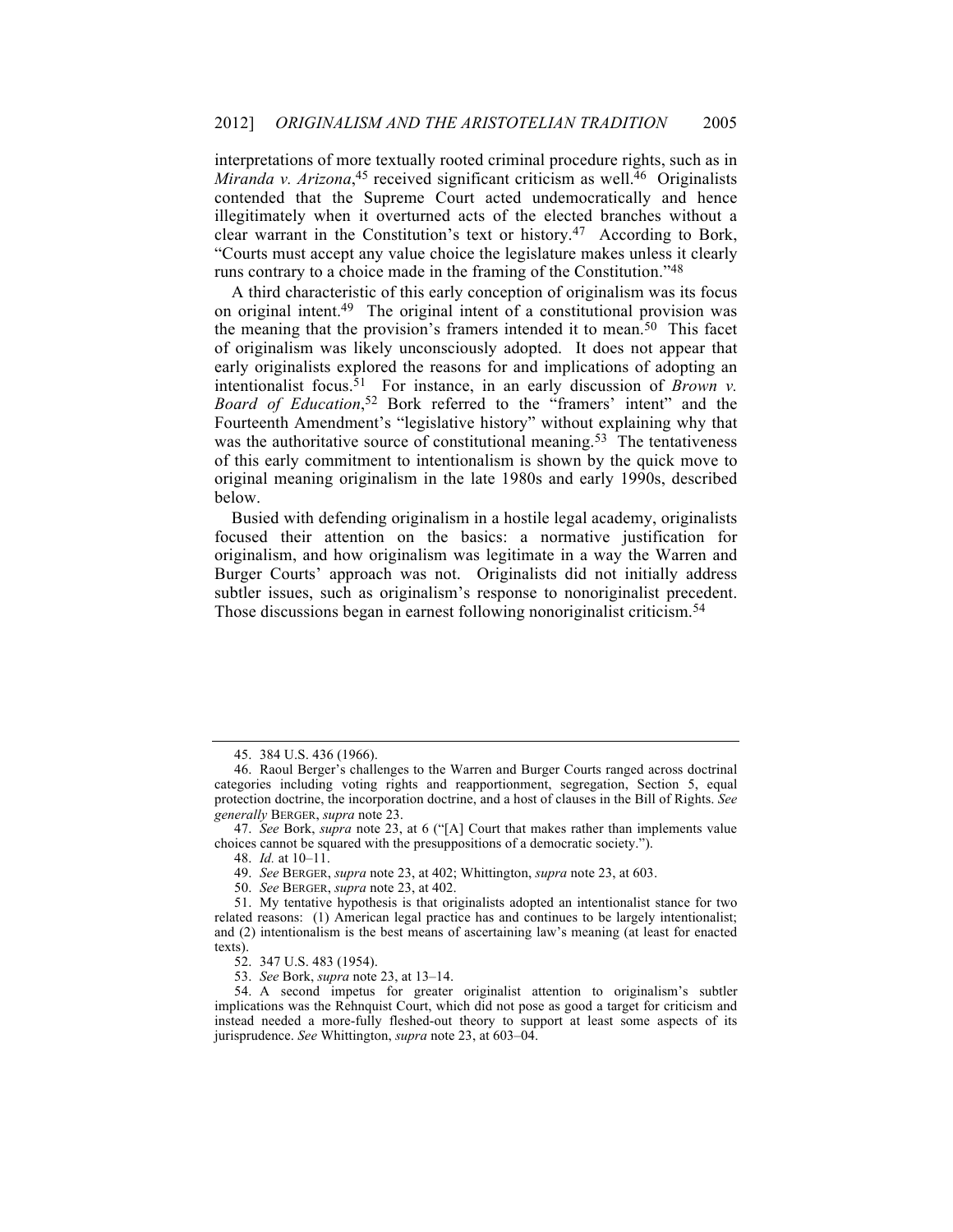#### 2006 *FORDHAM LAW REVIEW* [Vol. 80

### *B. Originalism's Transformation in Response to Legal-Realist-Type Critiques*

### 1. Nonoriginalist Criticisms

Nonoriginalists raised a host of criticisms.55 The most powerful, given originalism's critical stance regarding perceived Warren Court activism, was that originalism did not limit judicial discretion. Nonoriginalists utilized a variety of arguments to support this criticism; I will focus on four.

First, nonoriginalists argued that it was either impossible in principle to ascertain the original intent of a multi-member body, such as the Philadelphia Convention or state ratification conventions;<sup>56</sup> or, if possible, it was practically difficult such that the endeavor would regularly fail.<sup>57</sup> Ronald Dworkin, for instance, echoed others when he claimed that "there is no such thing as the intention of the Framers waiting to be discovered, even in principle."58

Second, nonoriginalists argued that, even when one could reliably ascertain the Constitution's original intent, it frequently "ran out."59 This occurs, nonoriginalists argued, when societal circumstances have changed to such a degree that the original intent's application is underdeterminate.<sup>60</sup> The original intent also "ran out" when, due to its high level of generality, it did not determine the outcome of concrete cases.<sup>61</sup> These sources of underdeterminacy left judges adrift and their decisions unmoored from the Constitution, thus fatally undermining originalism.

Nonoriginalists further claimed that originalism was fatally flawed because of its commitment to overrule all or almost all nonoriginalist precedent. This was a flaw because it showed that originalism was deeply

<sup>55.</sup> *See* Lawrence B. Solum, *What Is Originalism?: The Evolution of Contemporary Originalist Theory*, *in* THE CHALLENGE OF ORIGINALISM: THEORIES OF CONSTITUTIONAL INTERPRETATION 12, 17–19 (Grant Huscroft & Bradley W. Miller eds., 2011) (detailing two influential sources of criticism); Whittington, *supra* note 23, at 605–07 (describing nonoriginalist criticisms).

<sup>56.</sup> *See* Brest, *supra* note 24, at 214–15, 221–22.

<sup>57.</sup> *See id*. at 214, 220.

<sup>58.</sup> Ronald Dworkin, *The Forum of Principle*, 56 N.Y.U. L. REV. 469, 477 (1981). Dworkin argued that, instead, there are different, plausible, and competing conceptions of constitutional intention, and a judge's choice of which conception to follow is founded on substantive political morality, not a neutral fact of the world, as originalists appeared to assume. *See id.* at 477–82.

<sup>59.</sup> *See* Brest, *supra* note 24, at 222 (arguing that the "interpreter's understanding of the original understanding may be so indeterminate as to undermine the rationale for originalism").

<sup>60.</sup> *See id.* at 220 (describing the challenge to originalism posed by the requirement to "translate the adopters' intentions into the present").

<sup>61.</sup> *See id.* at 216–17 (arguing that, regarding some texts, the Framers intended to delegate interpretative discretion to future interpreters to apply general "concept[s]").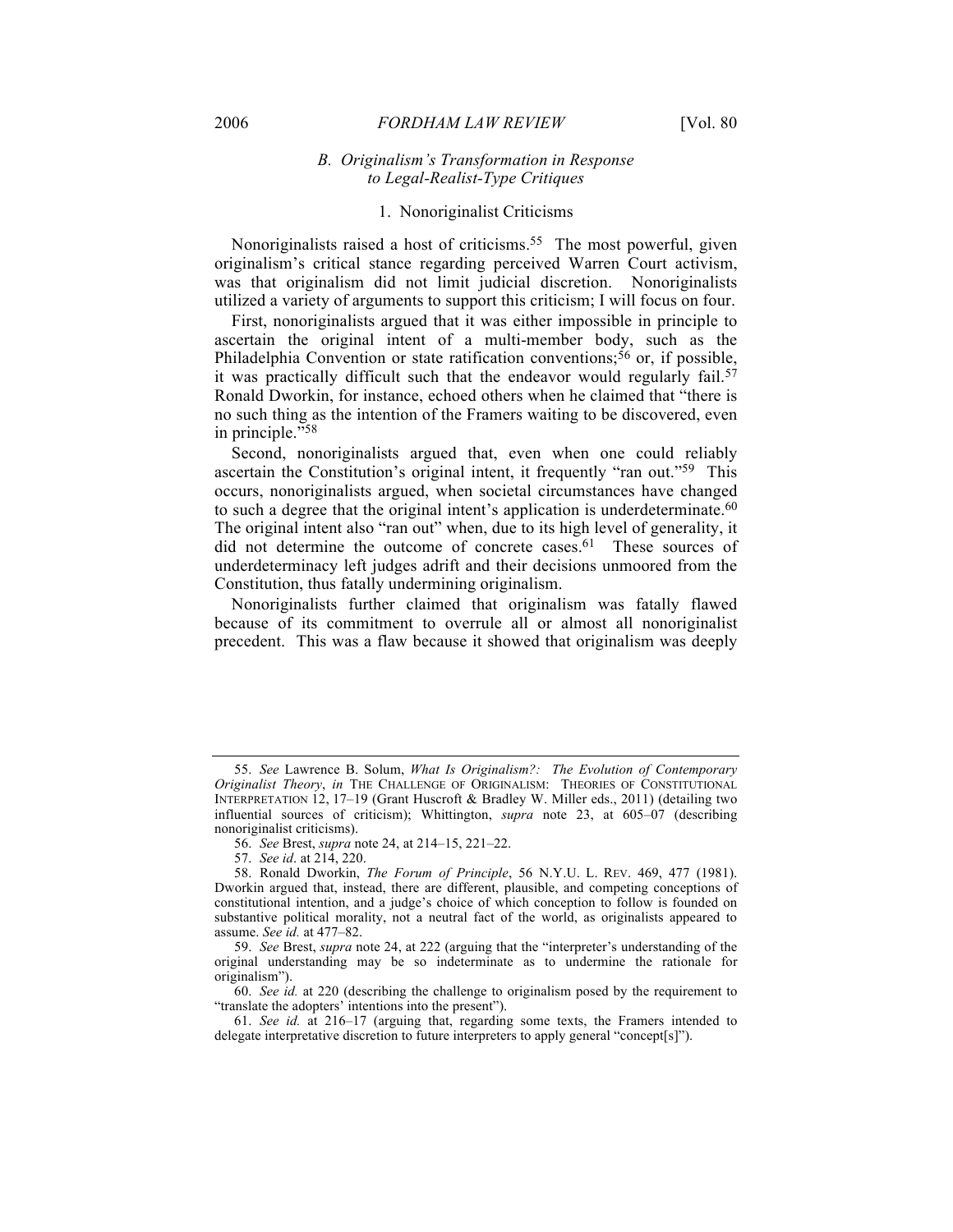inconsistent with existing legal practice. $62$  Originalism's dramatic inconsistency raised the specter of legal instability.63

Fourth, nonoriginalists charged that originalism was unacceptable because of the bad consequences to which its adoption would lead.<sup>64</sup> Nonoriginalists questioned whether even the most committed originalist would push originalism so far. As Professor Paul Brest commented, originalism "would produce results that even a strict intentionalist would likely reject."<sup>65</sup>

### 2. Originalism's Transformation: The Second Generation

In response to these criticisms, originalists reformulated originalism.<sup>66</sup> For purposes of this Article, the most fundamental way in which originalism changed in response to nonoriginalist criticism was that most originalists acknowledged that judges have discretion in some situations.<sup>67</sup> Professor Keith Whittington summarized this transformation: "By the 1990s, originalists . . . were no longer working so clearly in the shadow of the Legal Realists and the fear of judicial freedom."68 Relatedly, as originalists explored the process of originalist interpretation and adjudication, they emphasized the crucial role that judges—and especially their capacities such as judgment—play in legal practice.

The originalist concession of judicial interpretative discretion was the result of three moves made by (most) originalists. First, originalists moved away from original intent by adopting an original meaning focus for originalism.69 Original meaning is the conventional meaning of the Constitution's text at the time of adoption.<sup>70</sup> Although the subjective

66. For an early and powerful response, from an original intent perspective, see Richard S. Kay, *Adherence to the Original Intentions in Constitutional Adjudication: Three Objections and Responses*, 82 NW. U. L. REV. 226 (1988).

68. Whittington, *supra* note 23, at 609.

<sup>62.</sup> *See id.* at 223 ("Strict originalism cannot accommodate most modern decisions under the Bill of Rights and the fourteenth amendment, or the virtually plenary scope of congressional power under the commerce clause.").

<sup>63.</sup> *See id.* at 231 (arguing that "strict intentionalism produces a highly unstable constitutional order" because the "settled constitutional understanding," embodied in precedent, "is in perpetual jeopardy" of being altered by changes in historical scholarship).

<sup>64.</sup> *See id.* at 221, 229 n.96, 230; *see also* Michael S. Moore, *A Natural Law Theory of Interpretation*, 58 S. CAL. L. REV. 277, 357 (1985) (arguing that the Constitution's meaning is more normatively attractive if it is "fill[ed] . . . by our notions of meaning . . . [and] by our notions of morals").

<sup>65.</sup> Brest, *supra* note 24, at 221.

<sup>67.</sup> *See* Paul Horwitz, *Judicial Character (and Does It Matter)*, 26 CONST. COMMENT. 97, 145 (2009) (book review) ("[*N*]*o* purportedly comprehensive theory of constitutional . . . interpretation can so perfectly constrain the judge as to render the gravity of the moral choices entailed in judging inconsequential.").

<sup>69.</sup> *See id.* at 609 ("[T]he new originalism is focused less on the concrete intentions of the individual drafters of constitutional text than on the public meaning of the text that was adopted.").

<sup>70.</sup> *See* BARNETT, RESTORING THE LOST CONSTITUTION: THE PRESUMPTION OF LIBERTY, *supra* note 7, at 89 (defining the original meaning as "the meaning [the Constitution's words] had at the time they were enacted"); KEITH E. WHITTINGTON, CONSTITUTIONAL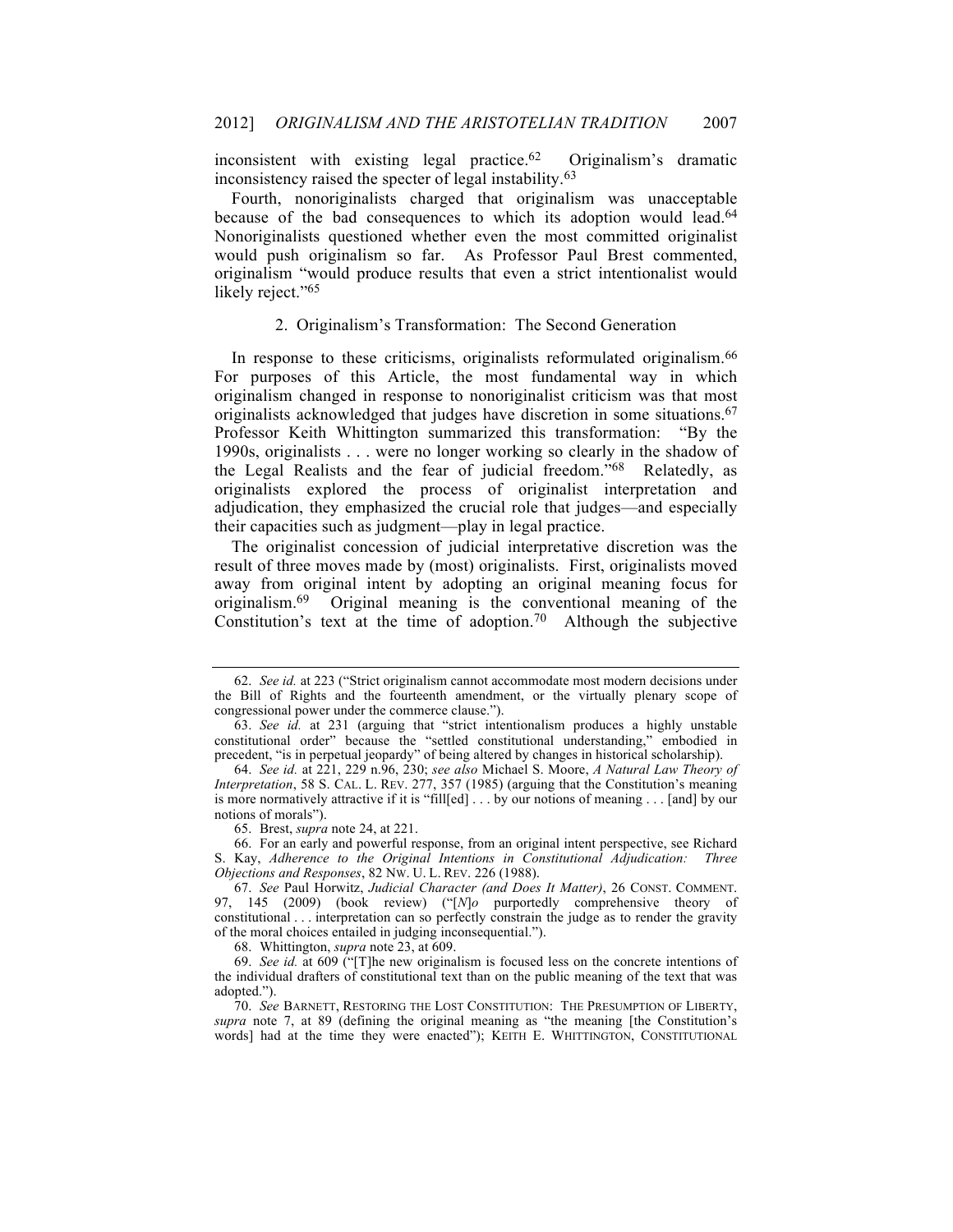intentions of the Constitution's Framers and Ratifiers are evidence of the Constitution's original meaning, they are not the focus of original meaning inquiry.71

Original meaning originalism, with its more limited interpretative resources, results in relatively more cases where the Constitution's meaning "runs out." Original meaning originalism opens up the likelihood of underdeterminacy<sup>72</sup> because it limits the data<sup>73</sup> upon which interpretation relies.74 Original meaning originalism relies on language conventions. Conventions of language usage are positive human artifacts often without hard edges and frequently lacking in richness.<sup>75</sup> Using the classic "no vehicles in the park" example,76 the language convention for "vehicles" lacks both hard edges (it alone cannot determine whether a motorized scooter counts as a "vehicle") and depth (it alone might preclude an ambulance on a life-saving mission). 77

By contrast, original intent originalism's "data set" is richer.<sup>78</sup> In addition to language conventions, an interpreter has access to information that can provide both more definition to a language convention's boundaries and a greater thickness within those boundaries. Most important, original intent originalism included within its interpretative data the framers' originally expected applications, and their purposes or goals.<sup>79</sup>

Returning to the "no vehicles in the park" hypothetical, a judge interpreting the term "vehicles" would know, from the ordinance's legislative history, that the city council that passed the ordinance debated whether the ordinance would apply to scooters, and concluded that it did not. This information would harden "vehicles" scope to exclude scooters. Similarly, a judge would have access to the fact that the city council's purpose in passing the ordinance was to prevent teenagers from driving their cars on the park grounds and terrorizing park patrons. This fact would

76. *See* H.L.A. HART, THE CONCEPT OF LAW 125–26 (1961) (using this example).

77. *See* Lee J. Strang, *The Role of the Common Good in Legal and Constitutional Interpretation*, 3 U. ST. THOMAS L.J. 48, 51–52 (2005) (making a similar argument).

78. *See* Richard S. Kay, *Original Intention and Public Meaning in Constitutional Interpretation*, 103 NW. U. L. REV. 703, 720 (2009) (arguing that there are more interpretative "sources" and "information" available to original intent originalists).

79. *See* Solum, *supra* note 55, at 24–27.

INTERPRETATION: TEXTUAL MEANING, ORIGINAL INTENT, AND JUDICIAL REVIEW 35 (1999) (same) (citation omitted).

<sup>71.</sup> *See* Whittington, *supra* note 23, at 609–10.

<sup>72.</sup> *See* Solum, *supra* note 16, at 473 (defining underdeterminacy).

<sup>73.</sup> By "data," I mean the pertinent evidence utilized by the respective originalist camps to articulate the Constitution's meaning.

<sup>74.</sup> This claim assumes that interpreters cannot draw upon the interpretative conventions in place when the Constitution's text received authority. *See* John O. McGinnis & Michael B. Rappaport, *Original Methods Originalism: A New Theory of Interpretation and the Case Against Construction*, 103 NW. U. L. REV. 751, 751 (2009) (articulating and advocating use of these conventions).

<sup>75.</sup> *Cf.* PLATO, STATESMAN 294b–c (Robin Waterfield trans., 1995) ("[Law] is like a stubborn, stupid person who refuses to allow the slightest deviation from or questioning of his own rules, even if the situation has in fact changed and it turns out to be better for someone to contravene these rules.").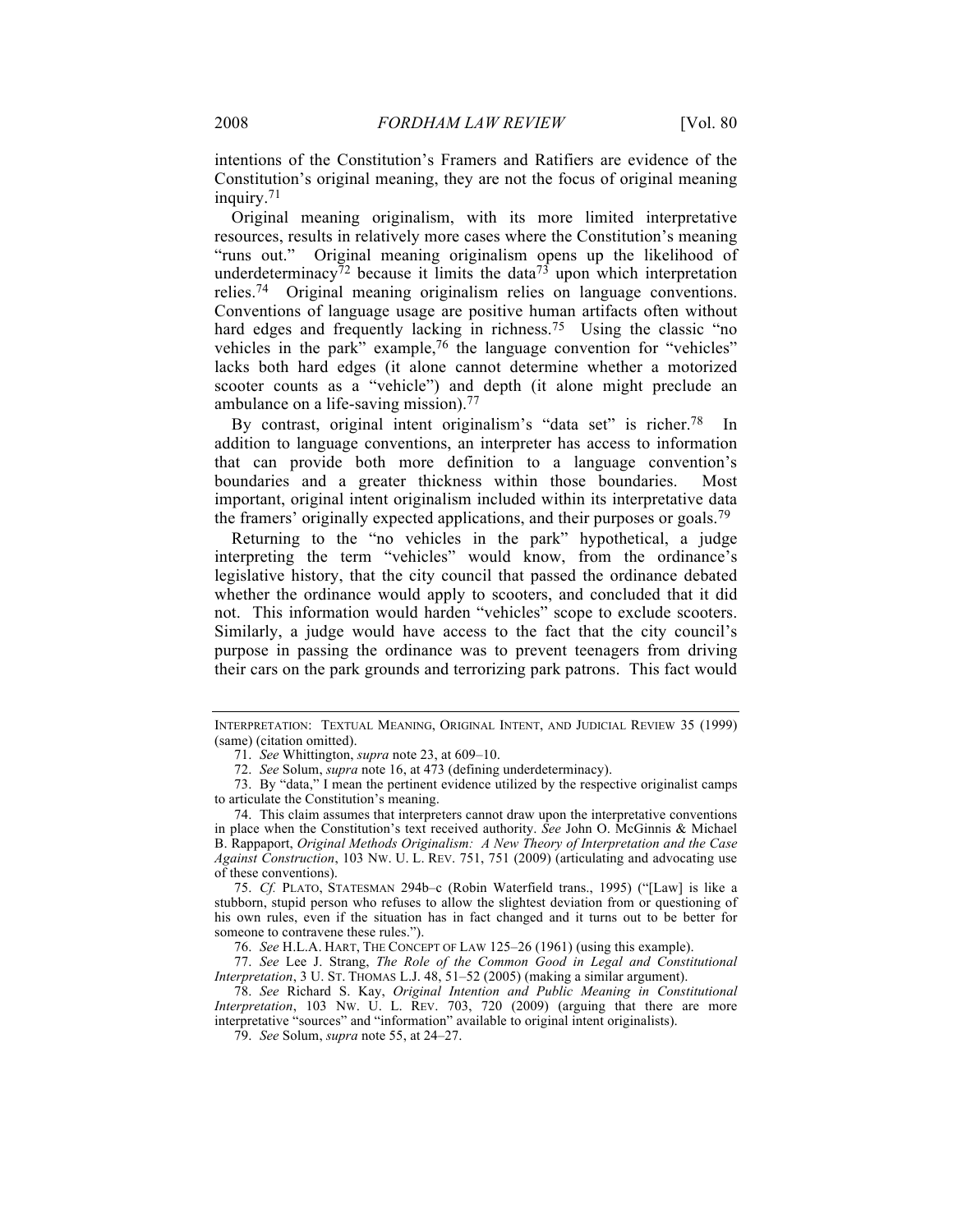add thickness to the meaning of "vehicles" and exclude ambulances on lifesaving missions from its purview. My claim here—that original meaning originalism results in greater underdeterminacy—is bolstered by original meaning originalists' quick and explicit embrace of the concepts of vagueness and ambiguity to describe the sources of this underdeterminacy.80

In practice, and for many situations, original meaning and original intent originalism will arrive at the same conclusion.<sup>81</sup> However, there are constitutional terms and phrases for which original intent originalism will provide more evidence from which to draw. Prominent original intent originalist, Professor Richard Kay, has likewise concluded that "public meaning originalism will generate more cases of constitutional indeterminacy than will the originalism of original intentions."82

Relatedly, the shift to original meaning originalism away from original intent foreclosed access to closure rules. This, in turn, increased the likelihood and frequency of underdeterminacy. Closure rules apply when an interpreter has reached a point when the interpretive data does not provide a right answer.<sup>83</sup> In those situations, the closure rule will instruct the interpreter to choose one of the plausible (but not uniquely correct) candidate interpretations.84

For example, one of the interpretative rules explicitly embraced by the Constitution's Ninth and Tenth Amendments is that Congress's powers should be narrowly interpreted.<sup>85</sup> This means that, if there are two plausible competing interpretations of, for instance, Congress's Commerce Clause authority, the Supreme Court should utilize the more narrow interpretation. The Supreme Court utilized this rule of construction in its recent anti-commandeering cases,86 *New York v. United States*<sup>87</sup> and *Printz v. United States*. 88

84. Closure rules can possess varying degrees of weight. A closure rule can dictate an outcome, or it could have less weight and suggest an outcome.

85. *See* Kurt T. Lash, *The Original Meaning of an Omission: The Tenth Amendment, Popular Sovereignty, and "Expressly" Delegated Power*, 83 NOTRE DAME L. REV. 1889, 1954 (2008) (concluding that the Tenth Amendment articulates a rule of limited construction of federal power).

86. *See id*. at 1896 ("[A]n originalist reading of the Tenth Amendment which tracks Madison's reading of the clause would place the contemporary Court's federalism jurisprudence on firmer ground, both in terms of the Constitution's text and historical understanding.").

87. 505 U.S. 144, 157 (1992).

<sup>80.</sup> *See* Randy E. Barnett, *The Misconceived Assumption About Constitutional Assumptions*, 103 NW. U. L. REV. 615, 631–37 (2009).

<sup>81.</sup> *See* Solum, *supra* note 55, at 27.

<sup>82.</sup> Kay, *supra* note 78, at 721.

<sup>83.</sup> The point at which a closure rule applies could vary, and scholars have not settled on one standard. One possible position is that a closure rule applies when two plausible interpretations are in equipoise. Another plausible position is that the rule applies only when there is not a clearly correct interpretation. Undoubtedly, there are others as well. *See* McGinnis & Rappaport, *supra* note 74, at 774–75 (describing some possible closure rules in relation to vagueness).

<sup>88.</sup> 521 U.S. 898, 919 (1997).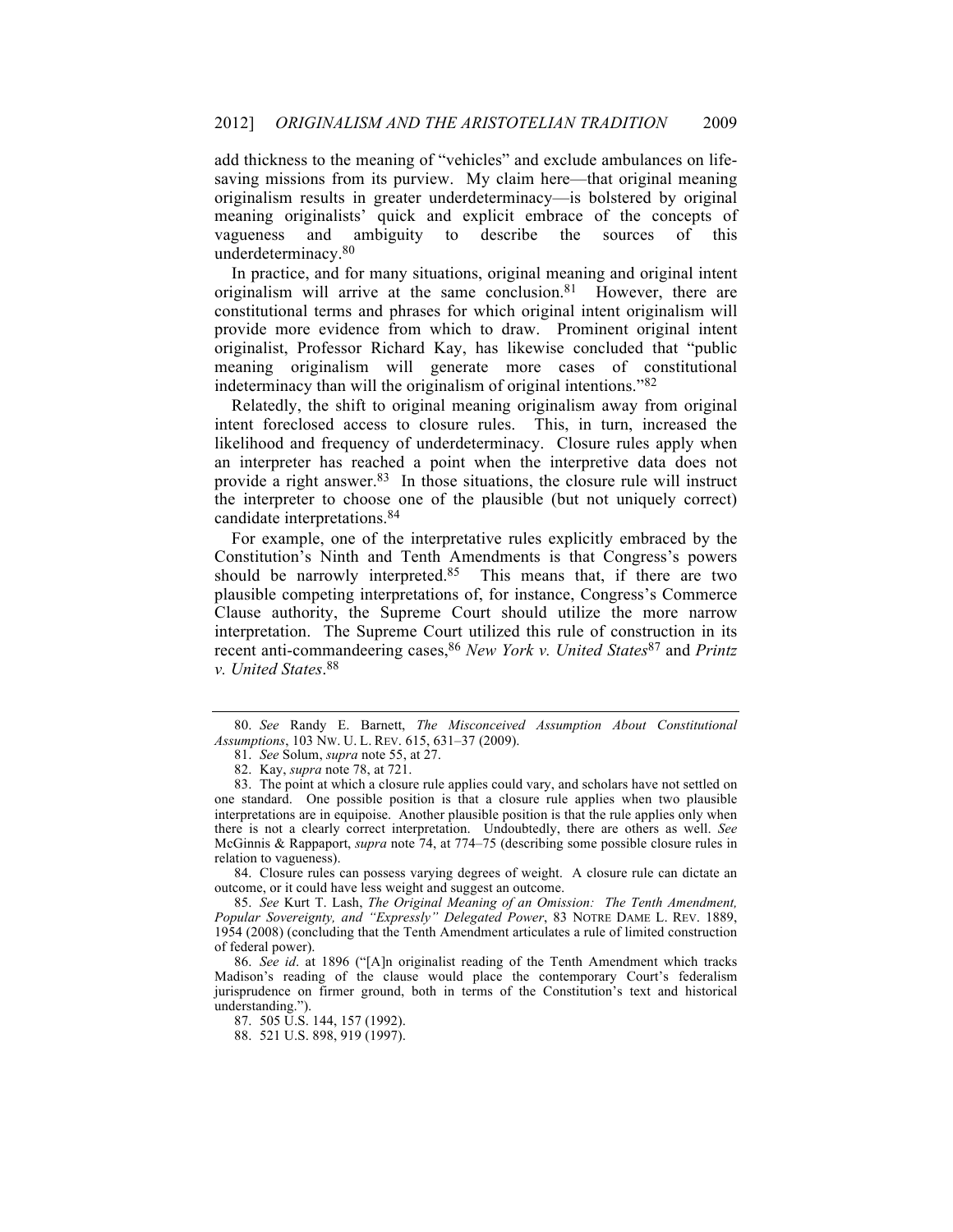Professors John McGinnis and Michael Rappaport's approach, labeled original methods originalism, explicitly embraces closure rules.89 They argue that, to uncover the Constitution's meaning, <sup>90</sup> originalists must utilize the interpretative rules in place when the Constitution's text was ratified.<sup>91</sup> Original methods originalism's embrace of closure rules is best exemplified by Professors McGinnis and Rappaport's contention that originalism limits or eliminates the need to resort to constitutional construction.92 Instead of resorting to construction when the Constitution's meaning is vague or ambiguous, they propose that the original interpretative methods prevent underdeterminacy.93

Of course, there remain many originalists who have continued to advocate for original intent originalism. Most of these originalists too, following the early nonoriginalist criticism described above, have conceded that the Constitution's originally intended meaning "runs out."94

The second move made by originalists,  $95$  as a result of originalism's concession of judicial discretion, is their embrace of the concept of constitutional construction.96 Constitutional construction is the idea that, in at least some cases, the Constitution's original meaning does not determine a case's outcome.  $97$  The original meaning may limit the range of possible outcomes, but judges are left with discretion.<sup>98</sup> Although originalists differ on which government officials have authority to construct constitutional

94. *See* Larry Alexander, *Telepathic Law*, 27 CONST. COMMENT. 139, 142–43 (2010) (stating that "originalists should concede" that there is "some range of indeterminacy or uncertainty").

One may ask why, if the move to original meaning caused an increase in originalism's underdeterminacy, originalists made this move. The shift was prompted by nonoriginalist criticism that the original intent did not exist and/or was not practically accessible. Original meaning originalism either defeats or blunts these criticisms. However, it also opens originalism to the charge that it leaves the original meaning underdetermined. In sum, original meaning originalism preserves a determinate core of constitutional meaning while conceding an area of underdeterminacy.

95. As noted earlier, McGinnis and Rappaport argue that utilization of interpretative closure rules eliminates all (or almost all) underdeterminacy. *See* McGinnis & Rappaport, *supra* note 74, at 752.

96. All of the most prominent original meaning originalists have incorporated construction into their understandings of originalism. *See* BARNETT, RESTORING THE LOST CONSTITUTION: THE PRESUMPTION OF LIBERTY, *supra* note 7, at 118–30; WHITTINGTON, *supra* note 70, at 7–14; Solum, *supra* note 55, at 24; *see also* Jack M. Balkin, *Framework Originalism and the Living Constitution*, 103 NW. U. L. REV. 549, 566–75 (2009) (describing the important role played by construction in Balkin's version of originalism).

97. *See* WHITTINGTON, *supra* note 70, at 7.

98. *See* Solum, *supra* note 55, at 34.

<sup>89.</sup> *See* McGinnis & Rappaport, *supra* note 74, at 752.

<sup>90.</sup> This applies to both the original meaning and original intent versions of originalism. *See id.* at 751.

<sup>91.</sup> *See id.*

<sup>92.</sup> *See id.* at 752.

<sup>93.</sup> S*ee id.* While original intent originalism is open to closure rules in a way that original meaning originalism is not, few original intent originalists have argued as aggressively as Professors McGinnis and Rappaport that closure rules eliminate all or nearly all underdeterminacy. The notable exception is Richard Kay, who invoked the closure rule that "there will be a better answer to every litigated question of constitutional interpretation." Kay, *supra* note 78, at 721 n.75.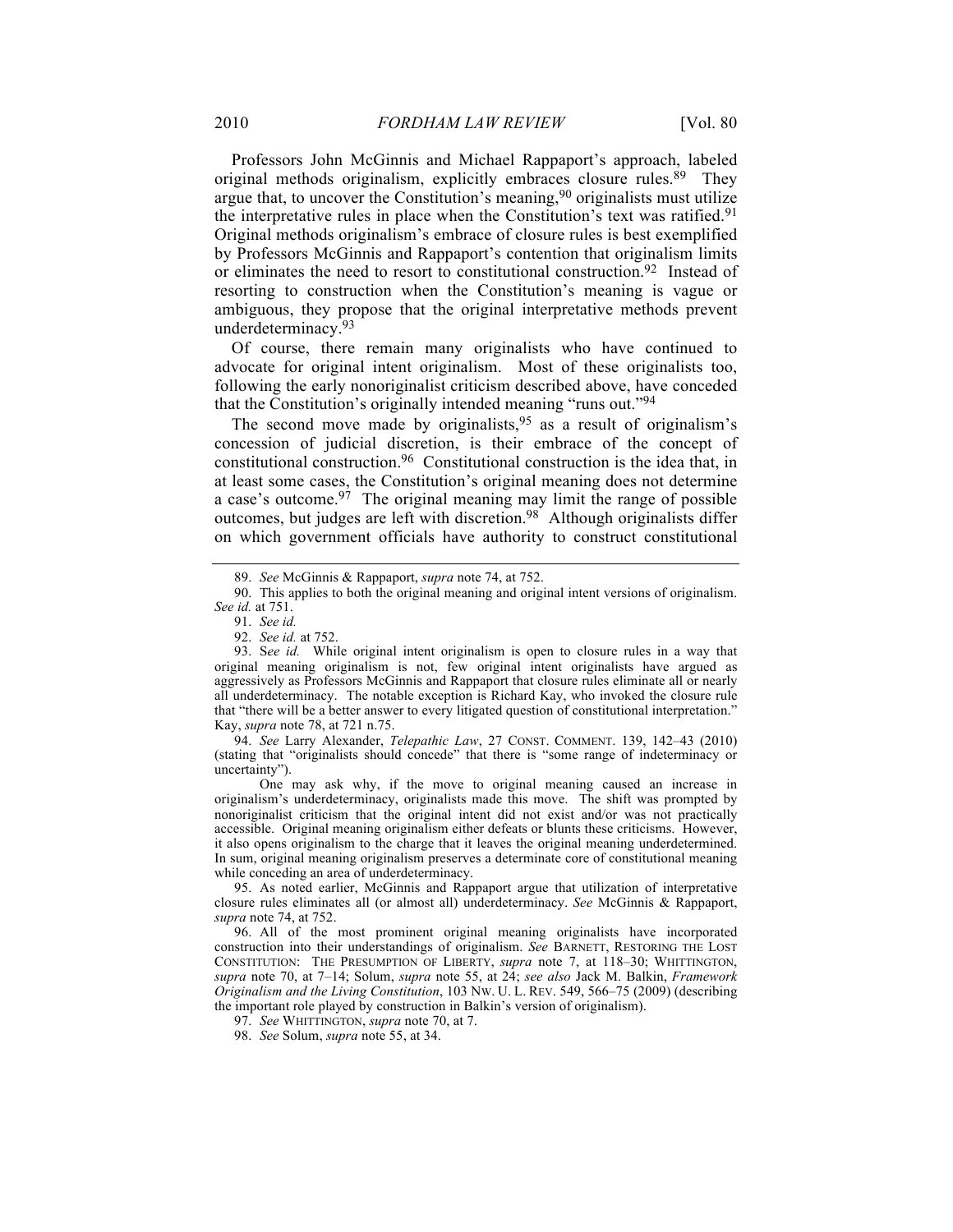meaning when the Constitution's original meaning is underdeterminate, <sup>99</sup> all originalists agree that construction involves the exercise of relatively<sup>100</sup> unbounded choice.101

The third manifestation of originalism's acknowledgment of discretion is its retention of some nonoriginalist precedent. Originalists have argued that originalism preserves a place for some nonoriginalist precedent.<sup>102</sup> This intermediate position—between "get rid of it all" and "keep it all"103 required originalists to draw a line between those nonoriginalist precedents a judge should overrule, and those he should retain. For example, I argued elsewhere that a judge should utilize three factors to determine whether to overrule a nonoriginalist precedent.104 Applying these factors will

101. *See* BARNETT, RESTORING THE LOST CONSTITUTION: THE PRESUMPTION OF LIBERTY, *supra* note 7, at 122; WHITTINGTON, *supra* note 70, at 7.

102. There is a fairly even split among originalists on whether, and to what extent, originalism preserves at least some nonoriginalist precedent. Originalists scholarship that argues in favor of preservation includes Kurt T. Lash, *Originalism, Popular Sovereignty, and Reverse Stare Decisis*, 93 VA. L. REV. 1437, 1441–42 (2007); John O. McGinnis & Michael B. Rappaport, *Reconciling Originalism and Precedent*, 103 NW. U. L. REV. 803, 803–04 (2009); Lawrence B. Solum, *The Supreme Court in Bondage: Constitutional* Stare Decisis*, Legal Formalism, and the Future of Unenumerated Rights*, 9 U. PA. J. CONST. L. 155, 155– 59 (2006); and Strang, *supra* note 14, at 419–20.

103. I am not aware of any originalists who have advocated keeping all nonoriginalist precedent. There are many scholars who argue for a position similar to this, but they are not originalists. *See, e.g.*, Thomas W. Merrill, *Bork v. Burke*, 19 HARV. J.L. & PUB. POL'Y 509, 511 (1996) (describing the role that precedent would play in a Burkean approach to constitutional interpretation).

104. The three factors are: (1) how far does the nonoriginalist precedent deviate from the Constitution's original meaning?; (2) how much, if at all, would overruling the precedent harm Rule of Law values?; and (3) does the precedent instantiate fairness? Strang, *supra* note 14, at 472. I describe my approach to nonoriginalist precedent, and these three factors, in greater detail in Part III.C.3.b, *infra*.

<sup>99.</sup> *Compare* WHITTINGTON, *supra* note 70, at 7, 9, 11 (arguing that construction is a political and hence non-judicial enterprise), *with* BARNETT, RESTORING THE LOST CONSTITUTION: THE PRESUMPTION OF LIBERTY, *supra* note 7, at 122 ("I do not share Whittington's characterization of the process of construction as 'political.'"). *But see* Keith E. Whittington, *Constructing a New American Constitution*, 27 CONST. COMMENT. 119, 125– 29 (2010) (modifying his previous position and concluding that, "[s]o long as judges are acting as faithful agents to provisionally maintain constitutional understandings widely shared by other political actors, then their role in articulating constitutional constructions may not be objectionable").

<sup>100.</sup> That is, relative to the activity of constitutional interpretation.

Professor Solum has recently provided a more thorough articulation of his conception of constitutional construction. *See* Lawrence B. Solum, *The Interpretation-Construction Distinction*, 27 CONST. COMMENT. 95 (2010). There, Professor Solum argues that constitutional interpretation is the articulation of the Constitution's linguistic meaning, and construction is giving legal effect to constitutional text. *See id.* at 95–96. Professor Solum's understanding of construction appears to differ from my description because, in Professor Solum's view, construction occurs even when the Constitution's original meaning determines the outcome of a case. *See id.* at 107–08 (describing how construction operates both when "the legal content of constitutional doctrine is equivalent to the semantic content of the text," and when "the sematic content of the text constrains but does not fully specify the legal content of constitutional doctrine"). Professor Solum's conception of construction, even if different, fits my core point: most originalists today agree that constitutional construction exists and, at least in a significant percentage of cases in the "construction zone," "involve[] judgment or choice." *Id.* at 108.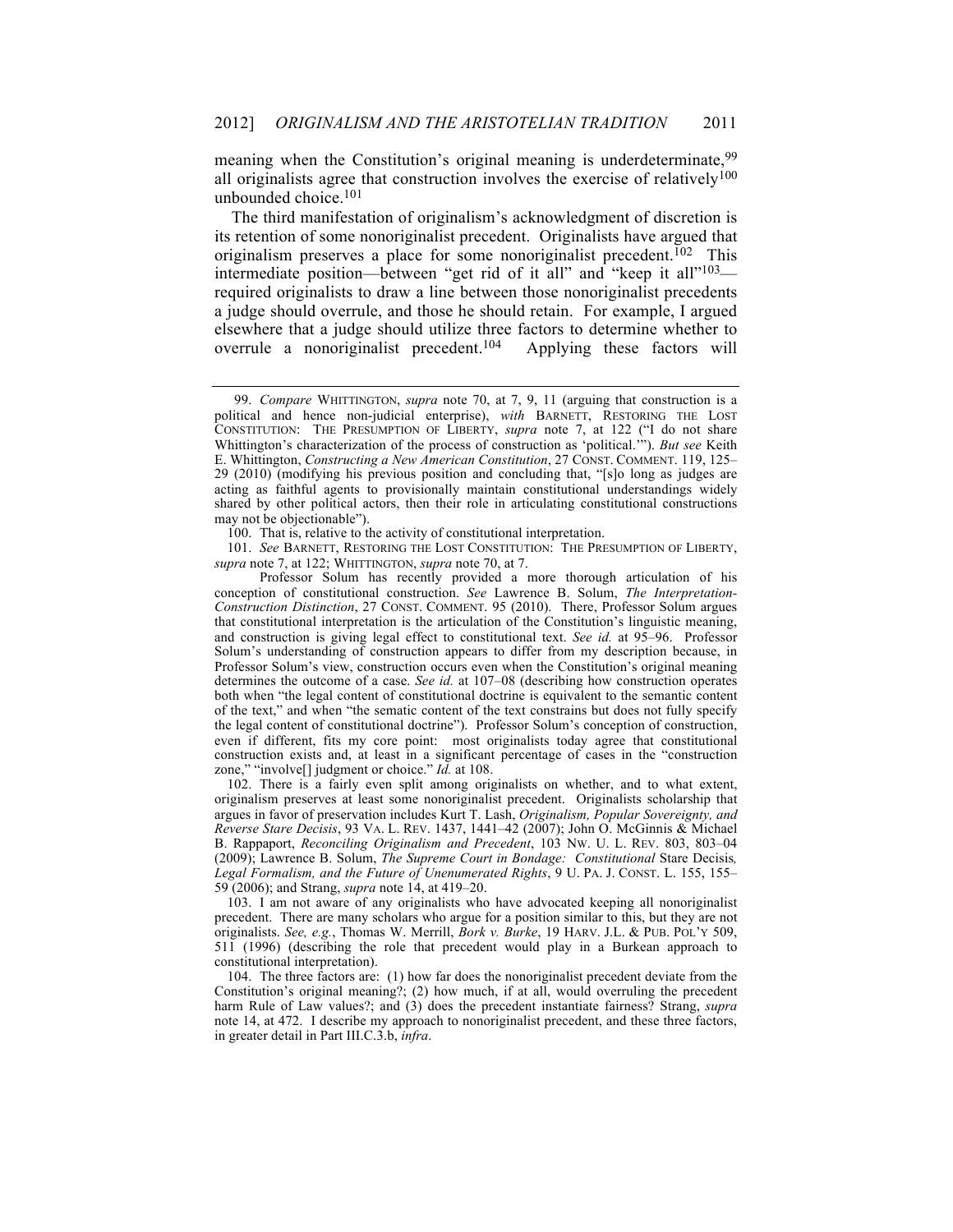frequently be challenging, and judges will frequently have discretion in doing so, especially if the factors point in different directions and possess different weights.105

Take, for example, *Katzenbach v. McClung*, <sup>106</sup> which involved the question of the scope of Congress's Commerce Clause authority. The Supreme Court relied on the substantial effects test, most prominently described in the nonoriginalist precedent *Wickard v. Filburn*, <sup>107</sup> to uphold Title II of the 1964 Civil Rights Act.108 This, in turn, makes *McClung* a nonoriginalist precedent.109

If a case arose today in which *McClung* was challenged, an originalist judge would have to utilize three factors (that I articulated in previous scholarship). Very briefly, the judge would likely conclude: (1) that *McClung* was a significant deviation from the Commerce Clause's original meaning; (2) overruling *McClung* would have some adverse impact on Rule of Law values; and (3) *McClung* did create fair relationships on the important axis of race. These factors point in different directions and they point in their respective directions with varying degrees of weight. The hypothetical judge would have a choice in how to rule.

Even those originalists who argue for the overruling of all or nearly all nonoriginalist precedent retain a place for judicial discretion. Professor Randy Barnett, for instance, who has concluded that "the doctrine of precedent is inconsistent with originalism," acknowledges space for an originalist judge to retain nonoriginalist precedent to protect the "claims made by particular persons made in reliance on mistaken precedent."<sup>110</sup> Judges following Professor Barnett's prescription will exercise discretion to determine, among other things, whether the reliance was sufficiently directed to the mistaken precedent and whether it was sufficiently weighty.

In addition to acknowledging judicial discretion in the three contexts I identified, originalists also explained that, even in cases where judges do not have discretion, they must still utilize judgment, along with other human capacities. This move by originalists took many forms, but two characteristics in particular are important for my purposes: the process of articulating and applying the Constitution's original meaning, and originalist precedent.

First, originalists have begun to explain in more detail the analytical process judges utilize. This process has many features including, importantly, the articulation of the Constitution's original meaning and

<sup>105.</sup> Strang, *supra* note 14, at 484 ("The originalist theory of precedent I have been discussing provides that judges will often have broad discretion to determine how to react to nonoriginalist constitutional precedent.").

<sup>106.</sup> 379 U.S. 294 (1964).

<sup>107.</sup> 317 U.S. 111 (1942).

<sup>108.</sup> *See McClung*, 379 U.S. at 302–04.

<sup>109.</sup> Assuming that there is not another originalist basis for the decision.

<sup>110.</sup> Randy E. Barnett, *Trumping Precedent with Original Meaning: Not as Radical as It Sounds*, 22 CONST. COMMENT. 257, 259, 266 (2005).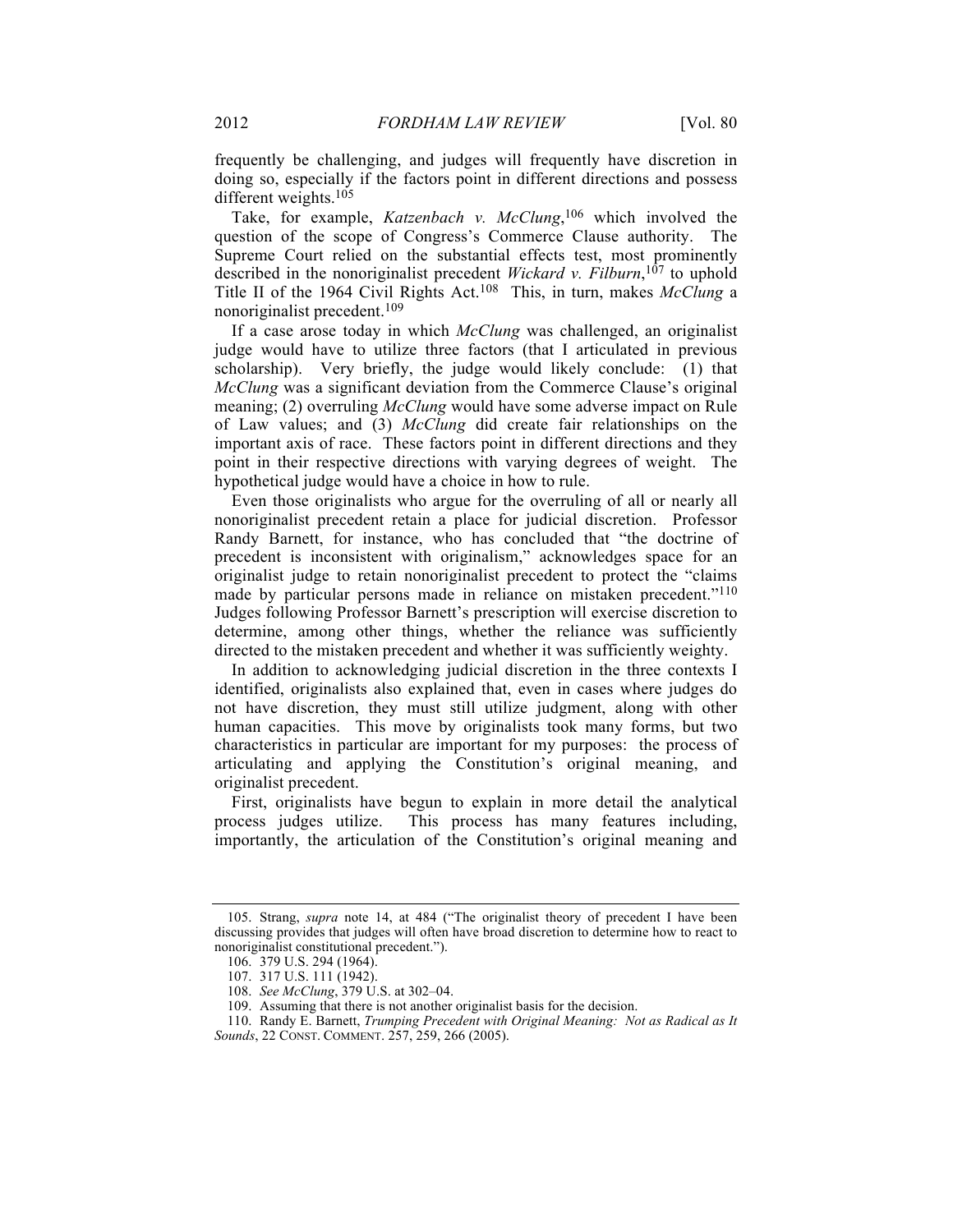application of that meaning.111 Second, and relatedly, originalists have argued that originalist precedent plays a central role in originalism.112 Both characteristics frequently place tremendous burdens on judges' judgment and their other faculties.

Today's transformed originalism has opened a space for judicial discretion and a place for the exercise of judicial judgment. Originalism today explicitly acknowledges judicial discretion in the contexts of constitutional construction and nonoriginalist precedent. Further, originalism has also embraced the fact that judges exercise judgment, constrained though it may be, and other human capacities in the contexts of originalist precedent and in the paradigmatic work of articulating and applying the Constitution's original meaning.

#### *C. Impasse in Normative Justifications for Originalism*

Originalists have offered a stunning variety of normative justifications for originalism.113 However, no one has yet offered a normative foundation in virtue ethics. Instead, two camps of originalists state claims that are premised on conflicting philosophical traditions. One group grounds originalism in the deontological tradition, $114$  and the other utilizes a consequentialist foundation.<sup>115</sup> While the respective camps have presented powerful and nuanced statements for their positions, the ultimate incompatibility of the camps' respective philosophical commitments has impeded consensus.

Professor Barnett, for example, acknowledged that his natural rightsbased justification for originalism may not persuade those who either do not believe that natural rights exist or do not believe they play the significant role that he attributes to them.116 Barnett, with his characteristic insight, then argues that his defense of originalism can incorporate such conflicting

<sup>111.</sup> *See* Solum, *supra* note 102, at 96; Lee J. Strang, *An Originalist Theory of Precedent: The Privileged Place of Originalist Precedent*, 2010 BYU L. REV. 1729, 1767.

<sup>112.</sup> *See* Solum, *supra* note 102, at 185; Strang, *supra* note 111, at 1766–88.

<sup>113.</sup> *See* BARNETT, RESTORING THE LOST CONSTITUTION: THE PRESUMPTION OF LIBERTY, *supra* note 7, at 54–68, 109–13 (arguing that originalism best protects natural rights); WHITTINGTON, *supra* note 70, at 110–59 (grounding originalism in popular sovereignty); McGinnis & Rappaport, *Our Supermajoritarian Constitution, supra* note 8, at 802–05 (arguing that originalism is justified because it protects the good consequences that arise from the Constitution's supermajority requirements); Strang, *supra* note 22, at 983–97 (arguing that originalism best secures human flourishing). Solum has also argued that one version of originalism, what he calls "Semantic Originalism," is compatible with most normative justifications for originalism. *See* Lawrence B. Solum, *Semantic Originalism* 128– 34 (Illinois Pub. L. and Legal Theory Research Papers Series, No. 07-24, Nov. 22, 2008), *available at* http://papers.ssrn.com/sol3/papers.cfm?abstract\_id=1120244.

<sup>114.</sup> *See* BARNETT, RESTORING THE LOST CONSTITUTION: THE PRESUMPTION OF LIBERTY, *supra* note 7, at 54–68.

<sup>115.</sup> *See* McGinnis & Rappaport, *Our Supermajoritarian Constitution*, *supra* note 8, at 802–05.

<sup>116.</sup> *See* BARNETT, RESTORING THE LOST CONSTITUTION: THE PRESUMPTION OF LIBERTY, *supra* note 7, at 3–4.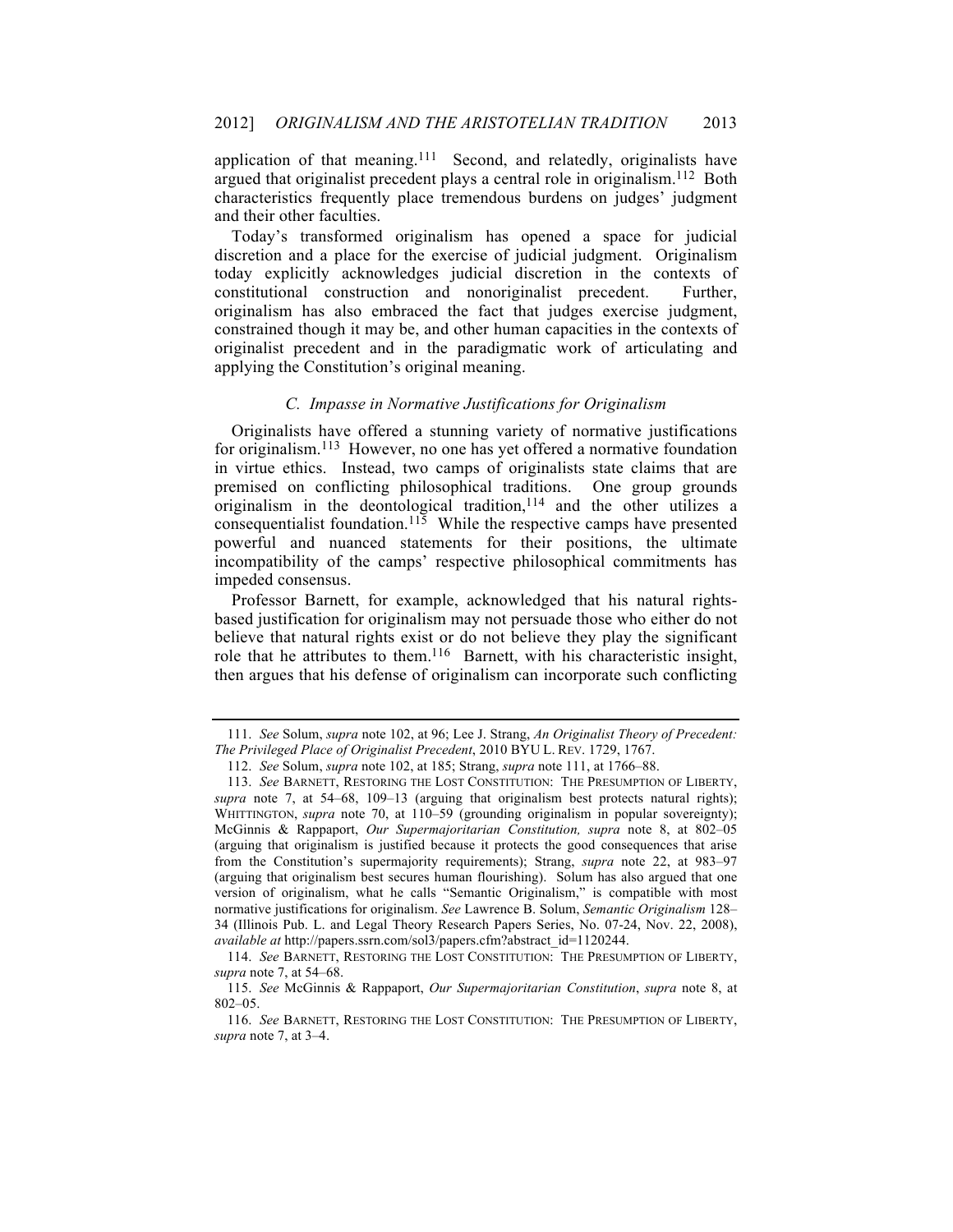views because it can maximize ultimate values other than natural rights, such as good consequences.<sup>117</sup>

This situation parallels the one in ethics when Elizabeth Anscombe published her path-breaking piece, *Modern Moral Philosophy*, <sup>118</sup> in 1958.119 There, Anscombe argued that ethics had been locked in an evermore-intricate, though still interminable, debate between consequentialists and deontologists.<sup>120</sup> She suggested that a return to virtue ethics might redirect the debate and possibly even overcome the impasse.121

This Article takes the first step toward making a similar move in the context of constitutional interpretation. By explaining how one of the major theories of constitutional interpretation is improved when informed by virtue ethics, I set the stage for a later piece that will explicitly ground originalism in virtue ethics and the related concept of human flourishing.

## *D. Conclusion*

My goal thus far has been to describe originalism's rise, the criticism to which it has been subject, and originalism's transformation in response to that criticism. The key point of this transformation is that most conceptions of originalism today acknowledge that judicial discretion is an indelible part of judging. Relatedly, as originalists explored originalism's contours, the transformed originalism has acknowledged the sometimes great burdens on judges' judgment and other capacities.

At this point, however, no originalists have explained how these modifications—judicial discretion and burdens on judges' capacities—do not undermine originalism's core insights. Why does significant discretion not undermine originalism's source thesis?<sup>122</sup> And, why do the burdens placed on judges' judgment and capacities not undercut originalism's contribution thesis? $123$  In Part III, I show that virtue ethics provides answers to these questions. Virtue ethics has the conceptual "tool kit" to explain how the transformed originalism maintains its core commitments.

<sup>117.</sup> *See id.*

<sup>118.</sup> Anscombe, *supra* note 19.

<sup>119.</sup> A similar claim is made and expanded upon in Farrelly & Solum, *supra* note 3, at 3– 6.

<sup>120.</sup> *See* Anscombe, *supra* note 19, at 9, 13–14.

<sup>121.</sup> *See id.* at 18.

<sup>122.</sup> For the most thorough discussion of the source and contributions theses in print, see Lawrence B. Solum, District of Columbia v. Heller *and Originalism*, 103 NW. U. L. REV. 923, 953–54 (2009). *See also* Solum, *supra* note 55, at 29–32 (describing the theses); Randy E. Barnett, *Interpretation and Construction*, 34 HARV. J.L. & PUB. POL'Y 65, 66 (2011) (providing a slightly different statement of originalism's core propositions).

<sup>123.</sup> *See supra* note 122 (discussing the contribution thesis).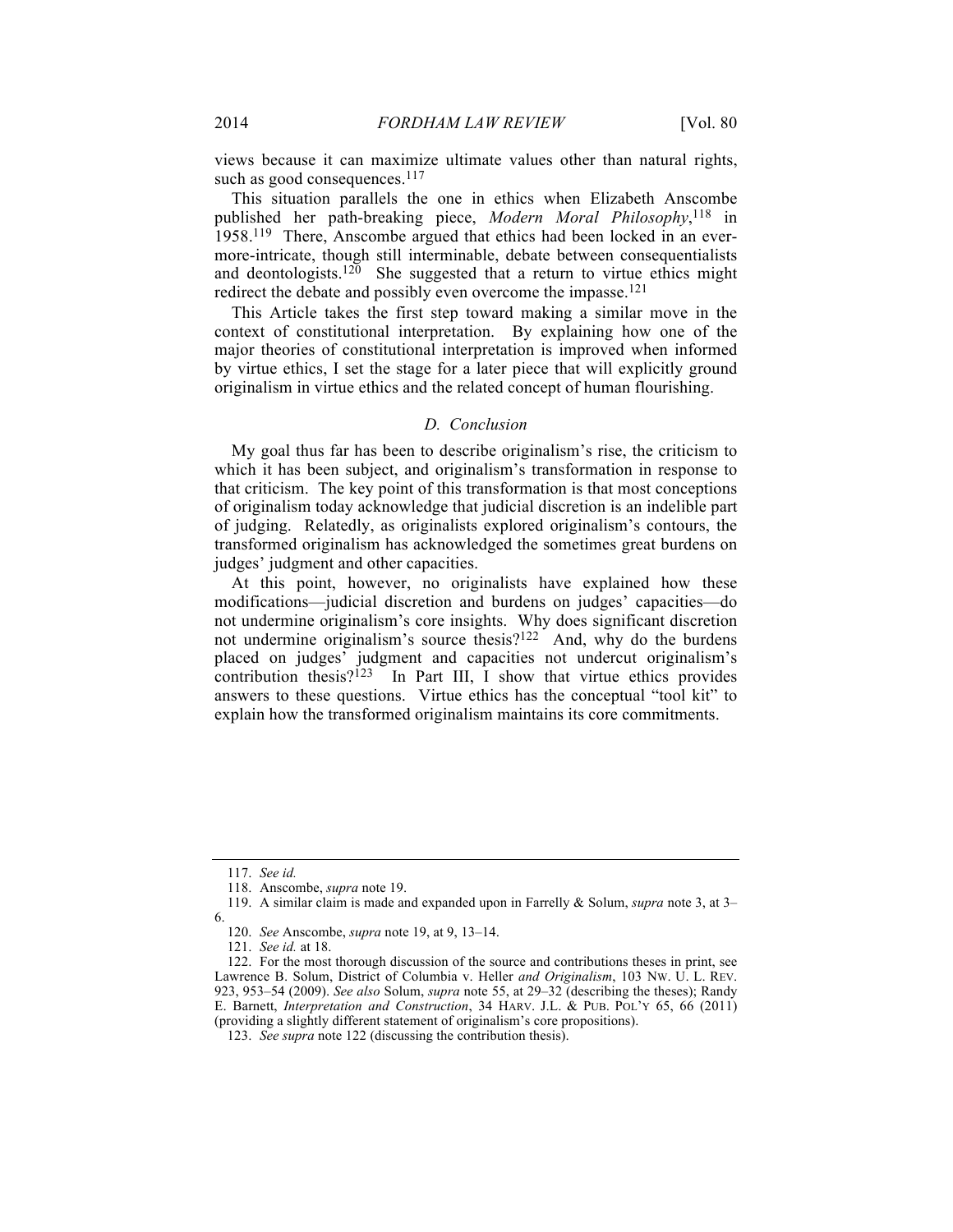### II. THE ARISTOTELIAN PHILOSOPHICAL TRADITION AND THE RETURN TO VIRTUE ETHICS

#### *A. The Aristotelian Philosophical Tradition: Background*

The Aristotelian philosophical tradition is the central Western philosophical tradition.<sup>124</sup> It has its origin in Greek thought, particularly Aristotle, Plato, and Socrates.<sup>125</sup> In the High Middle Ages,<sup>126</sup> after the fall of the Western Roman Empire, <sup>127</sup> St. Thomas Aquinas began the synthesis of Aristotle's thought with the Christian philosophical inheritance, especially from St. Augustine.128 The Aristotelian tradition flourished until the onset of the Reformation when, due to many factors,<sup>129</sup> other philosophical traditions eclipsed it in many areas of Europe and the West more generally.<sup>130</sup>

The alacrity and comprehensiveness of this move away from the Aristotelian tradition varied. For instance, in Catholic Spain, the tradition experienced a Silver Age in the sixteenth century, when a number of scholars turned with renewed interest to apply Aristotelian philosophical concepts to new circumstances, such as the discovery of American Indians<sup>131</sup> and the rise of capitalism.<sup>132</sup> By the late nineteenth century outside of subcultures such as Catholic institutions—the Aristotelian tradition was swept from the field in the West.133

128. *See* ALASDAIR MACINTYRE, THREE RIVAL VERSIONS OF MORAL ENQUIRY: ENCYCLOPAEDIA, GENEALOGY, AND TRADITION 120, 123–24 (1990) (describing St. Thomas's synthesis).

130. *See* MACINTYRE, *supra* note 125, at 209–13.

132. *See* MACINTYRE, *supra* note 125, at 211.

<sup>124.</sup> *See* GEORGE, *supra* note 2, at 5 (describing the Aristotelian tradition in this manner).

<sup>125.</sup> *See* ALASDAIR MACINTYRE, WHOSE JUSTICE? WHICH RATIONALITY? 89–90 (1988) ("It is Plato's project which Aristotle vindicates and . . . completes . . . .").

<sup>126.</sup> *See* CHRISTOPHER DAWSON, RELIGION AND THE RISE OF WESTERN CULTURE 140–217 (1991) (describing various facets of the High Middle Ages).

<sup>127.</sup> The key bridge figure between ancient philosophy and Scholasticism was Boethius. For a brief biography of Boethius, see W. Turner, *Anicius Manlius Severinus Boethius*, *in* THE CATHOLIC ENCYCLOPEDIA (1907), *available at* http://www.newadvent.org/cathen/ 02610b.htm (last visited Mar. 23, 2012).

<sup>129.</sup> These factors included the Reformers perception that their religious doctrines were at odds with Aristotle's philosophical claims. *See* ALASDAIR MACINTYRE, AFTER VIRTUE 165 (2d ed. 1984). The Reformers also perceived in Aristotle a too-close ally of the Catholic Church. *See id*. Another factor was the rise of modern science, which explained natural phenomena without resort to the heretofore central Aristotelian concepts of essential form and final cause. *See* JAMES GORDLEY, THE PHILOSOPHICAL ORIGINS OF MODERN CONTRACT DOCTRINE 112–13 (1991). A corresponding philosophical move to eliminate the concepts of essential form and final end was made by many philosophers in the seventeenth and eighteenth centuries. *Id*. at 113–21.

<sup>131.</sup> *See, e.g.*, FRANCISCO DE VITORIA, O.P., DE INDIS ET DE IVRE BELLI RELECTIONES (1532) (J.P. Bate trans., Carnegie Inst. of Wash. 1917) (utilizing the Aristotelian tradition's concepts to argue for protections of American Indians); *see also* GORDLEY, *supra* note 129, at 69–71 (describing the broader Thomistic revival).

<sup>133.</sup> *See* GORDLEY, *supra* note 129, at 161 ("[T]he authority of Aristotle collapsed in the seventeenth and eighteenth centuries.").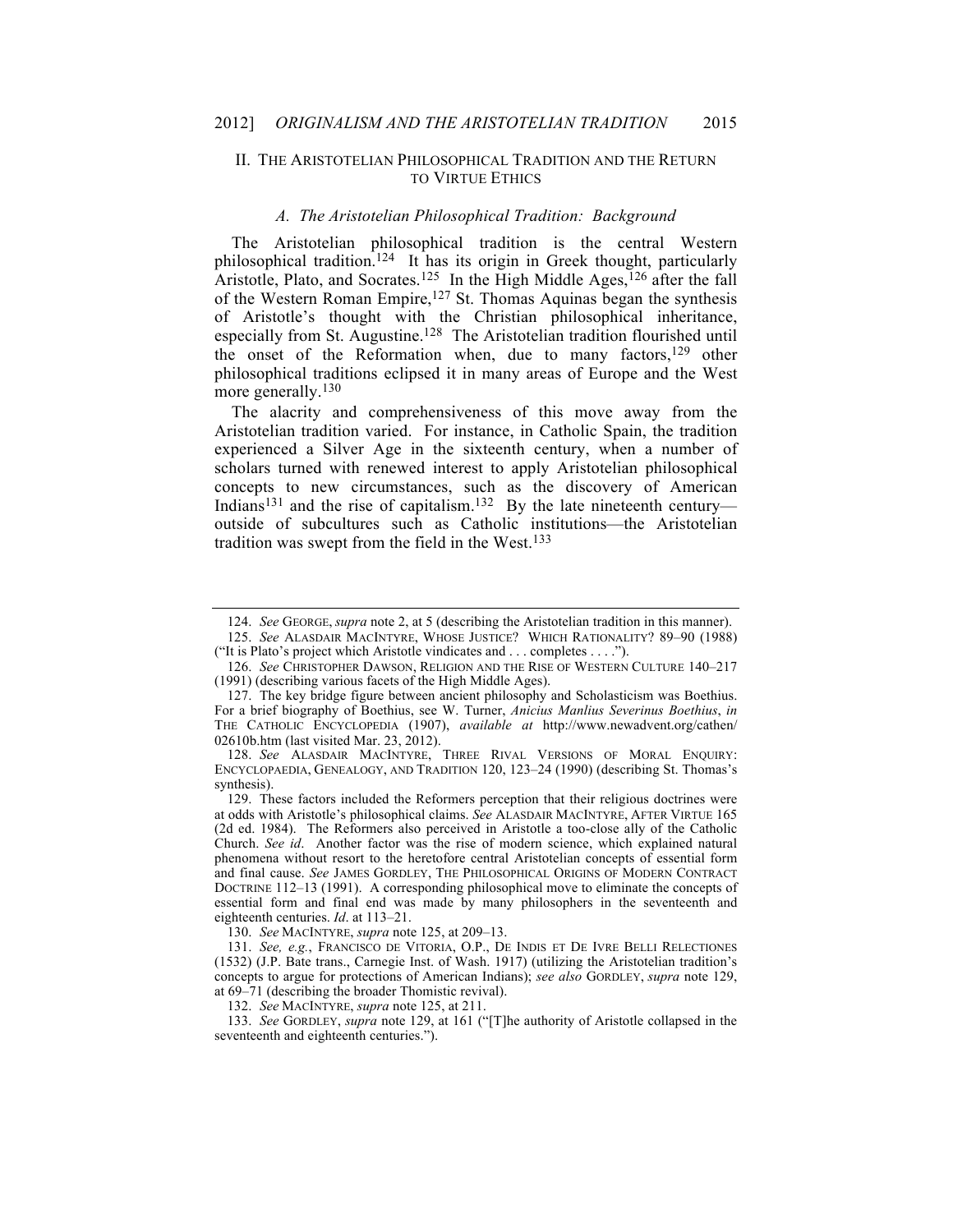A worldwide natural law revival occurred in the late nineteenth and early twentieth centuries.134 Focus on Aristotle's and especially St. Thomas Aquinas's thought characterized what is commonly labeled the Neo-Scholastic or Neo-Thomistic revival.<sup>135</sup> This revival was, to a large but not complete degree,136 limited to the Catholic intellectual world. However, it fragmented in the late 1950s and early 1960s.137

In the past thirty years, a more broad-based natural law revival has occurred. The commonly cited<sup>138</sup> initiation of today's revival is the publication of John Finnis's *Natural Law and Natural Rights* in 1980.139 Contemporaneous with this natural law revival has been the modern revival of interest in virtue ethics, which I discuss below.140

# *B. Relationship Between the Broader Aristotelian Tradition and Virtue Ethics*

The Aristotelian tradition has many facets. It makes robust theoretical and practical claims.141 In this Article, I focus on one concept at home in the tradition: virtue.142

Philosophy is traditionally divided into theoretical (also known as speculative)<sup>143</sup> and practical subdisciplines.<sup>144</sup> Theoretical philosophy's goal is truth about reality,145 such as in metaphysics, which deals with the

137. *See* MCCOOL, *supra* note 135, at 34–35, 224–30.

138. *See* Neil MacCormick, *Natural Law and the Separation of Law and Morals*, *in* NATURAL LAW THEORY: CONTEMPORARY ESSAYS 105 (Robert P. George ed., 1992).

139. JOHN FINNIS, NATURAL LAW AND NATURAL RIGHTS (1980).

140. The revival of interest in virtue ethics is frequently tied to Elizabeth Anscombe's 1958 piece, *Modern Moral Philosophy*. *See supra* note 19. In Catholic circles, the Second Vatican Council's call for a renewal of moral theology is frequently cited as the cause for renewed interest in virtue ethics. *See, e.g*., ROMANUS CESSARIO, O.P., INTRODUCTION TO MORAL THEOLOGY 129–30, 241–42 (2001) (making this claim).

141. *See, e.g*., ST. THOMAS, *supra* note 1, at I–I, Q. 46, art. 1 (arguing, against Aristotle, that the universe was created by an eternal God); *id*. at I–II, Q. 94, art. 2 (describing the first principle of natural law and three primary principles of natural law: self-preservation, procreation, and practical reasonableness).

142. For St. Thomas's most wide-ranging discussion of virtue, see his *Treatise on Habits*, *id*. at I–II, QQ. 49–89.

143. *See* JOHN FINNIS, AQUINAS 38 (1998) (explaining the challenges of translating St. Thomas's "speculativa").

144. *See id*. at 21 (describing the four orders of science, which include two practical orders and two non-practical orders).

145. *See* RALPH MCINERNY, ETHICA THOMISTICA: THE MORAL PHILOSOPHY OF THOMAS AQUINAS 24–25 (1997) (giving this description).

<sup>134.</sup> *See* MACINTYRE, *supra* note 128, at 72–77; GERALD A. MCCOOL, S.J., THE NEO-THOMISTS 25–40 (1994).

<sup>135.</sup> *See* MCCOOL, *supra* note 134, at 1–42; GERALD A. MCCOOL, S.J., FROM UNITY TO PLURALISM: THE INTERNAL EVOLUTION OF THOMISM 29–32 (1989).

<sup>136.</sup> For instance, Mortimer Adler, a prominent mid-twentieth century philosopher, was a well-known Thomist. *See* William Grimes, *Mortimer Adler, 98, Dies; Helped Create Study of Classics*, N.Y. TIMES, June 29, 2001, at B8 (describing Adler as "championing" the ideas of Aristotle and St. Thomas Aquinas). Another example of the penetration of the Neo-Scholastic revival was Jacques Maritain's involvement in drafting the U.N. Declaration on Human Rights. *See generally* JULIE KERNAN, OUR FRIEND, JACQUES MARITAIN (1975).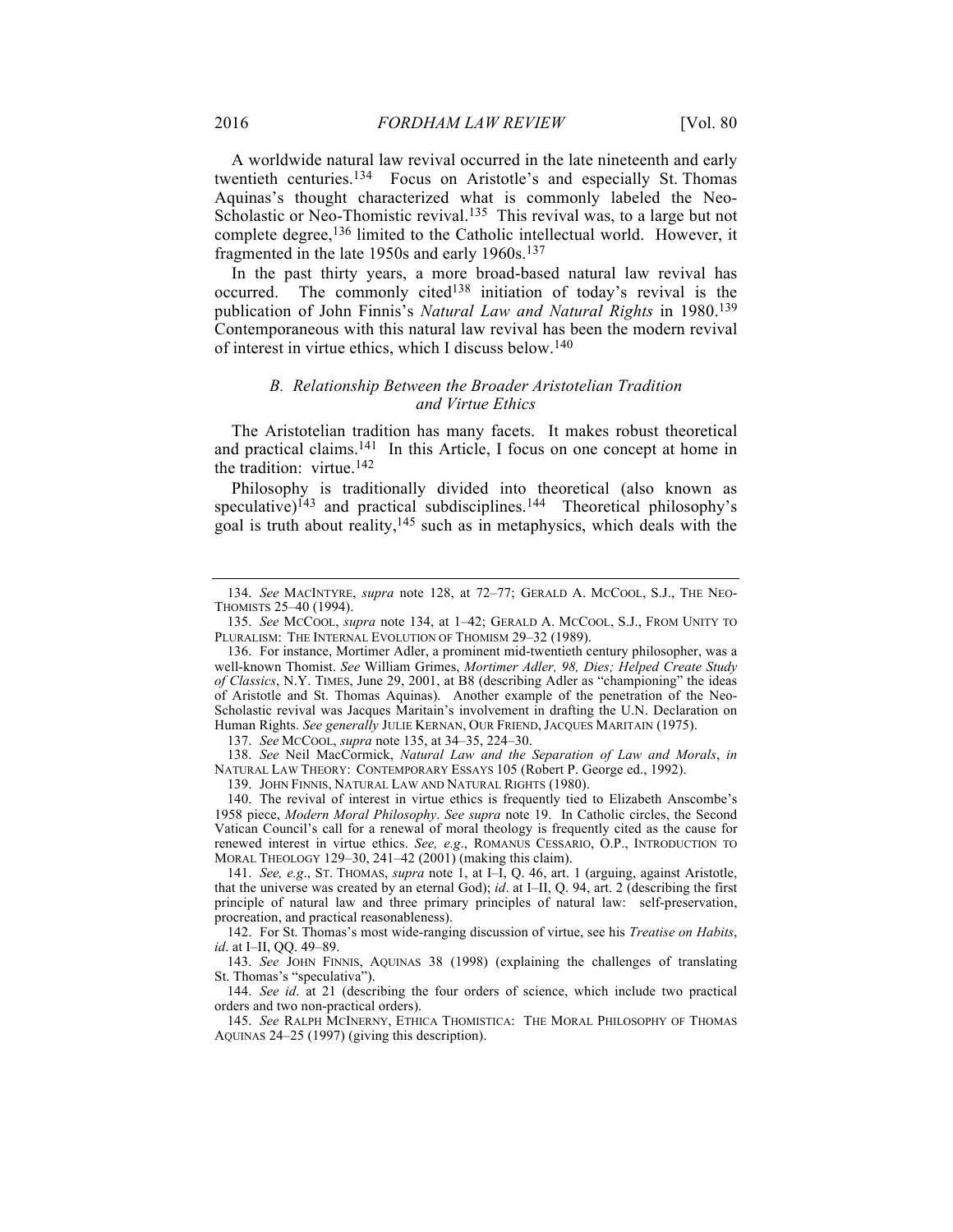subject of being.<sup>146</sup> Practical philosophy's goal is guiding human action, such as in ethics, the subject matter of which includes the licitness of human actions.<sup>147</sup> Virtue ethics falls into the category of practical philosophy.148

In the Aristotelian philosophical tradition as, for example, in the deontological tradition, there are significant relationships between theoretical and practical propositions. One instance of this is the theoretical and practical propositions. relationship between the metaphysical understanding of human beings as having a form (essence, or soul), and the practical proposition that human acts are good when they conform to the type of being humans are<sup>149</sup>: rational animals.150 This Article, by focusing on the practical philosophical concept of virtue, puts to one side most concepts from theoretical philosophy, and much of practical philosophy as well.

### *C. Virtue Ethics, Natural Law, and the Return to Virtue Ethics*

Virtue ethics is one of the three prominent ethical traditions in the West.<sup>151</sup> Its most widespread form is Aristotelian.<sup>152</sup> The two other competing ethical traditions are deontology and consequentialism.153 I first describe virtue ethics and its relationship to the broader Aristotelian philosophical tradition, emphasizing what makes virtue ethics distinct from other ethical traditions.

### 1. Virtue Ethics

Virtue ethics is primarily characterized by its focus on the concept of virtue in the ethical life.<sup>154</sup> In answer to what is usually taken as the fundamental ethical question of "what sorts of action should I do?,"<sup>155</sup> a virtue theorist answers, "what a virtuous agent would virtue theorist answers, "what a virtuous agent would characteristically . . . do in the circumstances."156 However, virtue ethics

<sup>146.</sup> For an accessible modern statement, see W. NORRIS CLARK, S.J., THE ONE AND THE MANY: A CONTEMPORARY THOMISTIC METAPHYSICS (2001).

<sup>147.</sup> *See* MCINERNY, *supra* note 145, at 23–25.

<sup>148.</sup> *See* ST. THOMAS, *supra* note 1, at I–II, Q. 55, art.1.

<sup>149.</sup> *See id.* at I–II, Q. 50, art. 2 (tying the virtues to the soul).

<sup>150.</sup> *See id.* at I–I, Q. 76, art. 1 (stating that man has a rational soul that is united with his body).

<sup>151.</sup> *See* HURSTHOUSE, *supra* note 1, at 1–3.

<sup>152.</sup> *See id*. at 8 (articulating a "neo-Aristotelian" virtue ethics); MCINERNY, *supra* note 145, at 12–25 (describing Aristotle's ethics and how it formed the basis for Thomistic ethics); ST. THOMAS, *supra* note 1, at I–II, Q. 55, art. 1 (relying on "[t]he Philosopher" to define virtue).

I describe below that virtue theorists tend to fall into two distinct but related camps. One group is composed of Neo-Aristotelians who focus on Aristotle to the not-complete exclusion of later, religious interpreters of Aristotle, such as St. Thomas Aquinas. The other group of scholars attempts to utilize Aristotle and his (primarily) Christian followers, especially St. Thomas Aquinas, and later philosophers, including the Spanish Scholastics. *See infra* Part II.C.3.

<sup>153.</sup> *See* HURSTHOUSE, *supra* note 1, at 1–3.

<sup>154.</sup> *See id.* at 1.

<sup>155.</sup> *Id.* at 26.

<sup>156.</sup> *Id.* at 28.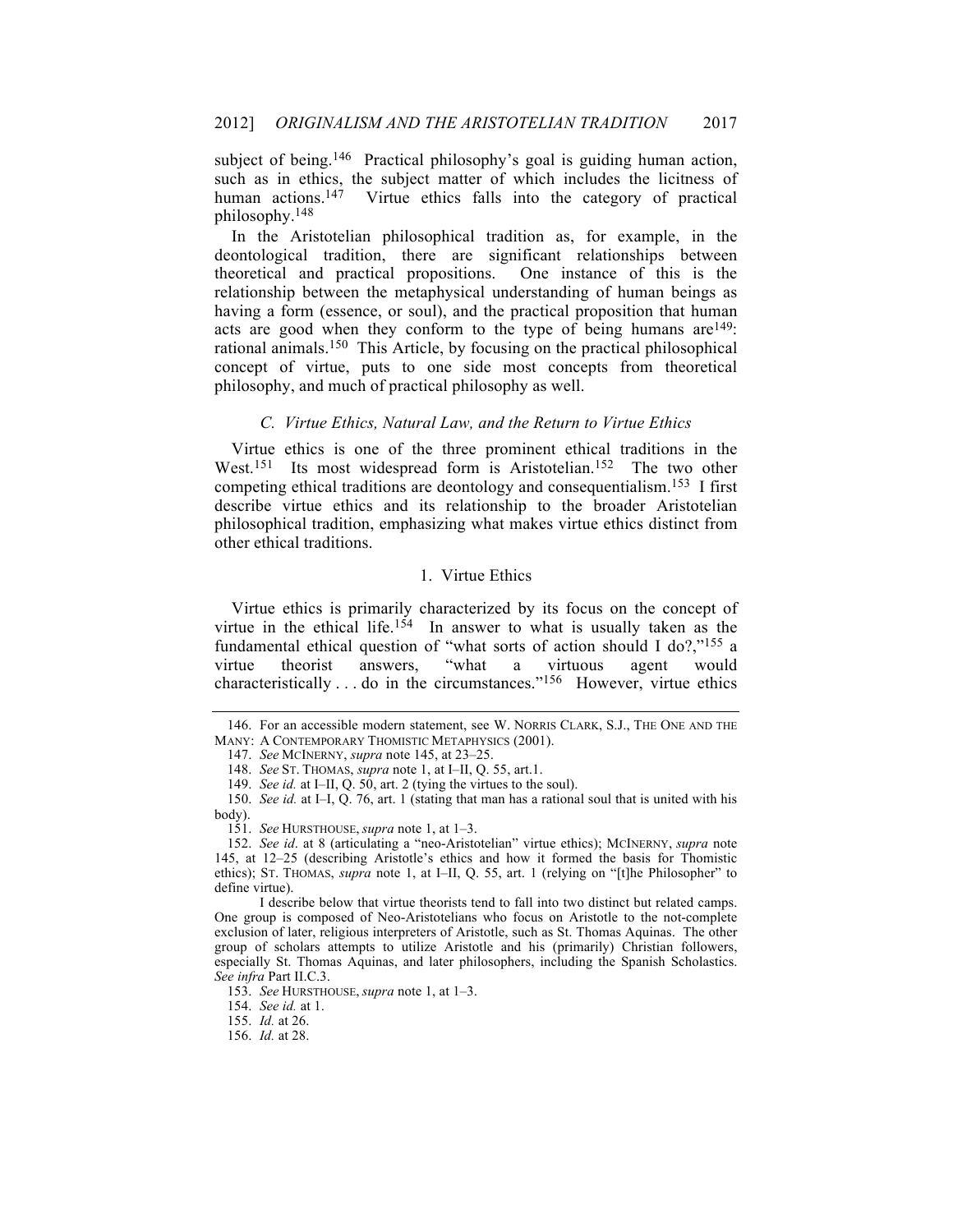pushes back against the question itself. In virtue ethics, the fundamental issue is not action: it is character.157 Virtue theorists argue that the focus of ethical inquiry should be the instantiation and exercise of virtue, not an algorithm of right action.158

Virtue is a habit<sup>159</sup>—an entrenched disposition of character<sup>160</sup>—to perform a human function well. For example, the virtue of fortitude enables one to ascertain what courage requires in concrete situations and to—willingly—act accordingly.161 A person who possesses fortitude will know what courage requires in particular situations, have the intellectual disposition to act courageously when called to do so, be emotionally disposed to act courageously, and will reliably act courageously.162 "The concept of a virtue is the concept of something that makes its possessor good; a virtuous person is a morally good, excellent, or admirable person who acts and reacts well, rightly, as she should—she gets things right."<sup>163</sup>

Virtues are conventionally divided into two categories<sup>164</sup>: intellectual virtues and moral virtues.<sup>165</sup> The intellectual virtues perfect our reasoning faculties. Those intellectual virtues located in the speculative intellect are understanding, science, and theoretical wisdom; <sup>166</sup> the intellectual virtues in the practical intellect are practical wisdom or prudence, and  $art<sup>167</sup>$  The moral virtues perfect our appetites and most prominently include justice, temperance, and fortitude.168

Later, in Part III, I use examples to detail how these various virtues operate in originalist constitutional interpretation. At this point, however, let me briefly describe the foundational set of virtues that operate in the context of judging. Judging, as a general activity—in other words, not confined to constitutional interpretation—requires a number of virtues for its successful execution.169 Professor Lawrence Solum identified and

160. *See* HURSTHOUSE, *supra* note 1, at 10–12.

168. *See id*. at 97–98.

<sup>157.</sup> *See id.* at 29.

<sup>158.</sup> *See id.* at 2–3.

<sup>159.</sup> *See* ST. THOMAS, *supra* note 1, at I–II, Q. 56, art. 3 ("[V]irtue is a habit by which we work well.").

<sup>161.</sup> *See* JOSEF PIEPER, THE FOUR CARDINAL VIRTUES: PRUDENCE, JUSTICE, FORTITUDE, TEMPERANCE 115–41 (1965) (describing the virtue of fortitude). Being virtuous, including being courageous, requires the assistance of practical wisdom. *See* HURSTHOUSE, *supra* note 1, at 12.

<sup>162.</sup> *See* HURSTHOUSE, *supra* note 1, at 10–12 (making a similar claim regarding honesty).

<sup>163.</sup> *Id.* at 13.

<sup>164.</sup> This distinction was traditionally based on the portion of the soul in which the virtue operated. Intellectual virtues are facets of the soul's rational part, *see* ST. THOMAS, *supra* note 1, at I–II, Q. 56, art. 3, while moral virtues are facets of the sensitive portion of the irrational soul, *see id*. at I–II, Q. 56, art. 4.

<sup>165.</sup> *See id.* at I–II, Q. 56, arts. 3–4.

<sup>166.</sup> *See id.* at I–II, Q. 57, art. 2.

<sup>167.</sup> *See* MCINERNY, *supra* note 145, at 96 (giving this description).

<sup>169.</sup> The virtues correspond to vices. For instance, the virtue of theoretical wisdom corresponds to the vice of stupidity. *See* HURSTHOUSE, *supra* note 1, at 36 (describing how virtue theorists may articulate rules of conduct from virtues and their corresponding vices).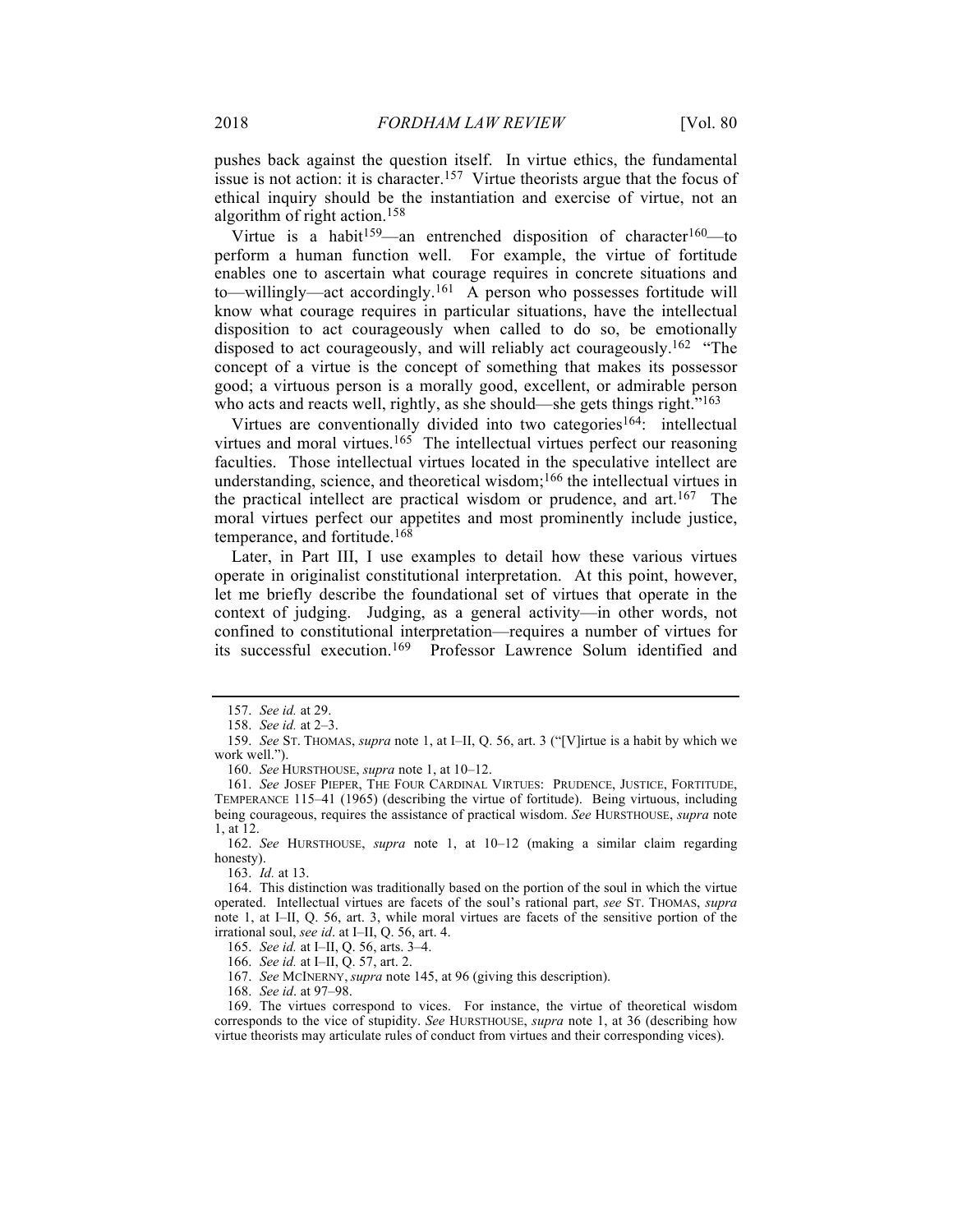described the primary virtues required for judging,170 and my discussion parallels his excellent scholarship.

The principal judicial virtues include: theoretical wisdom, practical wisdom, justice-as-lawfulness, temperance,<sup>171</sup> and fortitude. Next, I describe each of these virtues in more detail.

A judge is excellent only if he has the theoretical wisdom—the intellectual "firepower," we might say—to perform the relatively abstract legal tasks necessary to judging. Judges must possess this capacity in order to know and understand the law that bears on a given case. In some cases, especially hard cases,<sup>172</sup> this task places tremendous burdens on the judge's faculties and, depending on one's theory of adjudication, judges may have to utilize theoretical wisdom on a regular basis.<sup>173</sup>

Theoretical wisdom first enables the judge to master the law's "data": the cases, statutes, regulations, legal principles, and legal practices that are pertinent to the case before the judge.<sup>174</sup> This mastery has two components: the judge's pre-existing knowledge of the law in the judge's jurisdiction, and the knowledge of the law that the judge gathers in the context of a particular case.<sup>175</sup> Building on this knowledge of the legal data, the judge must then uncover the relationship between the pertinent legal materials which of the legal data structures the other pieces, and how the data is structured.<sup>176</sup> Theoretical wisdom permits the judge to arrive at the structure of legal norms governing a case.<sup>177</sup>

For instance, to understand how the Fifth Amendment's Public Use Clause governs a particular case, a judge would have to grasp the Clause's original meaning, read and understand originalist precedent applying the Clause, and ascertain any authoritative practices under the Clause.<sup>178</sup> Then, the judge would synthesize this data into a coherent legal structure. Most frequently, this takes the form of the legal rules, standards, or principles

174. *See* STEVEN J. BURTON, JUDGING IN GOOD FAITH 51–54 (1992) (describing the reasons that judges incorporate into their analysis).

176. *See* BURTON, *supra* note 174, at 54–59; Strang, *supra* note 77, at 66–67.

177. As Professor Solum has pointed out, theoretical wisdom is also important because it gives judges "the ability to grasp the facts of disputes that may involve particular disciplines." Solum, *Virtue Jurisprudence*, *supra* note 9, at 191.

<sup>170.</sup> Professor Solum has written on this subject in many fora. *See supra* note 9 (listing several works by Professor Solum); *see also* FARRELLY & SOLUM, *supra* note 3, at 1–23, 142–92. For a balanced critique of Professor Solum's virtue jurisprudence thesis, see R.A. Duff, *The Limits of Virtue Jurisprudence*, 34 METAPHILOSOPHY 214 (2003).

<sup>171.</sup> Professor Solum identified the additional virtue of judicial temperament. *See* Solum, *Virtue Jurisprudence: A Virtue-Centered Theory of Judging*, *supra* note 9, at 191.

<sup>172.</sup> *See* RONALD DWORKIN, TAKING RIGHTS SERIOUSLY 81–130 (1977).

<sup>173.</sup> *See* Solum, *Virtue Jurisprudence: A Virtue-Centered Theory of Judging*, *supra* note 9, at 182–83 (making this point regarding Ronald Dworkin's theory of law as integrity).

<sup>175.</sup> *See* Solum, *Virtue Jurisprudence: A Virtue-Centered Theory of Judging*, *supra* note 9, at 191–92 (describing how a judge's pre-existing mastery of law is pertinent to, but not a manifestation of, theoretical wisdom).

<sup>178.</sup> *See* Kelo v. City of New London, 545 U.S. 469, 505–14 (2005) (Thomas, J., dissenting) (synthesizing the Public Use Clause's original meaning from the Clause's text, the text and structure of the rest of the Constitution, and early American state practice); *see also* County of Wayne v. Hathcock, 684 N.W.2d 765, 779–83 (Mich. 2004) (surveying the Michigan Constitution's text and original understanding of that text).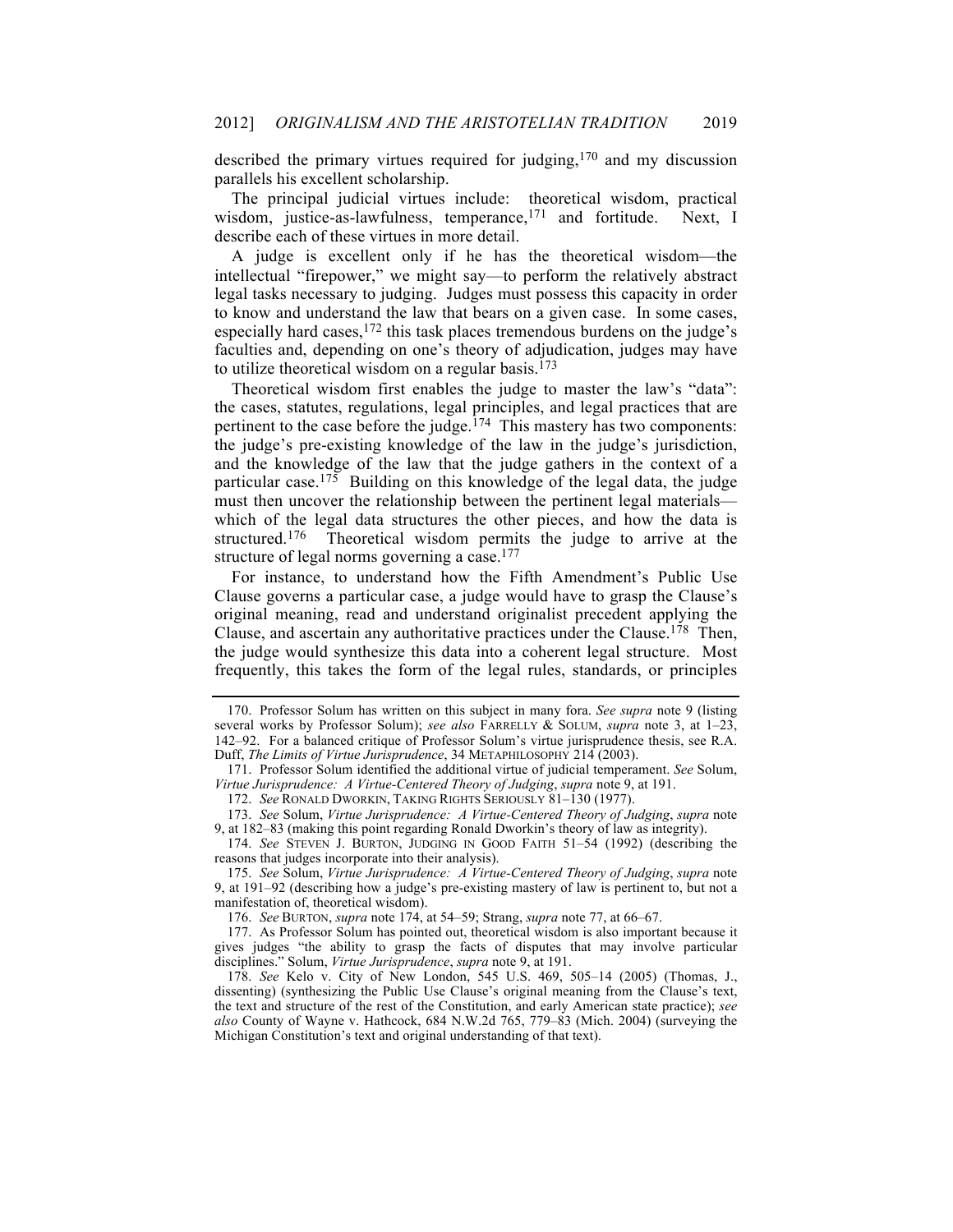tailored to the factual context presented by the case.<sup>179</sup> At each step, without significant intellectual capabilities, the judge will perform poorly. Consequently, judges need theoretical wisdom to perform these tasks well.

Practical wisdom is the intellectual virtue that enables its possessor to perform two tasks well: first, identify those goods that are valuable and therefore worth pursuing; and second, perceive the means most conducive to pursuing those identified goods.180 Practical wisdom, in the context of judging, is primarily concerned with the second task.181 Practical wisdom provides the capacity to articulate legal doctrine that mediates legal meaning and the facts presented in cases.<sup>182</sup>

Using the Commerce Clause as an example, once a judge has mastered the Clause's operative legal meaning, the judge must still apply that meaning in a case. In doing so, the judge will articulate legal doctrines that connect the meaning to the facts. In the Commerce Clause context, the pre-New Deal Supreme Court created a series of doctrines, such as the original packages doctrine<sup>183</sup> and the instrumentalities of commerce doctrine,<sup>184</sup> among others,<sup>185</sup> to do just that. These legal doctrines bridged the

180. *See* ST. THOMAS, *supra* note 1, at I–II, Q. 57, art. 5; Solum, *Virtue Jurisprudence: A Virtue-Centered Theory of Judging*, *supra* note 9, at 192.

<sup>179.</sup> *See Kelo*, 545 U.S. at 514 (Thomas, J., dissenting) ("[T]he Public Use Clause is most naturally read to authorize takings for public use only if the government or the public actually uses the taken property."); *see also Hathcock*, 684 N.W.2d at 783 ("[T]he transfer of condemned property to a private entity, seen through the eyes of an individual sophisticated in the law at the time of ratification of our 1963 Constitution, would be appropriate in one of three contexts: (1) where public necessity of the extreme sort requires collective action; (2) where the property remains subject to public oversight after transfer to a private entity; and (3) where the property is selected because of facts of independent public significance, rather than the interests of the private entity to which the property is eventually transferred." (internal quotation marks omitted)).

<sup>181.</sup> Practical wisdom in the context of judging is primarily concerned with the second task because the judge's ends are, in the focal case of judging, set for the judge by the pertinent law. As I describe below, however, practical wisdom, in situations when judges exercise discretion, also plays the first role of identifying goods worth pursuing. This occurs, for instance, in the contexts of nonoriginalist precedent and constitutional construction discussed in Part III.C.3, *infra*.

<sup>182.</sup> *See* Steven J. Burton, *Law as Practical Reason*, 62 S. CAL. L. REV. 747, 767–71 (1989) (describing how legal doctrine impacts citizens' practical deliberations); *see also* Strang, *supra* note 14, at 486 (describing the relatively free-ranging role practical wisdom will play in the context of nonoriginalist precedent).

<sup>183.</sup> *See* Brown v. Maryland, 25 U.S. (12 Wheat.) 419, 441–42 (1827) ("It is sufficient for the present to say, generally, that when the importer has so acted upon the thing imported, that it has become incorporated and mixed up with the mass of property in the country, it has, perhaps, lost its distinctive character as an import, and has become subject to the taxing power of the State; but while remaining the property of the importer, in his warehouse, in the original form or package in which it was imported, a tax upon it is too plainly a duty on imports to escape the prohibition in the constitution.").

<sup>184.</sup> *See* Shreveport Rate Cases, 234 U.S. 342, 351 (1914) (articulating the instrumentalities of commerce doctrine).

<sup>185.</sup> *See* Swift & Co. v. United States, 196 U.S. 375, 399 (1905) ("[W]hen this is a typical, constantly recurring course, the current thus existing is a current of commerce among the states, and the purchase of the cattle is a part and incident of such commerce."); Stafford v. Wallace, 258 U.S. 495, 517 (1922) (reaffirming and applying the holding of *Swift*).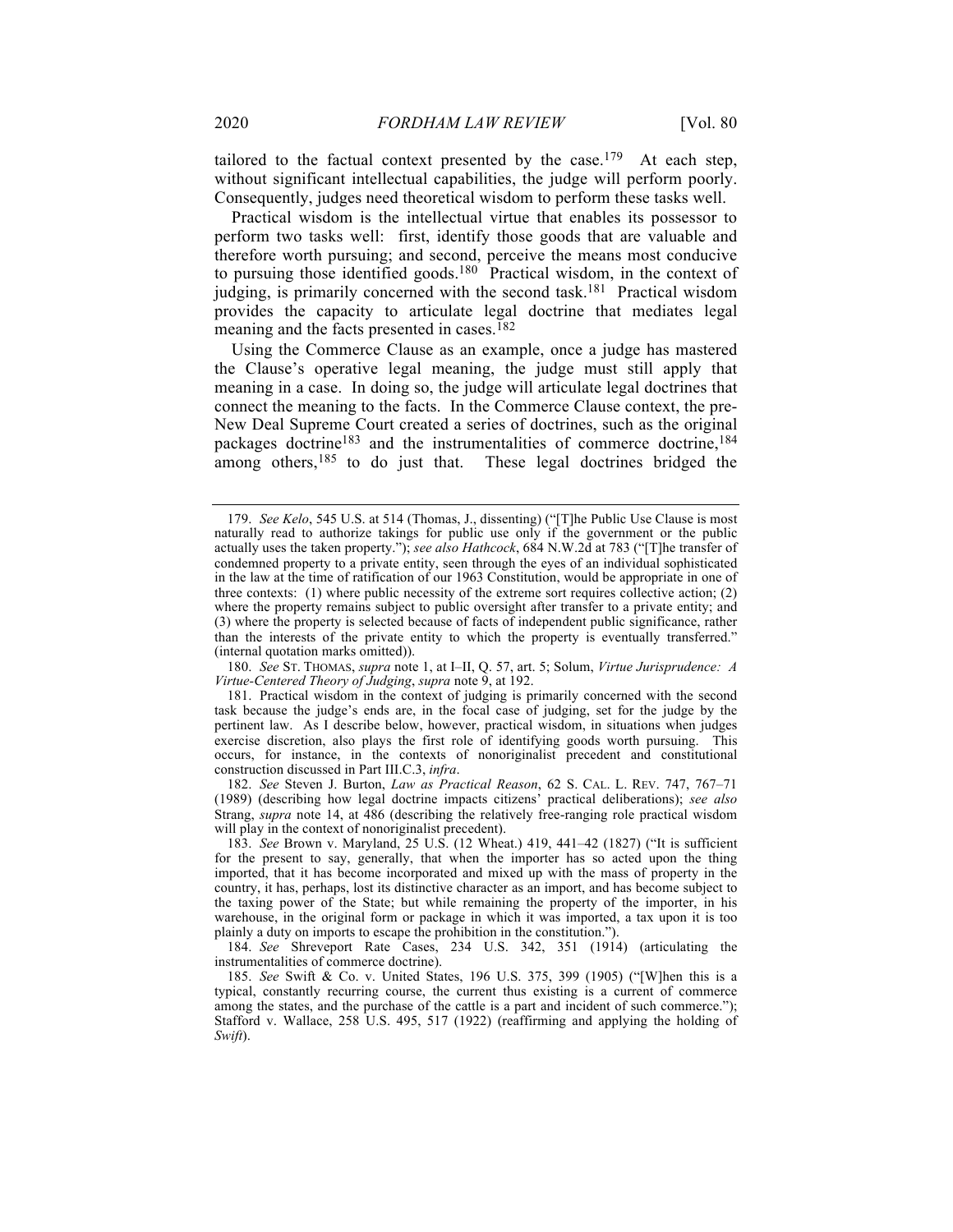analytical space between the Clause's original meaning and the recurring factual situations presented by the cases in which the Court articulated those doctrines.186

Justice-as-lawfulness is the virtue of giving one's society's laws their due.187 Justice-as-lawfulness is, in many ways, *the* excellence that defines a good judge qua judge.188 Saint Thomas Aquinas recognized this when he described the etymology of "judge."189 Without the virtue of justice, a judge's incredible intellect, stout courage, and measured temperament would only make the judge worse.<sup>190</sup>

A just judge is one who exercises judgment<sup>191</sup> "according to the written law."<sup>192</sup> The judge who possesses the virtue of justice-as-lawfulness has the "habit . . . [of] render[ing] to each one his due by a constant and perpetual will."193 Saint Thomas's linking of justice-as-lawfulness to a society's positive law flows from the essential role positive law plays in securing a society's common good.<sup>194</sup> In this, St. Thomas followed Aristotle.195

The virtue of justice-as-lawfulness has the most "bite" when a judge faces a law that the judge does not think—at least in that instance advances the common good.196 For example, in *DeShaney v. Winnebago County Department of Social Services*, the Supreme Court denied Joshua DeShaney's claim of a violation of the Fourteenth Amendment's Due Process Clause for the county's failure to protect him from his wicked father's abuse.197 The Court acknowledged that it was moved with "natural sympathy . . . to find a way for Joshua and his mother to receive adequate compensation for the grievous harm inflicted upon them."198 The Court's

<sup>186.</sup> *See* Strang, *supra* note 111, at 1767–78 (describing this phenomenon in the context of originalist precedent).

<sup>187.</sup> *See* ARISTOTLE, NICOMACHEAN ETHICS 1095a (Terence Irwin trans., 2d ed. 1999); RICHARD KRAUT, ARISTOTLE: POLITICAL PHILOSOPHY 102–03, 106 (2002).

<sup>188.</sup> *See* Solum, *Virtue Jurisprudence: A Virtue-Centered Theory of Judging*, *supra* note 9, at 194 (stating that justice is central to our concept of a good judge).

<sup>189.</sup> ST. THOMAS, *supra* note 1, at II–II, Q. 60, art. 1.

<sup>190.</sup> *See* Solum, *Virtue Jurisprudence: A Virtue-Centered Theory of Judging*, *supra* note 9, at 194 (describing such a judge as "an especially bad judge").

<sup>191.</sup> ST. THOMAS, *supra* note 1, at II–II, Q. 60, art. 1.

<sup>192.</sup> *Id*. at II–II, Q. 60, art. 5. For St. Thomas, since the written law is fully law only insofar as it instantiates the natural law, *see id*. at II–II, Q. 60, art. 5, a judge's duty to follow positive law is contingent on its relationship, or lack thereof, to the natural law (with some qualifications). *Cf.* Horwitz, *supra* note 67, at 154–55 (arguing that a virtuous judge is not necessarily a formalist judge).

<sup>193.</sup> ST. THOMAS, *supra* note 1, at II–II, Q. 58, art. 1.

<sup>194.</sup> *See id*. at I–II, Q. 96, art. 4.

<sup>195.</sup> *See* KRAUT, *supra* note 187, at 102–11 (describing justice-as-lawfulness as the virtue of giving the community's laws their due regard because they provide the framework within which the common good is possible).

<sup>196.</sup> For example, if the law is not the product of practical wisdom and is instead "special interest legislation," it violates distributive justice. *See* ST. THOMAS, *supra* note 1, at I–II, Q. 96, art. 4.

<sup>197.</sup> 489 U.S. 189 (1989).

<sup>198.</sup> *Id*. at 202–03.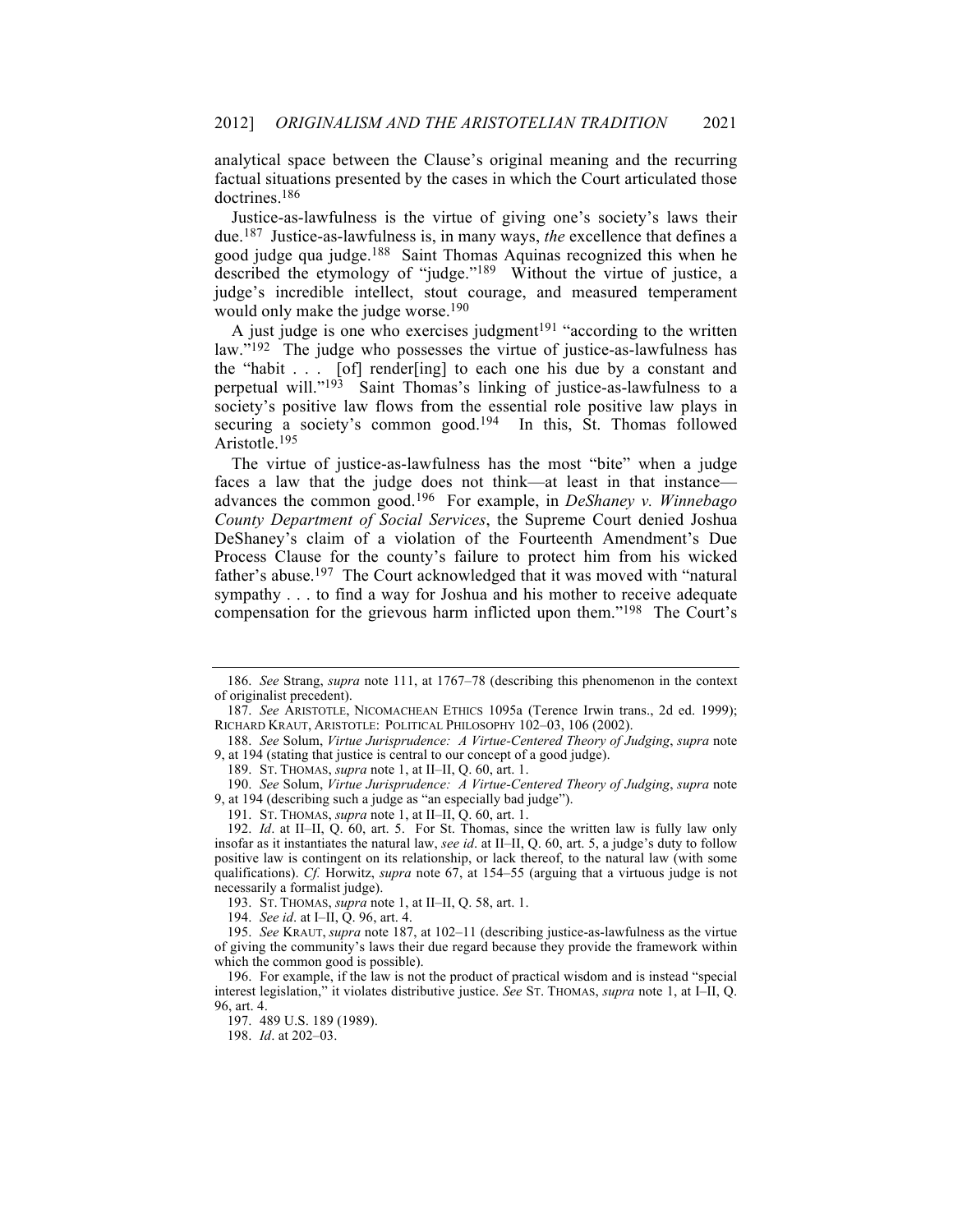faithfulness to the Constitution—its refusal to improperly expand the Due Process Clause's scope<sup>199</sup>—exemplified justice-as-lawfulness.<sup>200</sup>

Temperance and fortitude describe two facets of judicial character that a judge must possess to rule according to the law.<sup>201</sup> A temperate judge will hold in check his sensual appetites.<sup>202</sup> A temperate judge will be resistant to the allure of, for instance, the "good life" that a bribe could buy.<sup>203</sup> Courage is the firmness of mind that enables one to react appropriately to danger,<sup>204</sup> and a courageous judge will rule according to the law even in the face of potential harm to his reputation, career, or even family and life.205

#### 2. Virtue, Human Flourishing, and the Natural Law

Important to fully understanding the concept of virtue in the Aristotelian tradition is a related concept: human flourishing.206 Virtue ethics is teleological because the goal towards which the virtues enable their possessor to move is human flourishing.207 Virtue is both constitutive of human flourishing and instrumental to securing it.

Human flourishing is the state of being most fully human which, in the Aristotelian tradition, means acting rationally excellently.208 Humans are distinct from other animals by having the capacity to reason.<sup>209</sup> As a result, a human will be most fully human when he exercises his reason—both theoretical and practical—excellently.210 A person's excellent utilization of

200. *See DeShaney*, 489 U.S. at 203.

201. *See* Solum, *Virtue Jurisprudence: A Virtue-Centered Theory of Judging*, *supra* note 9, at 189–91 (describing these virtues).

202. *See* ST. THOMAS, *supra* note 1, at II–II, Q. 141, art. 1–2.

203. *See* United States v. Nixon, 816 F.2d 1022, 1023 (5th Cir. 1987) (describing how Judge Nixon, who was later impeached for perjury arising out of the investigation of bribery charges, had "been dissatisfied with his modest judicial salary, and had looked for means of augmenting it").

204. ST. THOMAS, *supra* note 1, at II–II, Q. 123, art. 1–2.

205. *See generally* J.W. PELTASON, FIFTY-EIGHT LONELY MEN: SOUTHERN FEDERAL JUDGES AND SCHOOL DESEGREGATION (1971) (describing the challenges faced by federal judges enforcing desegregation in the South).

206. Aristotle used the term *eudaimonia* to describe the end goal of human action. This term was traditionally translated as "happiness." *See* ARISTOTLE, *supra* note 187, at 1095a. Saint Thomas used the term *beatitudo*, which likewise was translated as "happiness." *See* ST. THOMAS, *supra* note 1, at I–II, Q. 1, art. 7 ("[A]ll men agree in desiring the last end, which is happiness.").

207. *See* HURSTHOUSE, *supra* note 1, at 29 (stating that the virtues enable their possessor to achieve "eudaimonia, to flourish or live well").

208. *See* ARISTOTLE, *supra* note 187, at 1098a; *see also* ST. THOMAS, *supra* note 1, at I–II, Q. 3, art. 5 (following Aristotle's position).

209. ST. THOMAS, *supra* note 1, at I–II, Q. 1, art. 1; *see also* ALASDAIR MACINTYRE, DEPENDENT RATIONAL ANIMALS: WHY HUMAN BEINGS NEED THE VIRTUES 11–51 (1999) (reviewing the extent to which nonhuman animals possess characteristically human capacities such as reason).

210. ST. THOMAS, *supra* note 1, at I–II, Q. 3, art. 5.

<sup>199.</sup> There is an at least plausible argument that a claim such as DeShaney's should be viable under the Equal Protection Clause. *See* ROBIN WEST, PROGRESSIVE CONSTITUTIONALISM: RECONSTRUCTING THE FOURTEENTH AMENDMENT 9–44 (1994) (arguing that the abolitionists understood the language of the Fourteenth Amendment to require government protection from private violence).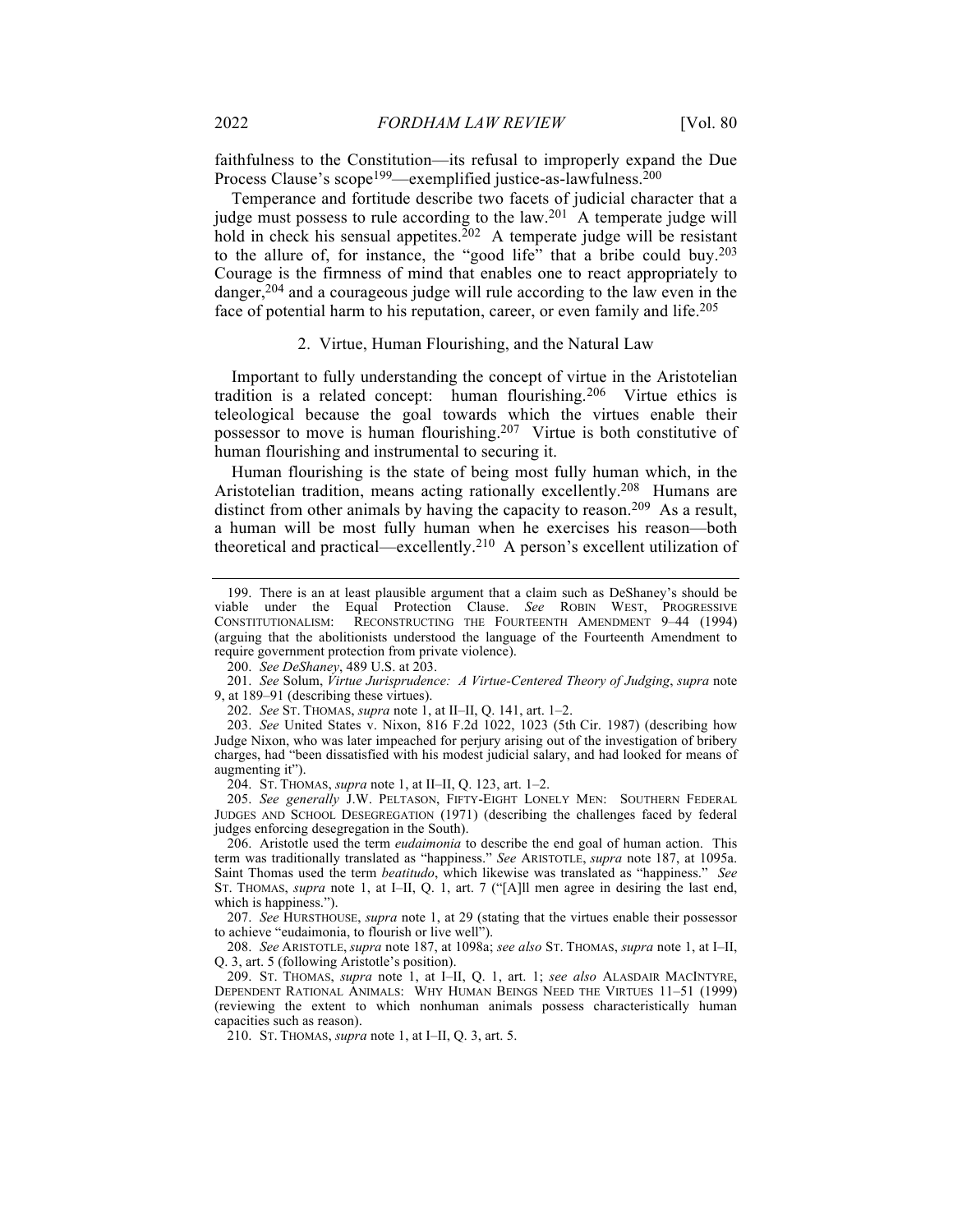his intellectual faculties is acting virtuously.<sup>211</sup> Therefore, human flourishing is partially constituted by virtue.

Virtue also equips humans to achieve human flourishing.<sup>212</sup> The virtues are those habits of character that perfect the portion of their possessor to which they obtain.<sup>213</sup> For example, a human does not flourish if he is not temperate. A person who characteristically eats excessively has the vice of intemperance. $2^{14}$  That person has difficulty controlling his pursuit of physical goods, like food and drink.215 The desire for food controls the person so that the person acts, not in accord with his practical reason, but instead by dictate of his passion. This person, because of his lack of virtue, is prevented from flourishing. To flourish, the intemperate person must acquire the means to do so—a temperate disposition.

Virtue ethics is distinct from, but related to, natural law. Saint Thomas Aquinas described the relationship between virtue and natural law as two complementary mechanisms that direct humans toward human flourishing.216 Virtues are internal guides to flourishing, while natural law provides external guidance.<sup>217</sup>

Natural law is the body of norms that identifies which actions are, and which are not, conducive to human flourishing.<sup>218</sup> Natural law norms are natural because they are tied to human nature: they identify which actions are right and wrong by reference to a being with human characteristics.219 Natural law precepts are tied to human nature via the goods that natural law norms direct humans to instantiate.<sup>220</sup> Primary among the characteristics of

215. *Id*.

<sup>211.</sup> *Id*. at I–II, Q. 3, art. 2.

<sup>212.</sup> *See id*. at I–II, Q. 49, introduction (describing virtue as an "intrinsic principle" of human action); *Id.* at I–II, Q. 55, art. 1 (describing virtue as the "perfection of a power," which in humans is rational).

<sup>213.</sup> *See id*. at I–II, Q. 55, art. 1 (describing virtue as the "perfection of a power").

<sup>214.</sup> *See id*. at II–II, Q. 148, art. 1 (describing gluttony as the "inordinate desire" for "eating and drinking").

<sup>216.</sup> *See* CESSARIO, *supra* note 140, at 94–95 (describing the relationship between virtue and natural law). For an extended discussion of the relationship between natural law and virtue in St. Thomas's thought, see Thomas Stewart Hibbs, The Pedagogy of Law and Virtue in the *Summa Theologiae* (1987) (unpublished Ph.D. dissertation, Notre Dame University) (on file with the Fordham Law Review); Michel Therrien, Law, Liberty & Virtue: A Thomistic Defense for the Pedagogical Character of Law (2007) (unpublished Th.D. dissertation, University of Fribourg) (on file with the Fordham Law Review).

<sup>217.</sup> *See* ST. THOMAS, *supra* note 1, at I–II, Q. 49, introduction (describing virtue as the "intrinsic principle" of human action while natural law is the "extrinsic principle[]").

<sup>218.</sup> *See id*. at I–II, Q. 90, art. 2 ("[T]he law must needs regard principally the relationship to happiness.").

<sup>219.</sup> *See id*. at I–II, Q. 91, art. 2 (describing natural law as "the rational creature's participation of the eternal law"); *id.* at I–II, Q. 94, art. 4 ("[T]he natural law belongs [to] those things to which a man is inclined naturally: and among these it is proper to man to be inclined to act according to reason."); *see also* FINNIS, *supra* note 139, at 34 ("The basic forms of good grasped by practical understanding are what is good for human beings with the nature they have.").

<sup>220.</sup> The New Natural Law scholars, including, most prominently, Germain Grisez and John Finnis, have focused their arguments on describing the basic human goods that form the foundation for their conception of natural law. *See* 1 GERMAIN GRISEZ, THE WAY OF THE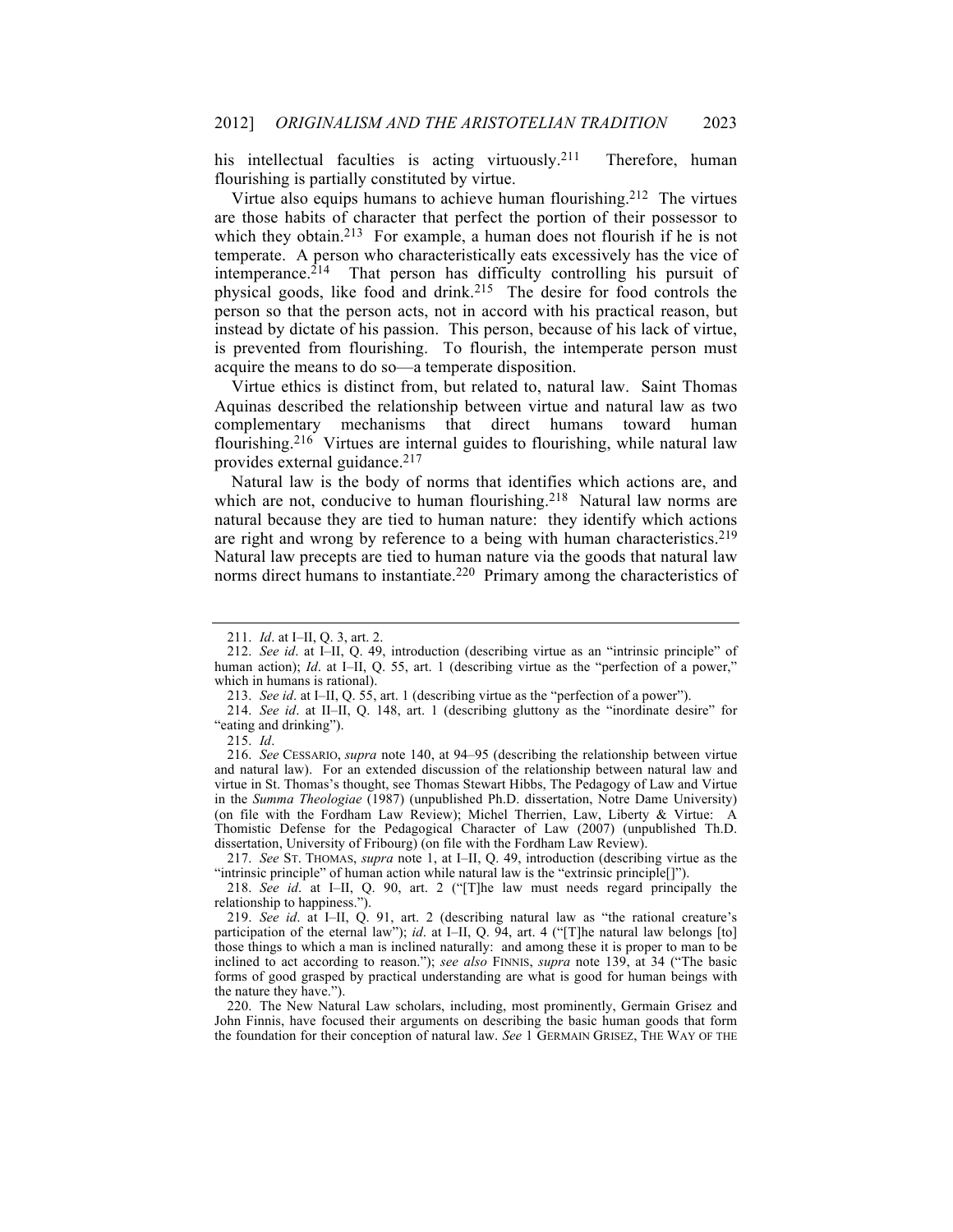humans is both a rational and animal nature.<sup>221</sup> For instance, the first principles of practical reason identified by St. Thomas include the directions to act practically reasonably, and to preserve oneself.<sup>222</sup>

The virtues work hand-in-hand with natural law directives to facilitate pursuit of human flourishing. Most important, the virtue of practical wisdom imparts the capacity to correctly identify the principles of natural law via identification of the goods towards which natural law directs human actions.223 Practical wisdom also facilitates the choice of the best means to secure a basic human good.<sup>224</sup>

The moral virtues ensure that one's appetites for goods are properly ordered by one's reason.<sup>225</sup> This ensures that one's vision of what the natural law requires is not blurred, *and* that one's passions do not overawe one's (correct) judgment about what the natural law requires one to do.226 In sum, both virtue and natural law are tools that facilitate one's pursuit of happiness.

This Article explains how originalism and the judicial virtues have an analogous relationship to natural law and virtue. The Constitution's original meaning plays a role parallel to natural law because it contains the external positive $227$  norms that direct judges toward our society's common good. The judicial virtues, like virtue more generally, are the internal habits of character that enable judges to know and faithfully apply the original meaning. Both the original meaning and judicial virtues aim to secure the common good of society; both natural law and virtue aim toward human flourishing.

#### 3. Return to Virtue Ethics

The modern growth of interest in virtue ethics paralleled (and partially coincided with) that of natural law which, as I mentioned above, experienced a revival beginning with John Finnis's celebrated *Natural Law* 

LORD JESUS: CHRISTIAN MORAL PRINCIPLES, ch. 5, Q. D, art. 11 (describing seven categories of basic human goods); *see also* FINNIS, *supra* note 139, at 59–126 (same).

<sup>221.</sup> Hence, virtues are divided into intellectual virtues and moral virtues.

<sup>222.</sup> *See* ST. THOMAS, *supra* note 1, at I–II, Q. 94, art. 2.

<sup>223.</sup> *See id*. at I–II, Q. 94, art. 1 ("*Synderesis* [practical wisdom] . . . is a habit containing the precepts of the natural law . . . ."); *see also* FINNIS, *supra* note 139, at 34 ("[B]y a simple act of non-inferential understanding one grasps that the object of the inclination which one experiences is an instance of a general form of good . . . .").

<sup>224.</sup> *See* FINNIS, *supra* note 139, at 88 (describing this facet of practical reason).

<sup>225.</sup> *See* ST. THOMAS, *supra* note 1, at I–II, Q. 94, art. 4 (describing how one's ability to know and abide by the natural law may be challenged "both as to rectitude and as to knowledge"); *see also* FINNIS, *supra* note 139, at 88 (describing how practical reason can help "to bring one's emotions and dispositions into the harmony of an inner peace of mind").

<sup>226.</sup> The most famous instance of a person's disordered appetite preventing that person from pursuing a known principle of natural law was St. Augustine's theft of pears. *See* ST. AUGUSTINE, THE CONFESSIONS, bk. II, chs. 4–8 (R.S. Pine-Coffin trans., 1961). In this, St. Augustine recounts how, as a youth, he stole pears from a neighbor's tree despite the fact that he was not hungry and that his parents' pear tree produced better fruit. *Id*. St. Augustine used this episode to exemplify the power of a disordered will—one not tamed by the moral virtues—and how it could push one to perform an act that one knows is wicked. *See id.*

<sup>227.</sup> Here, I utilize the understanding of natural law as posited by God.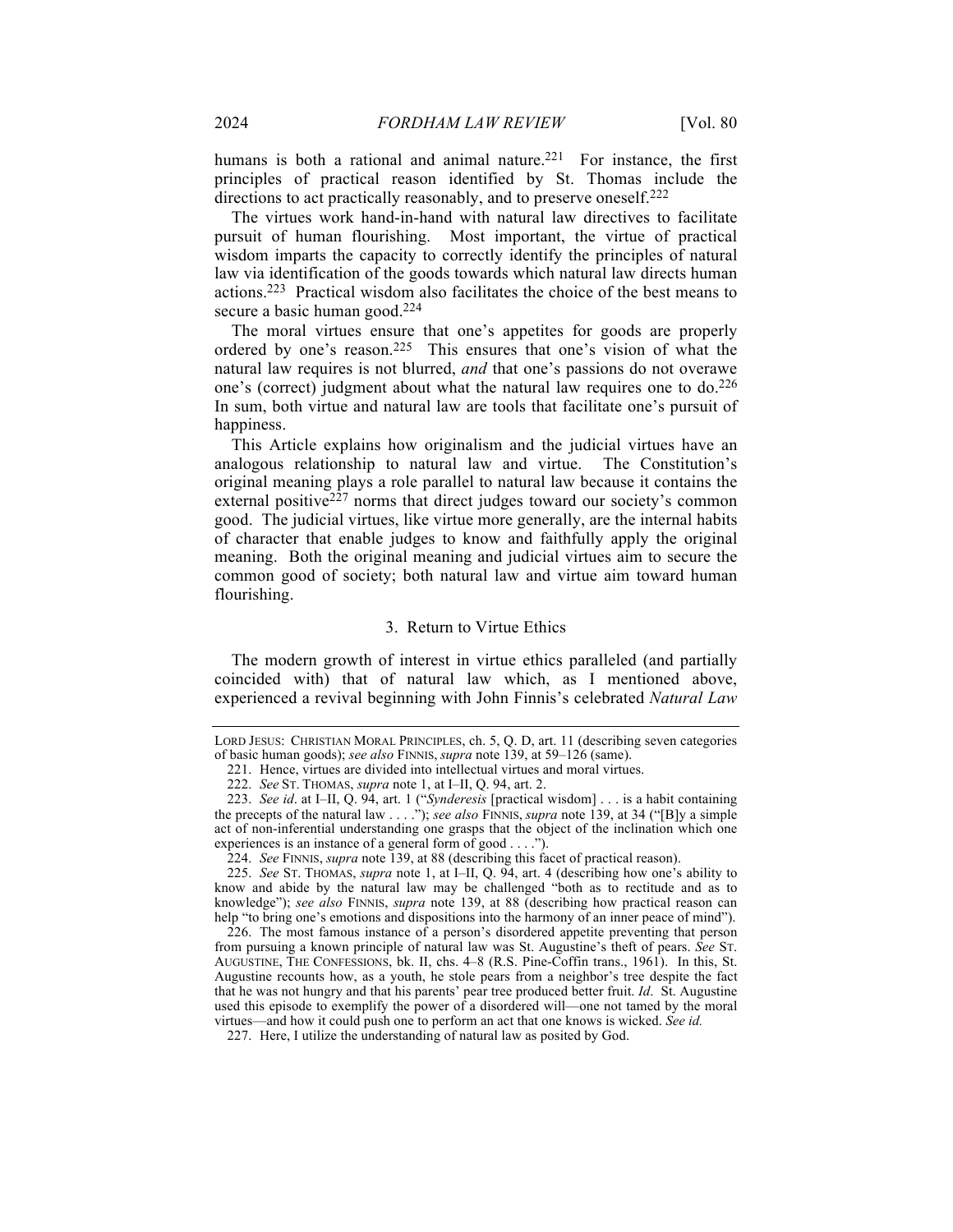*and Natural Rights*. 228 Starting with a seminal article by Elizabeth Anscombe in 1958, *Modern Moral Philosophy*, <sup>229</sup> virtue ethics experienced its modern revival.230 Since 1958—first as a trickle, and now as a strong current—virtue ethics has established a significant scholarly presence.<sup>231</sup> Virtue ethics has grown dramatically in the last forty years to become a respected participant in moral philosophy.232

Today, though the most prominent proponents of virtue ethics have their home in the Aristotelian tradition, they are divided in their relationship (or lack thereof) to what is variously called the Thomistic or Natural Law tradition.233 Some prominent scholars in the virtue ethics field are relatively distinct from the Thomistic tradition.234 This group of Neo-Aristotelians most prominently includes Philippa Foot<sup>235</sup> and Rosalind Hursthouse.<sup>236</sup> The other distinct set of scholars works within the Thomistic tradition.237

These various schools of virtue ethics have much in common. In particular, and for purposes of this Article, they overlap significantly in their understanding of what counts as a virtue and the primary virtues.<sup>238</sup>

232. *See* HURSTHOUSE, *supra* note 1, at 2 (stating that virtue ethics "has acquired full status, recognized as a rival to deontological and utilitarian approaches").

233. For a history of Thomism, see ROMANUS CESSARIO, O.P., A SHORT HISTORY OF THOMISM (2005). For a history of early to mid-twentieth century Neo-Thomism, see MCCOOL, *supra* note 134, and MCCOOL, *supra* note 135.

234. *See* HURSTHOUSE, *supra* note 1, at 3 ("The modern philosophers whom we think of as having put virtue ethics on the map . . . had all absorbed Plato and Aristotle, and in *some* cases also Aquinas.") (emphasis added).

235. *See* HURSTHOUSE, *supra* note 1, at 3; *see also* FOOT, NATURAL GOODNESS, *supra* note 231, at 53, 72 (repeatedly citing Aristotle, but referencing St. Thomas three times). Though Foot passed away in late 2010, her work continues to have significant influence.

236. *See* HURSTHOUSE, *supra* note 1, at 8 ("The particular version of virtue ethics I detail and discuss . . . is of a more general kind known as 'neo-Aristotelian.'").

237. *See, e.g.*, CESSARIO, *supra* note 140, at xvii (stating that his work is deeply indebted to St. Thomas's work); WILLIAM E. MAY, AN INTRODUCTION TO MORAL THEOLOGY (2d ed. 2003) (relying heavily on St. Thomas).

238. The most important distinction between them is that the Neo-Aristotelian virtue theorists focus on virtue ethics derived from human nature understood in contemporary biological terms, while the Thomists frequently present arguments grounded in a metaphysical teleology. Alasdair MacIntyre straddles both schools, especially in his *Dependent Rational Animals*, where MacIntyre changes the course of his scholarship and embraces the proposition that virtues are based on the "form of life . . . possible for beings who are biologically constituted as we are." MACINTYRE, *supra* note 209, at x; *see also id*. at xi (describing his deep debt to St. Thomas's thought).

<sup>228.</sup> FINNIS, *supra* note 139.

<sup>229.</sup> Anscombe, *supra* note 19, at 1; *see also* FARRELLY & SOLUM, *supra* note 3, at 3–4.

<sup>230.</sup> *See* HURSTHOUSE, *supra* note 1, at 1–4.

<sup>231.</sup> For a selection of recent and more prominent works, see JULIA ANNAS, THE MORALITY OF HAPPINESS (1993); CESARRIO, *supra* note 140; FARRELLY & SOLUM, *supra* note 3; PHILIPPA FOOT, NATURAL GOODNESS (2001); PHILIPPA FOOT, VIRTUES AND VICES AND OTHER ESSAYS IN MORAL PHILOSOPHY (1978); HOW SHOULD ONE LIVE? (Roger Crisp ed., 1996); HURSTHOUSE, *supra* note 1; MACINTYRE, *supra* note 129; SERVAIS PINCKAERS, O.P., THE SOURCES OF CHRISTIAN ETHICS (Sr. Mary Thomas Noble, O.P., trans., 1995); MICHAEL SLOTE, FROM MORALITY TO VIRTUE (1992); and CHRISTINE SWANTON, VIRTUE ETHICS: A PLURALISTIC VIEW (2003).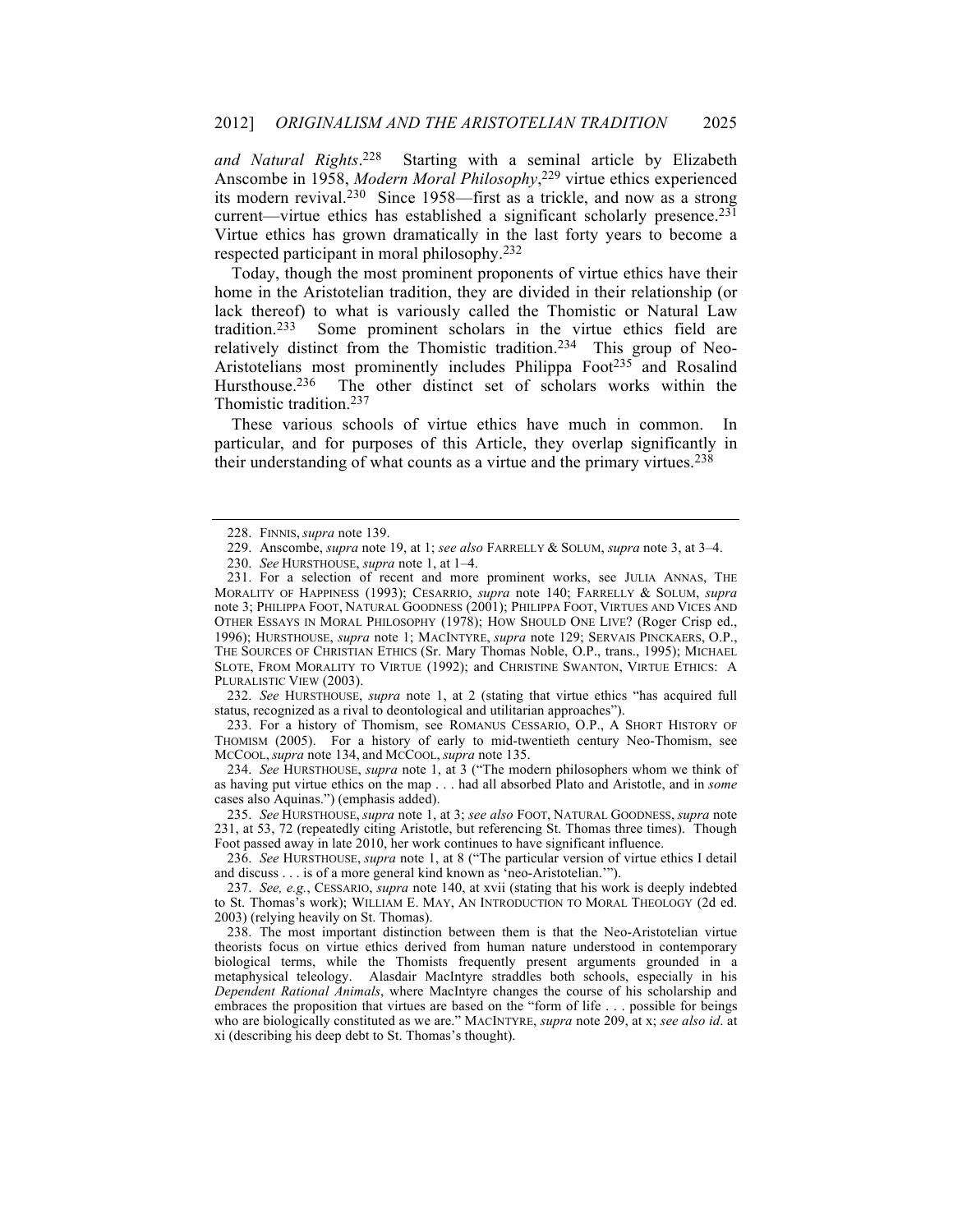#### 2026 *FORDHAM LAW REVIEW* [Vol. 80

#### *D. Virtue Ethics' Limited Impact on Legal Scholarship*

Despite flourishing in philosophical discourse, virtue ethics has only barely begun to penetrate legal scholarship. Professor Lawrence Solum has most prominently brought virtue ethics' lessons to bear on legal issues. Solum has written a series of articles, and co-edited a book, focusing on the intersection of law and virtue ethics.239 A handful of scholars in specific fields of law have similarly begun applying virtue ethics' insights to particular areas of law.240

There is, as of yet, no work describing the role that virtue may and should play in originalism. This Article partially fills that gap by explaining the multifarious ways in which virtue is essential to a fully developed theory of originalism.

#### III. ORIGINALISM IS BETTER BECAUSE IT HAS A HOME FOR VIRTUE

In this Part, I locate the important points in the process of originalist constitutional interpretation where virtue can and should play a role. What I describe is a human practice that requires participants with particular qualities if the practice is to flourish.

I begin by noting the common perception that originalism and virtue ethics are incompatible. In response, I argue that originalism can incorporate virtue ethics' insights. Then, and most importantly, I show that originalism should incorporate virtue ethics' insights because doing so will make originalism more descriptively accurate and normatively attractive.

#### *A. Originalism Is Not Immune to Virtue*

Originalism can learn from virtue ethics. There is nothing inherent in originalism—its core claims, its foundational premises, or its practical implementation—that precludes it from incorporating virtue ethics' insights. For example, originalism's core claims are described by the fixation and contribution theses.241 The fixation thesis is that the

<sup>239.</sup> *See supra* note 9 (listing Professor Solum's works on virtue ethics and law). Most important for purposes of this Article, Solum published an article titled *Virtue Jurisprudence: A Virtue-Centered Theory of Judging*, where he articulated a virtue-focused theory of judging. *See supra* note 9.

<sup>240.</sup> *See, e.g.*, Chapin F. Cimino, *Virtue and Contract Law*, 88 OR. L. REV. 703 (2009) (contract law); R.A. Duff, *Virtue, Vice, and Criminal Liability: Do We Want an Aristotelian Criminal Law?*, 6 BUFF. CRIM. L. REV. 147 (2002) (criminal law); Heidi Li Feldman, *Prudence, Benevolence, and Negligence: Virtue Ethics and Tort Law*, 74 CHI.-KENT L. REV. 1431 (2000) (tort law); Heidi Li Feldman, *Codes and Virtues: Can Good Lawyers Be Good Ethical Deliberators?*, 69 S. CAL. L. REV. 885 (1996) (legal ethics); Kyron Huigens, *Virtue and Inculpation*, 108 HARV. L. REV. 1423 (1995) (criminal law); Eduardo M. Peñalver, *Land Virtues*, 94 CORNELL L. REV. 821 (2009) (property law); H. Jefferson Powell, *Constitutional Virtues*, 9 GREEN BAG 379 (2006) (constitutional law); Ekow N. Yankah, *Virtue's Domain*, 2009 U. ILL. L. REV. 1167 (criminal law); *see also* Horwitz, *supra* note 67, at 144–66 (applying virtue ethics to judging generally).

<sup>241.</sup> For the most thorough discussion of these theses in print, see Solum, *supra* note 122, at 944, 954. *See also* Solum, *supra* note 55, at 29–32 (describing the theses); Randy E. Barnett, *Interpretation and Construction*, 34 HARV. J.L. & PUB. POL'Y 65, 66 (2011) (providing a slightly different statement of originalism's core propositions).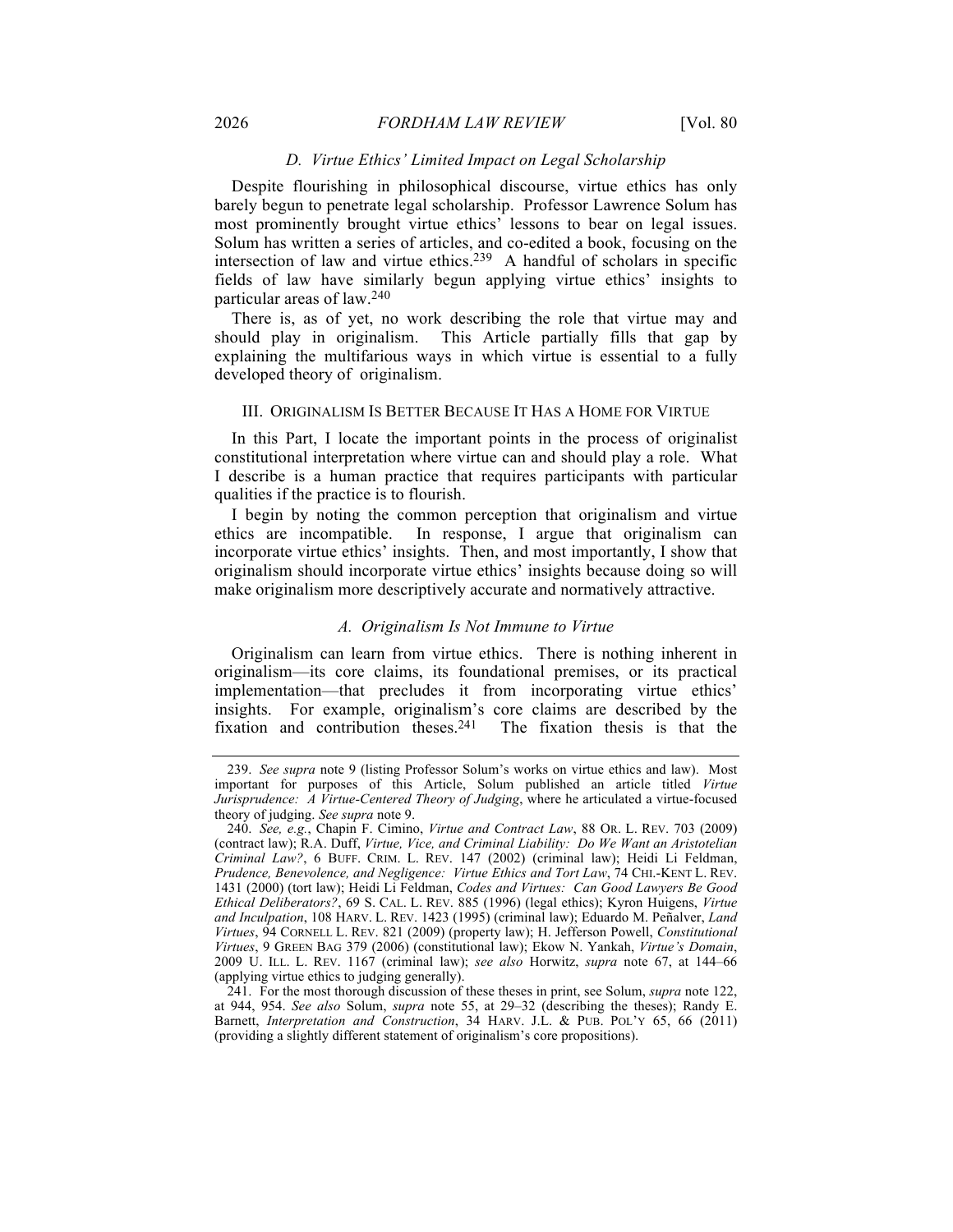Constitution's meaning was fixed when it was ratified.<sup>242</sup> This is the Constitution's original meaning. The contribution thesis is that the Constitution's original meaning contributes to the content of constitutional law.243

Virtue ethics' claims have little, if anything, to say regarding these theses because they address different subjects. Virtue ethics addresses human character and acts, while the fixation and contribution theses address the criteria for the truth of claims regarding constitutional meaning (within originalism). For example, fortitude, in the context of judging, bears on whether or not a judge has the courage to articulate the Constitution's original meaning, not whether or to what extent the Constitution's meaning was fixed at the point of ratification.<sup>244</sup>

Similarly, originalism's foundational premises are consistent with virtue ethics. For instance, originalism is premised on the proposition that the Constitution's original meaning is recoverable.245 Virtue ethics has nothing to say directly to this originalist premise. Instead, virtue ethics can accept the premise and help describe how an interpreter can fulfill that premise.

Lastly, originalism's practical implementation via constitutional precedent,<sup>246</sup> among other mechanisms,<sup>247</sup> also poses no tension with virtue ethics. Indeed, the implementation of the Constitution's original meaning emphasizes that originalism is built on human practices, thereby giving originalism a porosity that enables it to absorb virtue ethics' concepts.

Originalism's consistency with virtue ethics is true for those versions of originalism that do not ground themselves in the Aristotelian philosophical tradition, as well as those that do. For example, Professor Randy Barnett has argued that originalism is the correct interpretative methodology because it leads to a government that gives adequate assurances of natural rights protection.248 Barnett's normative justification for originalism sounds in the deontological philosophical tradition.<sup>249</sup> That tradition does not exclude the insights of virtue ethics, and the numerous writers in that tradition that have explicitly incorporated virtue ethics evidence this.250

246. *See* Strang, *supra* note 111, at 1729.

247. Other mechanisms include long-standing practices and institutions like stare decisis and the presidential cabinet.

<sup>242.</sup> *See* Solum, *supra* note 122, at 944, 954.

<sup>243.</sup> *See id*. Constitutional law is the label for the rules of law and legal doctrines articulated in Supreme Court constitutional precedent.

<sup>244.</sup> The virtue of justice-as-lawfulness, which requires a judge to abide by the laws of the judge's society, does not conflict with the fixation and contribution theses because the virtue does not identify what the law is to which the judge owes allegiance, while that identifying function is the theses' purpose.

<sup>245.</sup> Of course, originalists have defended this premise. *See, e.g.*, BARNETT, RESTORING THE LOST CONSTITUTION: THE PRESUMPTION OF LIBERTY, *supra* note 7, at 113–14; WHITTINGTON, *supra* note 70, at 162–63.

<sup>248.</sup> *See* BARNETT, RESTORING THE LOST CONSTITUTION: THE PRESUMPTION OF LIBERTY *supra* note 7, at 45–47.

<sup>249.</sup> *See id.* at 14–15, 301–08 (distinguishing between natural law and natural rights).

<sup>250.</sup> *See* HURSTHOUSE, *supra* note 1, at 3 (describing the increased utilization of virtue ethics' insights by utilitarians and deontologists); Onora O'Neill, *Kant's Virtues*, *in* HOW SHOULD ONE LIVE?, *supra* note 231, at 77 (providing an attempted reconciliation).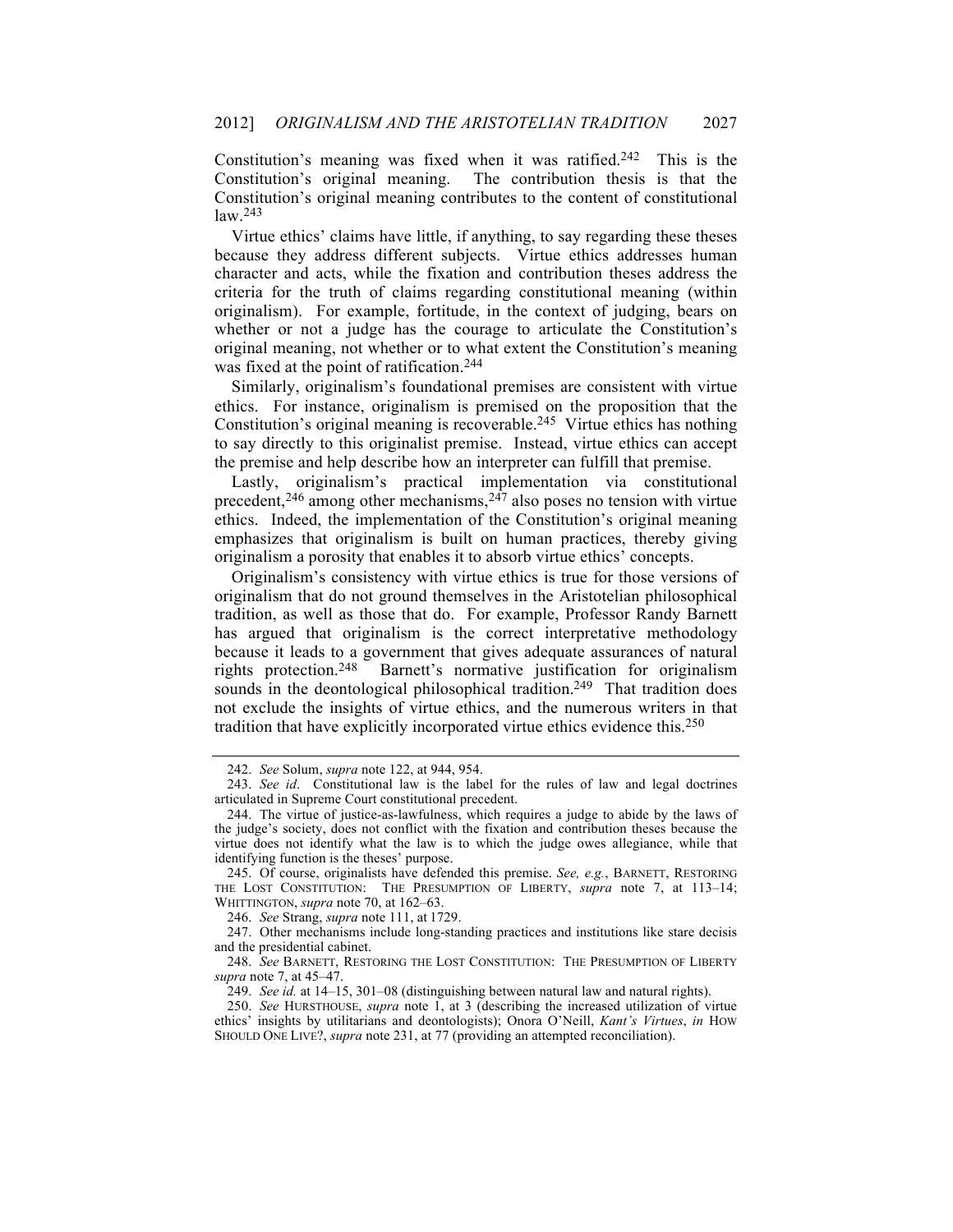Originalists who are working outside of the Aristotelian tradition can incorporate the concept of virtue because every conception of originalism recognizes that humans play important roles in the practice of constitutional interpretation. The most central such actor is the judge. Judges and other participants in our interpretative practice can perform their roles well or poorly. Virtue helps explain how and why that is the case. It describes (part of) what makes, for instance, a good judge good, and a bad citizen bad.

Of course, versions of originalism, such as mine, that are explicitly grounded on the tenets of the Aristotelian tradition, provide a ready-made home for virtue ethics. In my previous writings, I argued that originalism is the correct interpretative methodology because it best enables members of our society to pursue human flourishing.251 My argument relied on the Aristotelian tradition's core concept of human flourishing.252 This Article adds a second strand tying originalism to the Aristotelian tradition by showing that virtue, which facilitates human flourishing, also facilitates originalism.

A common reason for the perceived incompatibility of originalism and virtue ethics is that originalism is purportedly a theory of rules, while virtue ethics eschews rules in favor of elastic concepts like character and virtue. Both of these perceptions reflect reality to some degree, but the conclusion that originalism is incompatible with virtue ethics does not.

The perception that originalism is primarily a methodology of rules likely gained currency from Justice Scalia, one of the earliest prominent originalists.<sup>253</sup> In his judicial<sup>254</sup> and scholarly writings,<sup>255</sup> Justice Scalia argued that originalism will regularly lead to rules as the operative legal norms. The best example of this is his article, *The Rule of Law as a Law of Rules*. 256 There, Justice Scalia argued that an originalism of rules will better advance the Rule of Law by, for instance, limiting judicial discretion.257 Nonoriginalists have focused on this claim in their criticism of originalism,258 and originalists too have criticized the tendency to equate

<sup>251.</sup> *See* Strang, *supra* note 22, at 982–1000.

<sup>252.</sup> *See id.* I also previously identified situations where judges must use the judicial virtues to effectively perform their judicial duties. For example, when federal judges must decide whether to overrule a nonoriginalist precedent, I argued that they must utilize the virtues of justice-as-lawfulness and practical wisdom. Strang, *supra* note 14, at 484–86. Judges must employ those virtues because their decision requires them to apply three factors, *id*. at 472, a process that is not significantly law-bounded and places great demands on the judges' judgment.

<sup>253.</sup> Justice Scalia's appointment to the Supreme Court in 1986 provided an early and prominent platform for his advocacy of originalism that he utilized in both his opinions and scholarly writings.

<sup>254.</sup> *See* Michael H. v. Gerald D., 491 U.S. 110, 127 n.6 (1989).

<sup>255.</sup> *See* Scalia, *supra* note 11, at 1185.

<sup>256.</sup> *Id*.

<sup>257.</sup> *See id*.

<sup>258.</sup> *See* Jamal Greene, Heller *High Water? The Future of Originalism*, 3 HARV. L. & POL'Y REV. 325, 341 (2009); Richard Primus, *Limits of Interpretivism*, 32 HARV. J.L. & PUB. POL'Y 159, 170–73 (2009).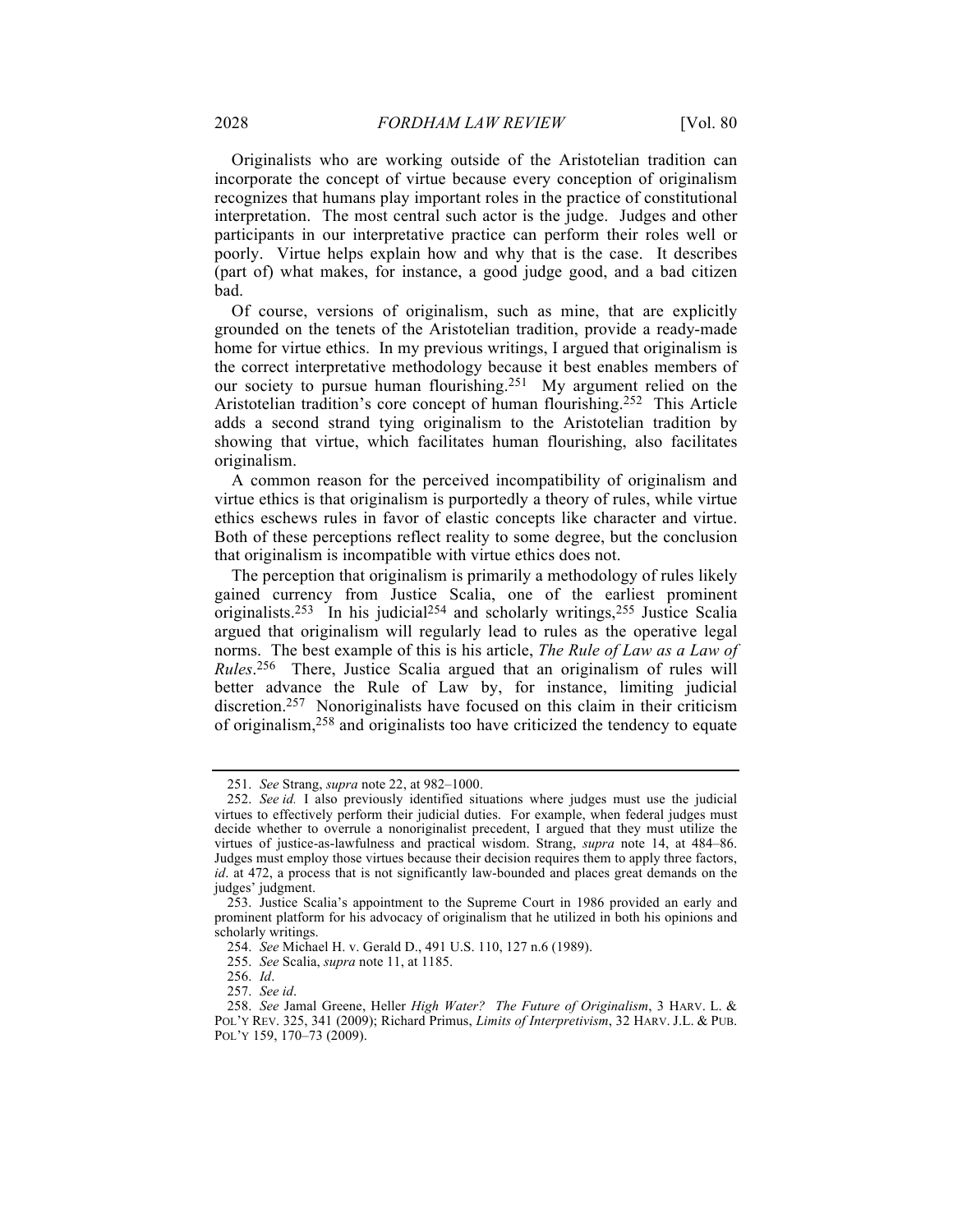originalism with legal rules.<sup>259</sup> On the other hand, a frequent criticism lodged against virtue ethics is that its purported lack of normative rules disables it from offering sufficient ethical guidance.<sup>260</sup>

Both of these perceptions, though rooted in reality, are not wholly accurate. Originalists have moved away from Justice Scalia's claim that originalism primarily produces legal rules (if originalists ever embraced the proposition, which is not clear to me).<sup>261</sup> Instead, as Professor Keith Whittington has argued, the level of generality of operative legal norms is determined by the Constitution's original meaning itself.<sup>262</sup> On occasion, that meaning will be rule-like, while on other occasions, it will be abstract.263 Likewise, virtue theorists, while acknowledging the fuzziness of some of virtue ethics' concepts, have argued that virtue ethics also prescribes rules of conduct. For instance, Rosalind Hursthouse has described the numerous "V-rules" that virtue ethics entails.<sup>264</sup>

Consequently, both originalism and virtue ethics produce (legal and ethical) rules *and* more abstract norms. This conclusion, coupled with originalism's new porosity to virtue ethics, discussed above,  $26\overline{5}$  sets the stage for my argument below, that originalism *should* incorporate virtue ethics.

### *B. Virtue's Home in Originalism*

In this section, I show some of the many ways in which concepts from virtue ethics contribute to a richer originalism. First, I show that an originalism that takes on virtue ethics' insights is more descriptively accurate. Second, I describe the virtues' roles at key steps in the interpretative process and show how virtue ethics makes originalism more normatively attractive. I end by summarizing virtue ethics' contribution to originalism: it preserves originalism's core insights, while facilitating its transformation.

# 1. Greater Explanatory Power

Originalism's incorporation of virtue ethics will make originalism more descriptively accurate in at least four ways: (1) originalism will be more

<sup>259.</sup> *See* Randy E. Barnett, *Scalia's Infidelity: A Critique of "Faint-Hearted" Originalism*, 75 U. CIN. L. REV. 7, 11 (2006) (criticizing Justice Scalia's "ruleification" of originalism).

<sup>260.</sup> *See, e.g.*, HURSTHOUSE, *supra* note 1, at 35–42 (identifying and responding to this view).

<sup>261.</sup> *See, e.g*., Stephanos Bibas, *Two Cheers, Not Three, for Sixth Amendment Originalism*, 34 HARV. J.L. & PUB. POL'Y 45, 45–46 (2011) (arguing that, consistently applied, originalism would, in some significant number of cases, "lead[] away from brightline rules").

<sup>262.</sup> *See* Keith E. Whittington, *Dworkin's "Originalism": The Role of Intentions in Constitutional Interpretation*, 62 REV. POL. 197, 214 (2000).

<sup>263.</sup> *See* WHITTINGTON, *supra* note 70, at 184–87.

<sup>264.</sup> *See* HURSTHOUSE, *supra* note 1, at 28–42.

<sup>265.</sup> *See supra* Part I.B.2 (describing a transformed originalism that, among other characteristics, acknowledges judicial discretion).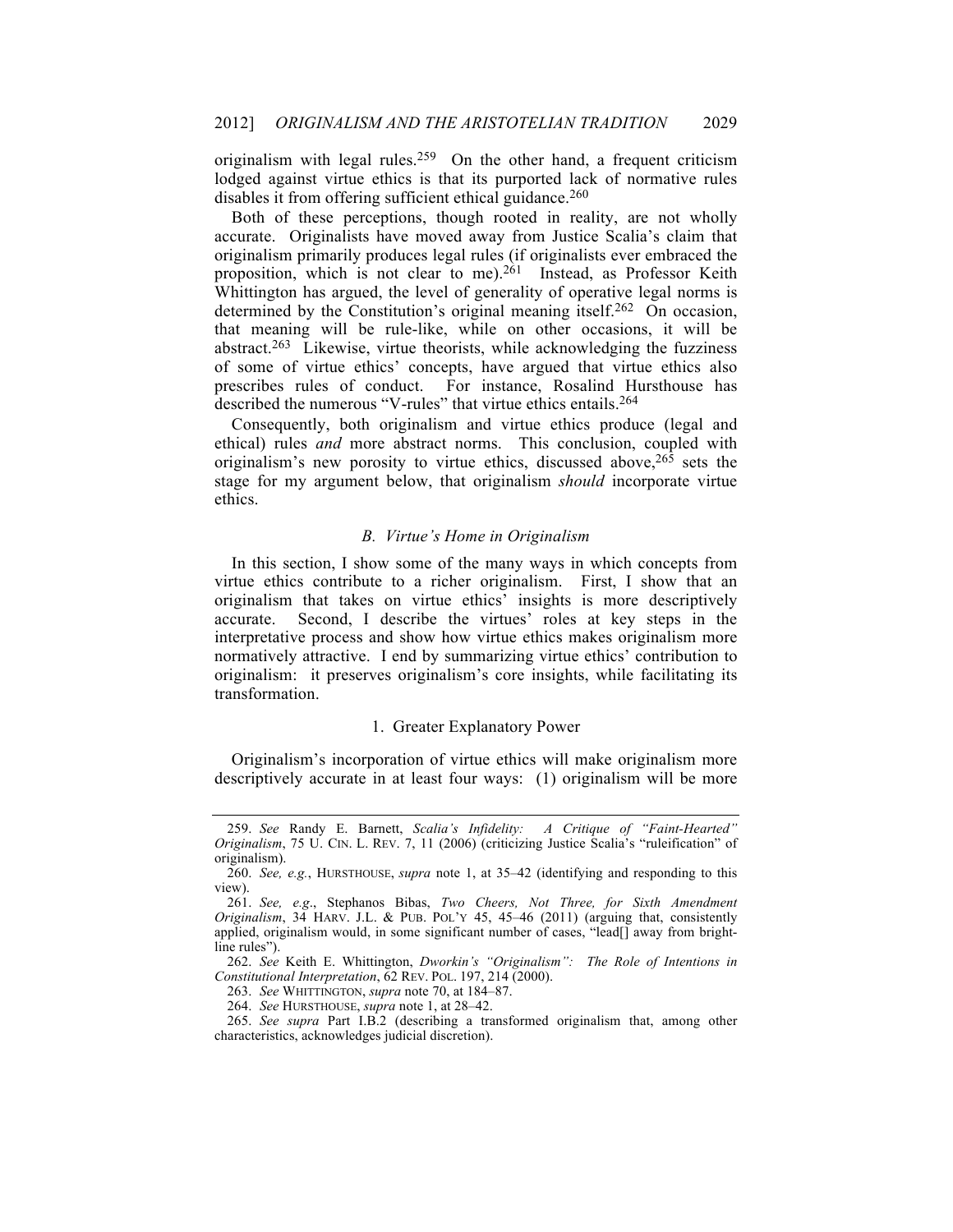hospitable to and paint in a better light common practices; (2) originalism will be able to embrace the widespread and attractive conception of judging as a craft; (3) originalism will be able to emphasize the fact that constitutional interpretation is a human practice; and (4) originalism will better fit the Framers' and Ratifiers' plan of constitutional government which embraced their virtue-infused assumptions.

Fit is a powerful argument in law.266 The more "data" of a legal practice that a purported "interpretation" of that practice can satisfactorily explain, the more powerful the theory. A proffered interpretation of a legal practice that accounts for only twenty percent of the practice's data does not fit and, therefore, cannot be an interpretation of that practice. However, the quantity of data fit by an interpretation is only one axis upon which to evaluate interpretations. Interpretations also vary on the axis of the quality of their fit. For instance, some interpretations are more elegant than others; they may fit the data more cleanly. The result is that one should prefer an interpretation that paints a practice in a better light even if that interpretation fits slightly less of the data than a competing interpretation.

Currently, originalism is in tension with major facets of American constitutional interpretative practice. Most prominently, critics have argued that originalism cannot account for the role nonoriginalist precedent plays in constitutional adjudication.<sup>267</sup> Constitutional adjudication undeniably continues to employ nonoriginalist precedent. This limits originalism's claim to adequately describe our practice of constitutional interpretation.

Virtue ethics helps originalism incorporate the practice of nonoriginalist precedent.268 It does so by ensuring that judges who face nonoriginalist precedent will still regard themselves as bound by the Constitution's original meaning, and therefore nonoriginalist precedent will not erode the original meaning's pride-of-place. A judge with the virtue of justice-aslawfulness will seek to give the Constitution's original meaning its full due. Therefore, a virtuous judge will refrain from overruling or limiting a nonoriginalist precedent only for good reasons.269 Accepting the continued viability of some nonoriginalist precedent will not, therefore, undermine originalism, and originalism can more easily fit this facet of our legal practice.

More important, originalism's picture of practices, such as nonoriginalist precedent, will also be more attractive because it will have the tools to explain how to make judges engaging in the practices the best they can be. Judges' decisions on whether and to what extent to overrule or limit a nonoriginalist precedent will frequently be hard. Judges have to evaluate and weigh a number of factors, each of which has a hard-to-quantify

<sup>266.</sup> *See* RONALD DWORKIN, LAW'S EMPIRE 230 (1986).

<sup>267.</sup> *See, e.g*., RICHARD H. FALLON, JR., IMPLEMENTING THE CONSTITUTION 15–17 (2001).

<sup>268.</sup> Although I focus my arguments on the practice of nonoriginalist precedent, my analysis applies as well to constitutional construction, originalist precedent, and the articulation and application of the original meaning.

<sup>269.</sup> *See* Strang, *supra* note 14, at 472 (describing the criteria a judge should consider, to refrain from overruling nonoriginalist precedent).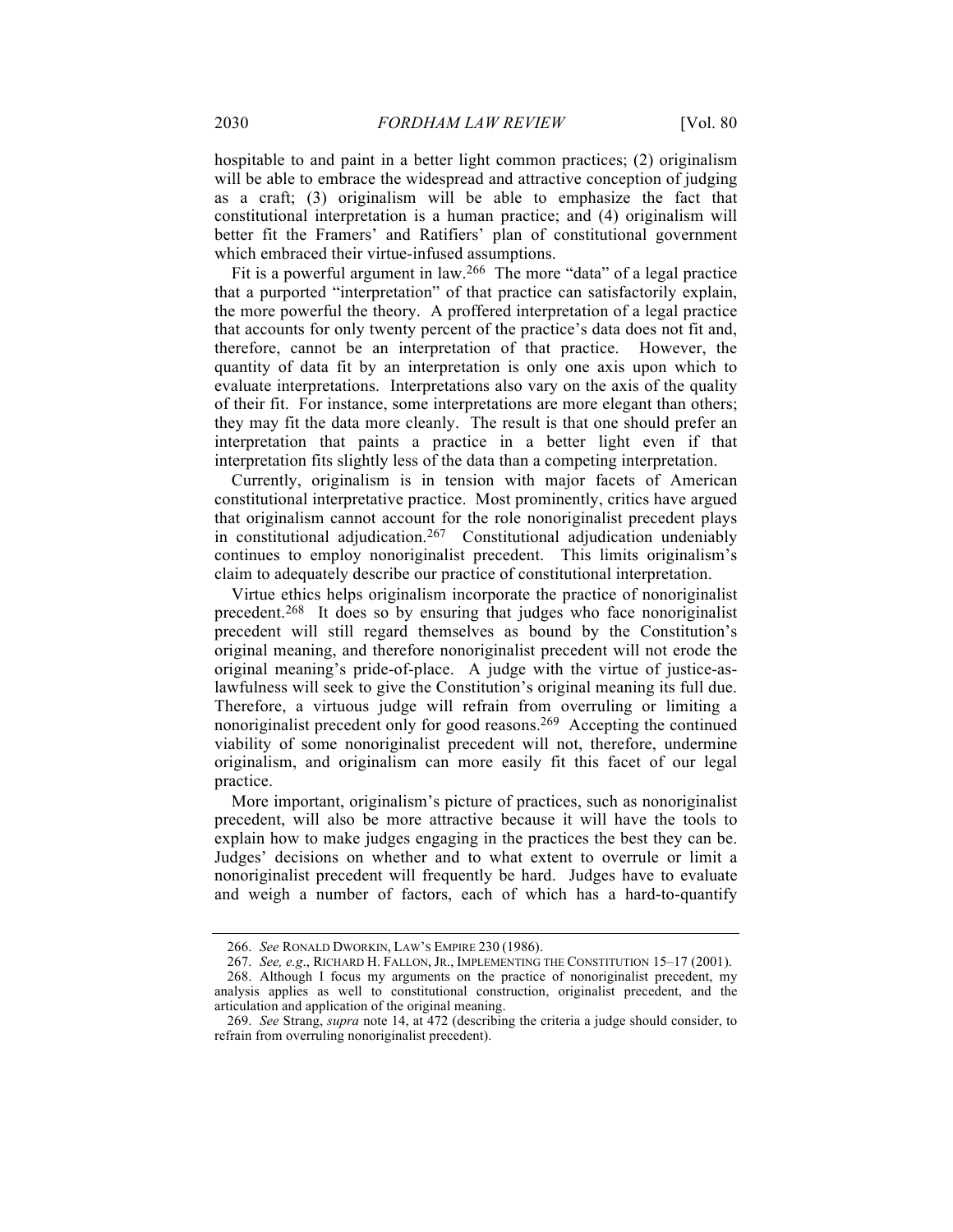weight. An originalism that incorporates the lessons of virtue ethics can show how judges faced with those difficult choices can make the best determinations, all things considered. For example, a judge with practical wisdom will, by definition, have the best insight into the extent to which overruling a nonoriginalist precedent would harm Rule of Law values.

Relatedly, an originalism that incorporates concepts from virtue ethics will produce the judges most capable of accurately evaluating nonoriginalist precedent because originalism will have the tools to identify and/or educate judges best suited to the practice. For example, originalism will have the resources to suggest that potential judges "acquire judicial intelligence, integrity, and wisdom" from "train[ing] in the law [and] experience [in] legal practice."270 With its ability to identify, inculcate, and select for virtuous judges, originalism will produce better results.

Second, once originalism has incorporated virtue ethics' insights, it will also fit the widespread judging-as-craft account of judging.271 The core insight of this account is that judges are participants in a human practice with internal standards, $272$  and that, to be excellent in the craft, a judge must master those standards. Hence, some judges, more than others, are excellent writers, construct elegant analyses of the law, powerfully articulate the law's meaning and import, possess a judicial disposition, and so on.

Virtue ethics helps originalism incorporate this judging-as-craft account of judging. Originalism can emphasize, for instance, the theoretical wisdom a judge needs in order to fashion a persuasive presentation of the Constitution's original meaning.

Third, giving virtue a place in originalism emphasizes, in a way that is often missed, the key fact that constitutional interpretation is a *human* practice.273 Virtue helps originalism explain that law is a process, with human actors at each critical step in the process. Law begins when an authorized person or group of people identifies a problem they believe is susceptible to legal solution. These legislators craft a law, the goal of which is to re-order society to solve identified problems. The executive branch enforces the law. In some instances, enforcement requires judicial resolution on whether, to what extent, and how the law applies to discrete parties. Lastly, citizens governed by the law internalize the law and act according to its dictates.

<sup>270.</sup> Lawrence B. Solum, *The Virtues and Vices of a Judge: An Aristotelian Guide to Judicial Selection*, 61 S. CAL. L. REV. 1735, 1755 (1988).

<sup>271.</sup> Some of the more prominent judging-as-craft scholarship includes BENJAMIN N. CARDOZO, THE NATURE OF THE JUDICIAL PROCESS (1921); FRANK M. COFFIN, THE WAYS OF A JUDGE: REFLECTIONS FROM THE FEDERAL APPELLATE BENCH (1980); KARL N. LLEWELLYN, THE COMMON LAW TRADITION: DECIDING APPEALS (1960); and THE ART AND CRAFT OF JUDGING: THE DECISIONS OF JUDGE LEARNED HAND (Herschel Shanks ed., 1968).

<sup>272.</sup> *Cf.* MACINTYRE, *supra* note 129, at 187–91 (describing his earlier conception of virtues internal to human practices).

<sup>273.</sup> *See* Horwitz, *supra* note 67, at 106–07 (describing a return to the humancenteredness of legal practice).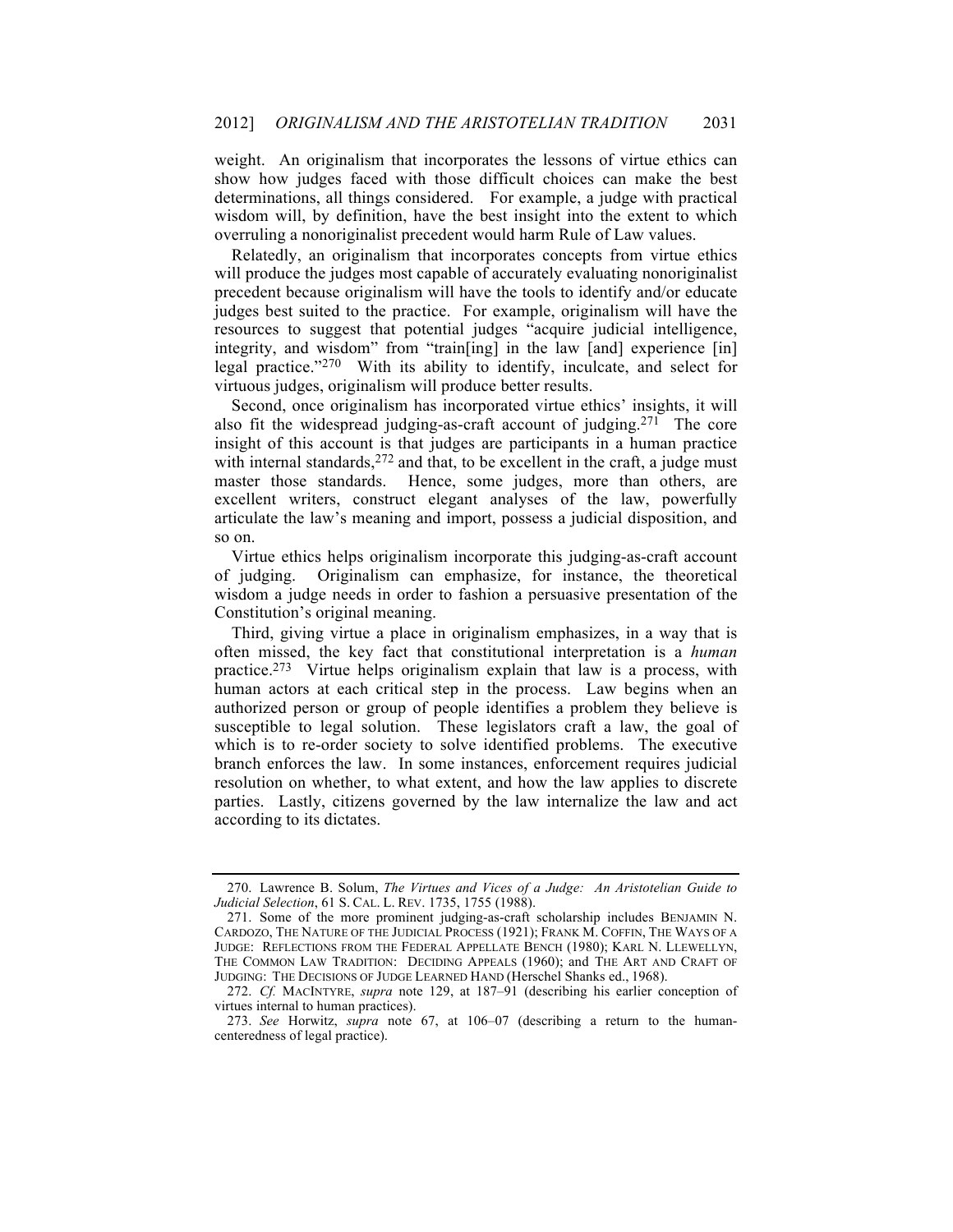At each step in the process of law, human actors will perform their roles more or less well depending upon whether they possess the requisite virtues. The virtues I described above are key to describing and evaluating the performance of these human participants. Below, I describe in detail the virtues required for judges to articulate the Constitution's original meaning and apply that meaning in cases.

Fourth, originalism, bolstered by virtue ethics, better fits the historical record surrounding the Framing and Ratification and therefore the Constitution itself. The Framers and Ratifiers believed in virtue ethics and relied on that belief when constructing the Constitution.274 Historical and legal scholarship, though differing on the degree to which virtue ethics was part of the intellectual climate during the Framing and Ratification, generally agrees with my modest claim that, among other intellectual commitments, the Framers and Ratifiers believed in virtue ethics and relied on that belief when constructing the Constitution.275

Perhaps the clearest instance of this is James Madison's observation, in *Federalist 57*, that

[t]he aim of every political constitution is, or ought to be, first, to obtain for rulers men who possess most wisdom to discern, and most virtue to pursue, the common good of the society; and in the next place, to take the most effectual precautions for keeping them virtuous, whilst they continue to hold their public trust.276

This conception of representation, which was a premise of the Constitution's structure of representation,277 incorporated virtue ethics.278

Originalism, once it has embraced virtue ethics, has a greater ability to appreciate this historical fact. Originalism can, for instance, acknowledge

<sup>274.</sup> The literature on the Framers' and Ratifiers' intellectual commitments is vast and conflicted. *See generally* Daniel T. Rodgers, *Republicanism: The Career of a Concept*, 79 J. AM. HIST. 11 (1992) (describing the intellectual history of scholarly views on the Framing and Ratification period). The foundational sources for the proposition that a commitment to virtue ethics was at least one dominant current during the Framing and Ratification are BERNARD BAILYN, THE IDEOLOGICAL ORIGINS OF THE AMERICAN REVOLUTION (1967); J.G.A. POCOCK, THE MACHIAVELLIAN MOMENT (1975); and GORDON S. WOOD, THE CREATION OF THE AMERICAN REPUBLIC: 1776–1787 (1969). These sources generated a "Republican Revival" in legal scholarship in the mid-1980s to early 1990s. *See, e.g.*, Frank I. Michelman, *Forward: Traces of Self-Government*, 100 HARV. L. REV. 4 (1986); Cass R. Sunstein, *Interest Groups in American Public Law*, 38 STAN. L. REV. 29 (1985).

<sup>275.</sup> *See, e.g*., Sunstein, *supra* note 274, at 38–45 (describing the role of virtue in the Federalists' conception of representation and structures of representation).

<sup>276.</sup> THE FEDERALIST NO. 57, at 316 (James Madison) (George Stade, ed. 2006).

<sup>277.</sup> For instance, the President is elected by electors. U.S. CONST. art. II, § 1, cl. 2; *see also* THE FEDERALIST NO. 64, *supra* note 276, at 375, (John Jay) ("As the select assemblies for choosing the President . . . will, in general, be composed of the most enlightened and respectable citizens, there is reason to presume, that their attention and their votes will be directed to those men only who have become the most distinguished by their abilities and virtue.").

<sup>278.</sup> THE FEDERALIST NO. 51, *supra* note 276, at 288 (James Madison) ("If men were angels, no government would be necessary. If angels were to govern men, neither external nor internal controls on government would be necessary.").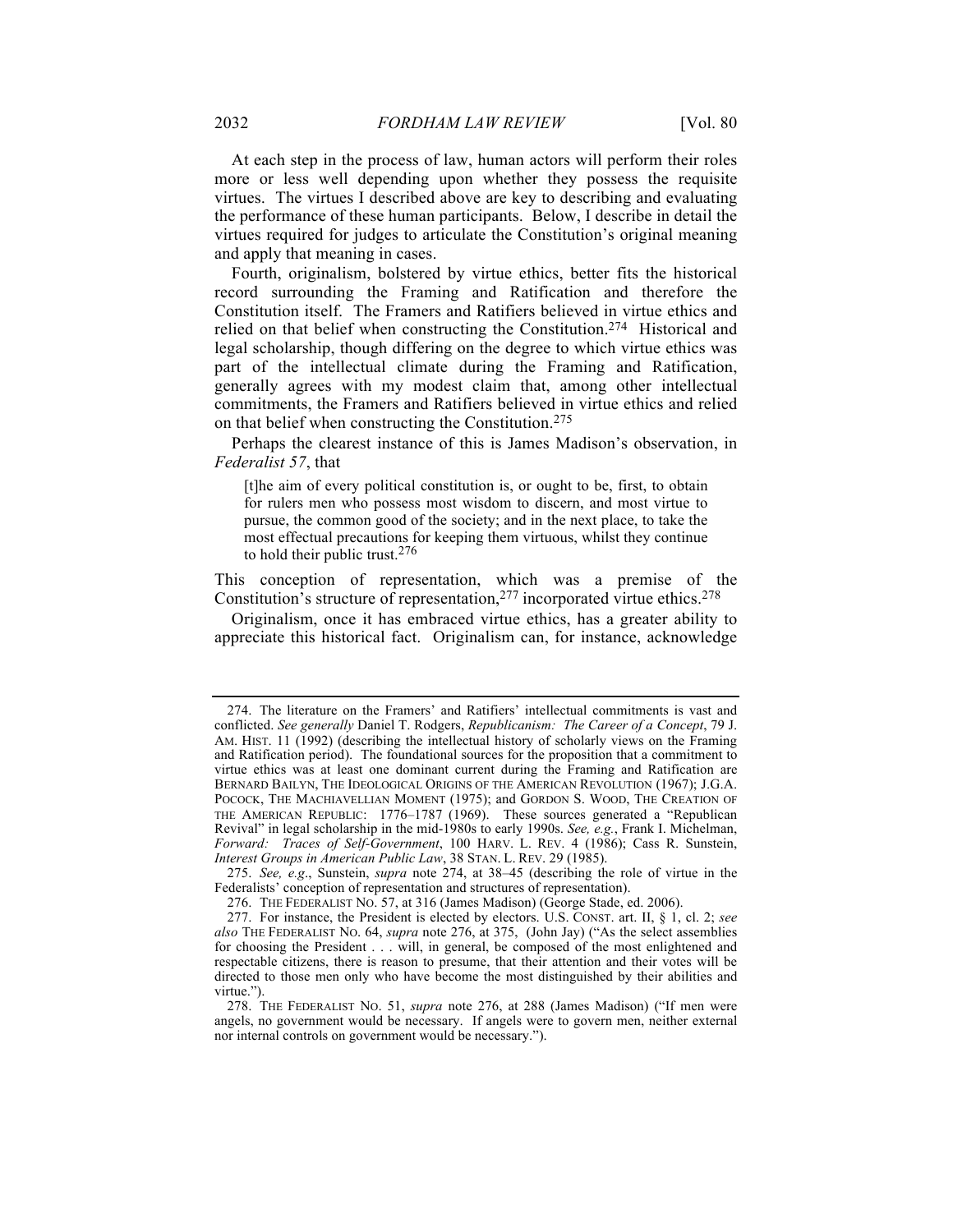and utilize the Framers' and Ratifiers' virtue-based concepts and assumptions when articulating the Constitution's original meaning.<sup>279</sup>

## 2. Virtue's Home in Originalism

For each of the following facets of originalist constitutional interpretation, I describe how virtue ethics provides the tools originalism needs to make originalism the best it can be. The virtues' roles fall into two categories: first, where judges exercise discretion; and second, where ascertaining and applying the Constitution's determinate original meaning places significant burdens on judges' faculties. The first category occurs primarily in the contexts of nonoriginalist precedent and constitutional construction, while the second takes place in the contexts of originalist precedent and articulating and applying the original meaning.

The key contribution virtue ethics makes in each instance is that the virtues enable judges to give the original meaning its due, while also giving other interpretative factors their due, all in their proper proportion. Virtue ethics facilitates originalism's transformation because the virtues preserve originalism as a viable interpretative methodology by preventing the transformative admission of judicial discretion from cannibalizing the rest of the theory. I explain this further at the end of this Article.

# *a. Virtue's Role when Judges Exercise Discretion: Nonoriginalist Precedent and Constitutional Construction*

In this section, I describe the various ways the judicial virtues operate when judges possess discretion. The two main instances of this are the contexts of nonoriginalist precedent and constitutional construction.

Nonoriginalist precedent is precedent that incorrectly articulated and/or applied the Constitution's original meaning.<sup>280</sup> Large swaths of American constitutional law are populated or, in some cases, dominated by nonoriginalist precedent.<sup>281</sup> Nonoriginalists have argued that originalism is fatally flawed by this fact because: either originalism will eliminate all nonoriginalist precedent, in which case originalism will be too destabilizing to Rule of Law values; or, originalism will overrule some but not all

<sup>279.</sup> A possible example of this is the issue of nonoriginalist precedent. If the Framers and Ratifiers employed the concept of virtue when drafting and ratifying "judicial Power," then the original meaning of "judicial Power" is more likely to include a place for nonoriginalist precedent, than if they did not assume judges would utilize the judicial virtues. *See* THE FEDERALIST NO. 78, *supra* note 276, at 427 (Alexander Hamilton) (describing how Article III tenure protection was necessary to induce excellent lawyers to become federal judges because of the "very considerable bulk" of precedent such judges would have to master).

<sup>280.</sup> In a recent article, I described in detail the standard of "originalism in good faith" to distinguish originalist from nonoriginalist precedent. Strang, *supra* note 111, at 1739–52.

<sup>281.</sup> *See* Strang, *supra* note 14, at 430–31.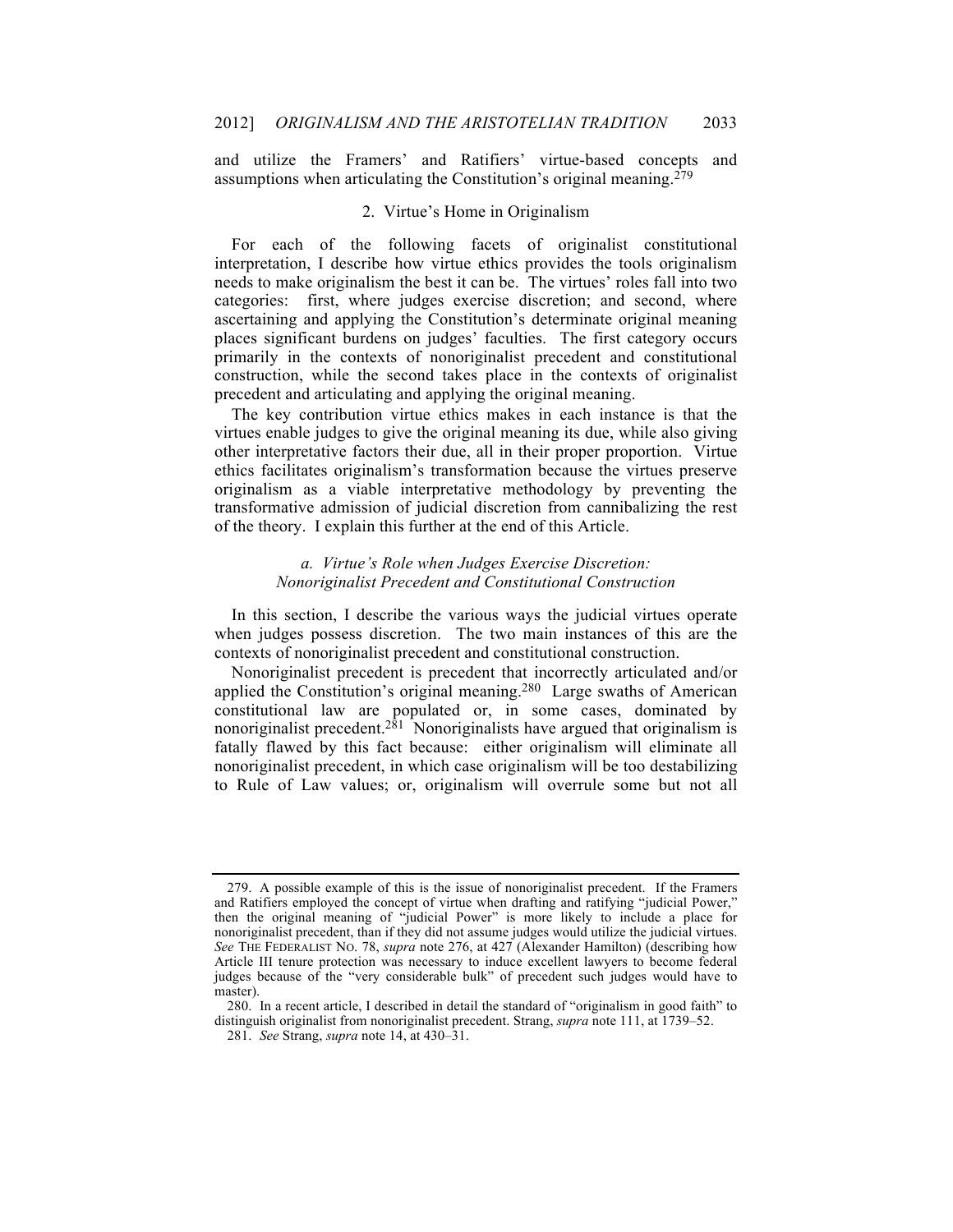nonoriginalist precedent, which will then give judges tremendous discretion and similarly undermine Rule of Law values.282

Some originalists, including myself, have argued that federal judges are constitutionally required by Article III to give constitutional precedent, including nonoriginalist precedent, significant respect.283 In particular, a judge must utilize three factors to decide whether to overrule a nonoriginalist precedent: (1) the extent of the precedent's deviation from the Constitution's original meaning; (2) the harm to Rule of Law values caused by overruling the precedent; and (3) the extent to which the precedent creates a just social ordering.284 However, this opens originalism to the second nonoriginalist criticism: that originalism gives judges too much discretion. Virtue ethics enables originalism to adequately address this critique.

Originalists can argue that a judge with the judicial virtues will appropriately evaluate the three factors and come to the correct conclusion—the conclusion that gives the Constitution's original meaning its due regard while, at the same time, taking into account other important values, such as stability. First, the virtuous judge will possess the virtue of theoretical wisdom, which will enable the judge to accurately ascertain the Constitution's original meaning. For instance, when faced with a case that requires a judge to ascertain the Commerce Clause's meaning, this virtue will permit the judge to perform the necessary research into the historical data. $285$  The judge will also review pertinent originalist precedent. $286$ Then, the judge will synthesize those legal materials into the authoritative constitutional meaning. At the same time, the judge will ascertain the meaning of the nonoriginalist precedent in question.<sup>287</sup>

Second, a judge with the virtue of justice-as-lawfulness has the disposition to give the Constitution's original meaning, and binding originalist precedent, its due regard: to treat it as controlling. This means, among other things, that the virtuous judge will be inclined to overrule nonoriginalist precedent, especially precedent that deviates greatly from the Constitution's original meaning. For example, *Wickard v. Filburn* pronounced what has become known as the substantial effects test.288 *Wickard* is a nonoriginalist precedent because it incorrectly articulated the

<sup>282.</sup> *See* Michael J. Gerhardt, *The Role of Precedent in Constitutional Decisionmaking and Theory*, 60 GEO. WASH. L. REV. 68, 132 (1991).

<sup>283.</sup> *See* McGinnis & Rappaport, *supra* note 102, at 806; Strang, *supra* note 14, at 420. Even originalists, like Professor Barnett, who advocate overruling all nonoriginalist

precedent, seem to hedge on this point. *See* Barnett, *supra* note 110, at 266 ("[I]n my view, a commitment to original meaning over precedent does not entail a commitment to rejecting properly tailored reliance claims by individual citizens.").

<sup>284.</sup> *See* Strang, *supra* note 14, at 472.

<sup>285.</sup> *See* BARNETT, RESTORING THE LOST CONSTITUTION: THE PRESUMPTION OF LIBERTY, *supra* note 7, at 274–318 (engaging in this inquiry).

<sup>286.</sup> *See* Richard A. Epstein, *The Proper Scope of the Commerce Power*, 73 VA. L. REV. 1387, 1408–22 (1987) (evaluating pre-New Deal Commerce Clause case law).

<sup>287.</sup> *See id*. at 1443–54.

<sup>288.</sup> Wickard v. Filburn, 317 U.S. 111, 129 (1942).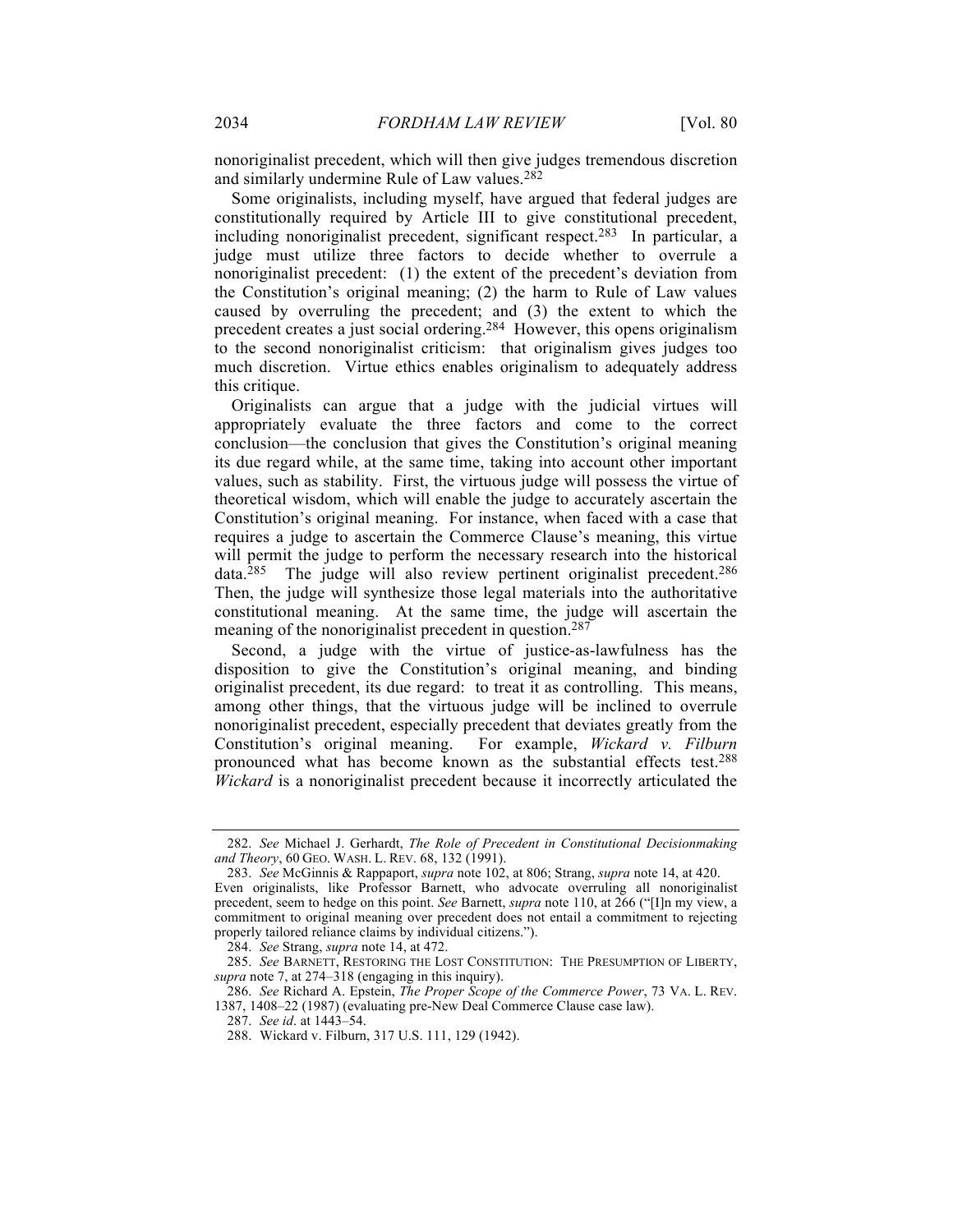Commerce Clause's original meaning.289 Coming to this conclusion will incline the virtuous judge to overrule *Wickard*.

Third, the virtuous judge will utilize the virtue of practical wisdom to ascertain the extent of harm to Rule of Law values (if any) that the judge would cause if he overruled a precedent. This will frequently be a difficult task. For instance, in evaluating whether to overrule (or limit) *Wickard*, the judge faces the daunting challenge of calculating the reliance interests built on *Wickard*; for instance, in the form of numerous federal statutes premised on the substantial effects test.290

Additionally, practical wisdom empowers a judge to articulate legal doctrine that will accurately connect the Constitution's meaning to the facts presented by a case. In the context of nonoriginalist precedent, this will frequently be a challenging task if the judge determines not to overrule the precedent but, instead, to limit it. The judge will then have to modify existing (nonoriginalist) doctrine in a way that moves constitutional law toward the original meaning, while at the same time ensuring that the doctrine is as coherent as possible. The challenge to doctrinal coherence is caused by the dichotomous commitments made by the hypothetical doctrine: on the one hand, the nonoriginalist precedent remains viable, pulling the doctrine in one direction; and on the other hand, the original meaning pulls the doctrine in another direction. Practical wisdom gives a judge the ability to make the best of this difficult—though very common situation.

This was arguably the situation faced by the Justices inclined to limit *Wickard* in *United States v. Lopez*. 291 *Wickard*'s substantial effects test, the majority acknowledged, could justify upholding the challenged law.292 To preserve—and limit—*Wickard,* while at the same time moving the Court's Commerce Clause case law toward the original meaning, the majority articulated the commercial/noncommercial distinction as an added limit to *Wickard*'s reach.293

Fourth, in evaluating whether the nonoriginalist precedent in question creates a just ordering, a judge must utilize the virtue of justice-asfairness.<sup>294</sup> While the virtue of justice-as-lawfulness inclines the judge

<sup>289.</sup> *See* BARNETT, RESTORING THE LOST CONSTITUTION: THE PRESUMPTION OF LIBERTY, *supra* note 7, at 315 (criticizing *Wickard*'s departure from the original meaning).

<sup>290.</sup> *See* Strang, *supra* note 14, at 445–46.

<sup>291.</sup> 514 U.S. 549 (1995).

<sup>292.</sup> *See id.* at 563–68.

<sup>293.</sup> *See id*.

<sup>294.</sup> In addition to justice-as-lawfulness, described in the text, Aristotle also described a narrower manifestation of justice: justice as equality, or justice-as-fairness. *See* ARISTOTLE, *supra* note 187, at 1129b. Justice-as-fairness is giving each individual his due without giving the pertinent legal norm dispositive weight. Scholars often employ the label "general" justice for justice-as-lawfulness, and "particular" justice for justice-as-equality. *See, e.g.*, FINNIS, *supra* note 143, AT 130 n.e ("'General' is the more convenient qualifier because Aquinas, following Aristotle, divides justice into 'general' ('legal') and 'particular' (or 'special')."); KRAUT, *supra* note 187, at 102 n.6 ("Many scholars call justice as lawfulness 'universal' or 'general' justice, and justice as equality 'particular' or 'special'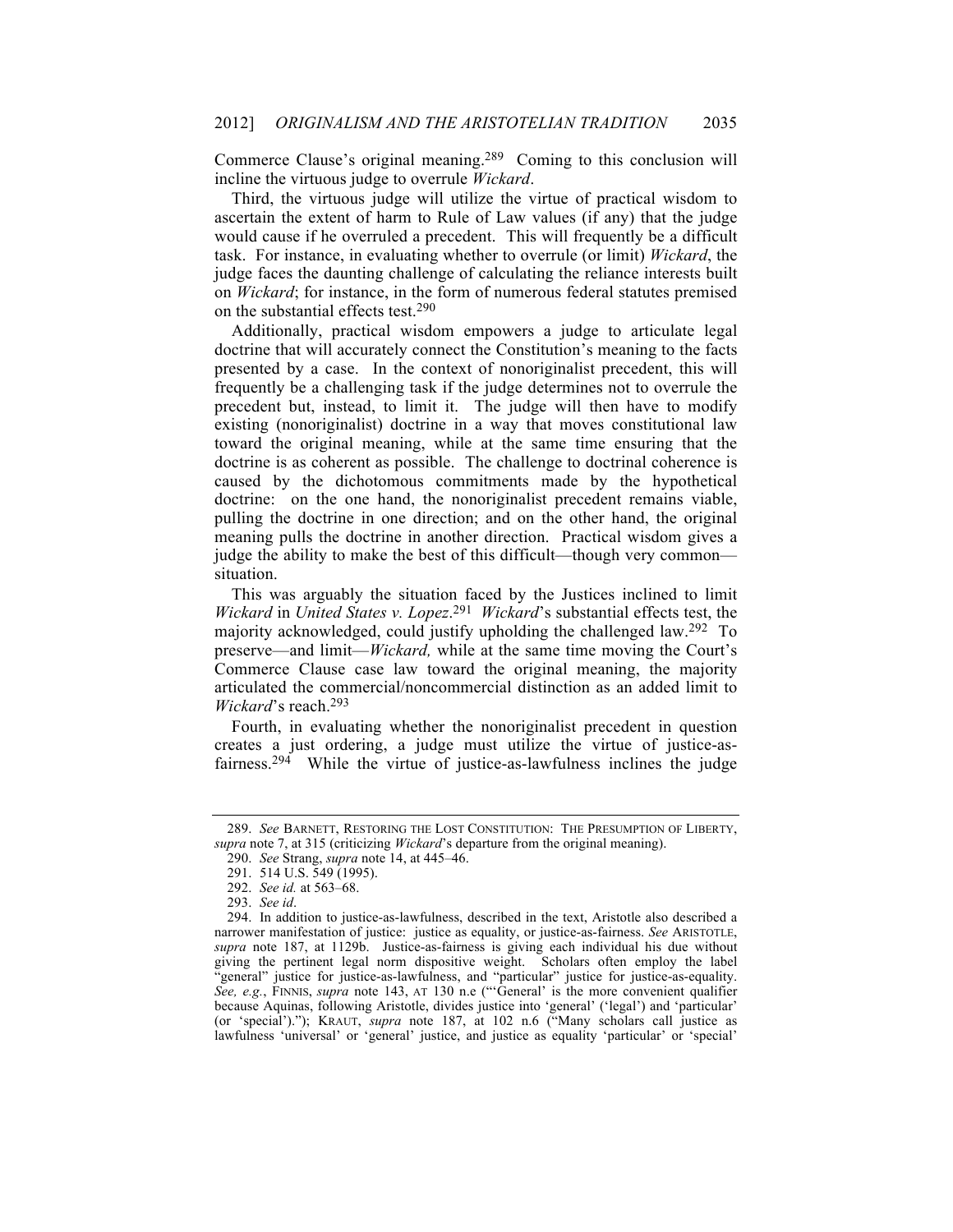toward overruling the nonoriginalist precedent—because of its illegality the virtue of justice-as-fairness enables the judge to determine whether the precedent *otherwise*—that is, despite its inconsistency with the original meaning—properly orders relations.

Again, taking a constitutional challenge to *Wickard* as our example, the virtuous judge will decide whether the increased scope to Congress's Commerce Clause authority increases or decreases just relationships. One place where this inquiry has bite is the federal antidiscrimination laws that are premised on *Wickard*'s expansive reading of the Commerce Clause. Would overruling *Wickard* cause the demise of the Civil Rights Act, which helped eliminate one form of unjust ordering?<sup>295</sup>

Each of the decisions made by a judge in the process of evaluating the continued vitality of a nonoriginalist precedent is augmented by a virtue. Having these virtues, by hypothesis, makes it more likely that these decisions are the best they can be. Therefore, although a judge has discretion, that discretion does not undermine the originalist project because the Constitution's original meaning is given pride-of-place, consistent with other values. Indeed, the virtuous judge's discretion provides the opportunity to arrive at the best (humanly possible) decision, all things considered. The virtuous judge will not be the perfect judge, however, and this is especially true when the burdens on the judge's capacities are at their highest; for instance, in determining harm to Rule of Law values.

Constitutional construction is another part of originalism that explicitly acknowledges judicial discretion. As with nonoriginalist precedent, originalism augmented by virtue ethics can incorporate the concept of construction without undermining originalism. This is because a judge who possesses the judicial virtues will, so far as possible, respect the Constitution's original meaning and, by hypothesis, construct the best constitutional meaning within the original meaning's parameters.

As I described above,  $296$  constitutional construction occurs when the Constitution's meaning is underdetermined. That is, using his best efforts, a judge is unable to conclude that the Constitution provides one right answer to a legal question.<sup>297</sup> In other words, the Constitution's meaning limits possible answers to a legal question, but it does not designate one answer as uniquely correct. Judges, in the context of constitutional

296. *See supra* Part I.B.2.

justice."); *see also* Strang, *supra* note 14, at 477–78 (describing this concept in greater detail).

<sup>295.</sup> This determination, in turn, involves a significant number of subsidiary determinations that require practical wisdom for their proper resolution: Are there other plausible constitutional bases for the Act? Do state and local antidiscrimination laws adequately ensure just relationships in the absence of federal law? Are popular *mores* such that federal antidiscrimination laws are no longer necessary? Are federal antidiscrimination laws themselves sufficiently harmful in their collateral consequences that their elimination is, on balance, good?

<sup>297.</sup> In all situations of which I am aware, the Constitution has some meaning that bears on the point and therefore provides some guidance, so the original meaning is underdetermined and not indeterminate.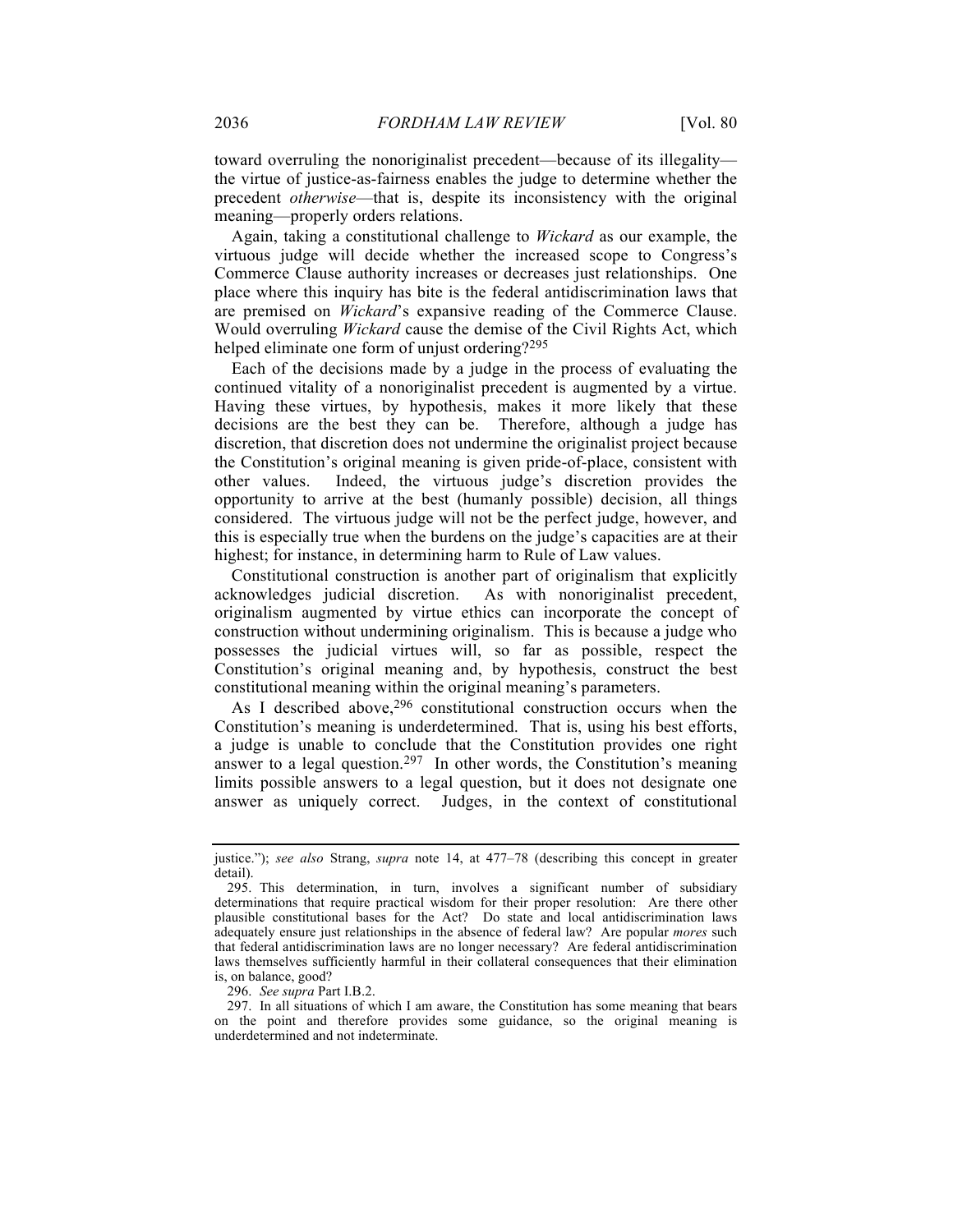construction are, therefore, left with a choice. Judges must choose one of the answers that is consistent with, but not determined by, the Constitution.

As with nonoriginalist precedent, the judicial virtues of theoretical wisdom and justice-as-lawfulness will enable the virtuous judge to correctly decide what the original meaning is, allow the judge to recognize that the original meaning does not determine the outcome of the case, *and* give the judge the disposition to follow, so far as possible, that original meaning. These virtues prevent the judge from seeing underdeterminacy when the original meaning is determinate. This preserves the original meaning's primacy in constitutional interpretation.

Practical wisdom, unlike in the context of nonoriginalist precedent, performs on a significantly more "open field" here. In the nonoriginalist precedent context, the judge's practical wisdom is limited to the task of ascertaining whether and to what extent overruling would harm the Rule of Law. That is frequently a difficult task, though it is focused. By contrast here, within the known original meaning, the judge's task is to play the legislative role of constructing constitutional meaning that will best advance the common good. All of the variables that a legislator would take into account, the judge should also utilize. By contrast, constitutional interpretation, discussed below, does not place as significant a burden on judges' practical wisdom because the original meaning determines those cases' outcomes.

# *b. Virtue's Place in Determinate Law: Constitutional Interpretation and Originalist Precedent*

In this section, I spell out how virtue ethics makes originalism a better theory even in those many situations where, unlike above, judicial decisions are constrained by the original meaning. The common theme here is that there are hard cases that place significant burdens on judges' faculties, and that to bear those burdens well, judges need the judicial virtues.

The core process of constitutional interpretation includes both articulating the Constitution's meaning and applying that meaning in the context of a case.298 Constitutional interpretation differs from construction (and nonoriginalist precedent) because, unlike with construction, judges do not have discretion. Consequently, the virtues' roles are different, though still significant.

Constitutional interpretation occurs when the Constitution's determinate meaning is explicated. In originalism, constitutional meaning is the constitutional text's publicly understood meaning when that text was ratified. One identifies the Constitution's original meaning by looking at the text and structure of the Constitution in light of the historical, cultural, religious, and philosophical contexts in which the text was adopted. This is primarily an historical inquiry.

<sup>298.</sup> *Compare* Strang, *supra* note 111, at 1767–78, *with* Solum, *supra* note 101, at 95, 100–08 (describing these two stages in a different manner).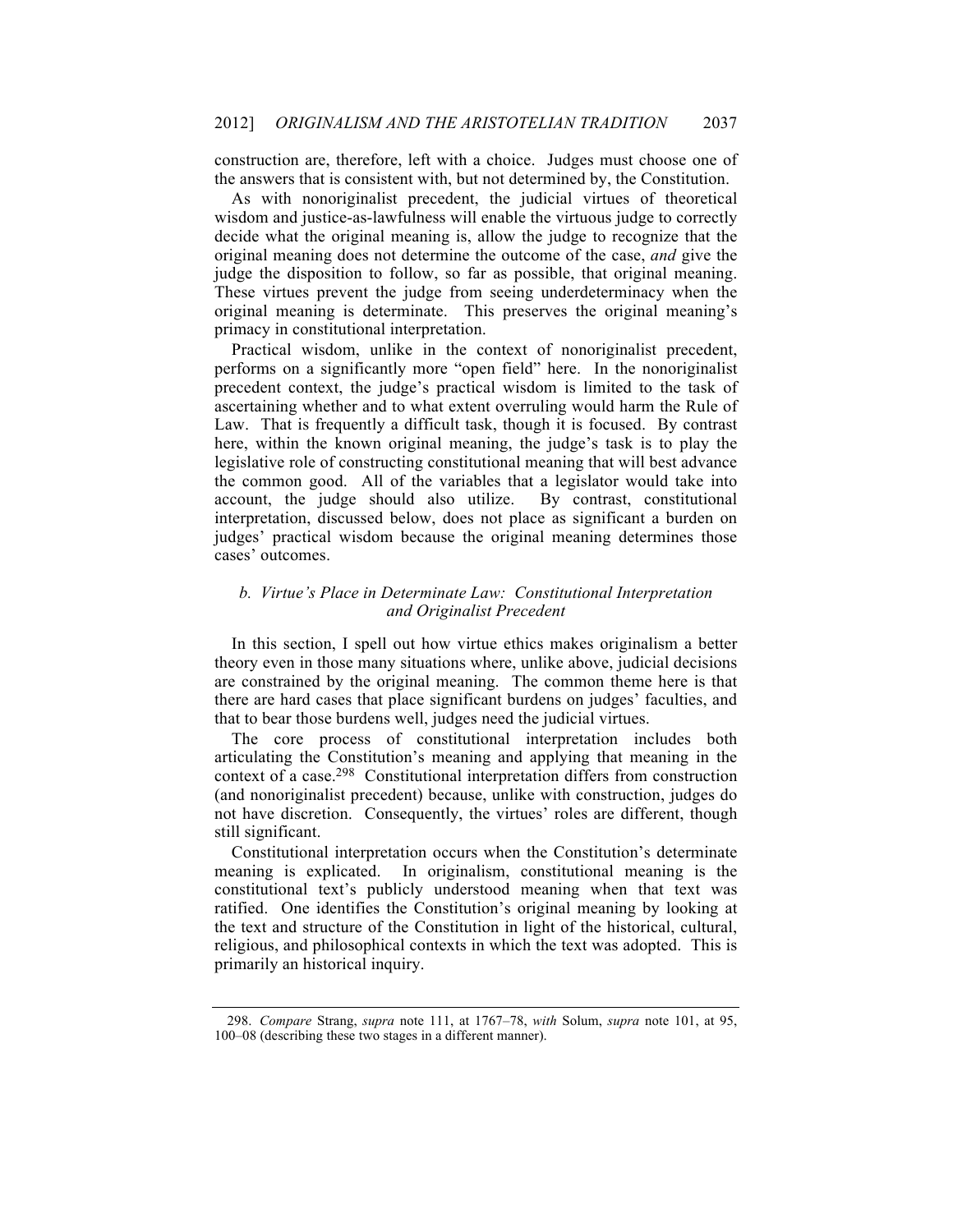A judge engaged in constitutional interpretation will need the intellectual virtue of theoretical wisdom. The need for theoretical wisdom will vary depending on, among other variables, how patent the text's original meaning is. In some situations, this is a difficult task. A possible example of this is the meaning of the Equal Protection Clause. Although there are extensive discussions of the Clause in the Reconstruction Congress, the Clause's original meaning is relatively difficult to reconstruct.299

As with other facets of originalism, judges will also need the moral virtue of justice-as-lawfulness. This ensures that the judges follow the original meaning.

A judge will utilize practical wisdom to bridge the distance between the Constitution's original meaning and the facts of a case. The larger the distance, the greater the burden practical wisdom must carry. For instance, in the late nineteenth century, the Supreme Court faced the challenge of articulating constitutional doctrine that, faithful to the Commerce Clause's original meaning, specified<sup>300</sup> how that meaning governed a changing economy and society. In particular, the challenge included properly mediating the Clause's application to new or newly common phenomena. The Court met this challenge by articulating a number of constitutional law doctrines.

The original packages doctrine is one such doctrinal move. In a series of cases, beginning in 1827 with *Brown v. Maryland*, <sup>301</sup> the Supreme Court fashioned the doctrine to mediate two constitutional commitments: (1) Congress's authority over interstate commerce; and (2) the states' reserved police power over in-state commercial transactions. The doctrine's function was to find a doctrinal line that accomplished this purpose *and* fit the facts of the world.

For example, in *Austin v. Tennessee*, the Supreme Court decided whether the doctrine applied to cigarettes imported from other states in relatively small packages.<sup>302</sup> To reach its conclusion, the Court reviewed the doctrine's seventy-year history, and how the doctrine advanced its purpose of mediating between the constitutional commitments identified above.<sup>303</sup>

<sup>299.</sup> *See, e.g.*, CHRISTOPHER WOLFE, THE RISE OF MODERN JUDICIAL REVIEW: FROM CONSTITUTIONAL INTERPRETATION TO JUDGE-MADE LAW 140–41 (1986) ("There was clearly vagueness and some confusion in the minds of the framers about the actual language of the amendment and its relationship to the original Constitution."); REBECCA E. ZIETLOW, ENFORCING EQUALITY: CONGRESS, THE CONSTITUTION, AND THE PROTECTION OF INDIVIDUAL RIGHTS 56 (2006) ("The record is less clear [than the 1866 Civil Rights Act] with regard to which substantive rights [were] encompassed in the broadly worded provisions of the Fourteenth Amendment."); John Harrison, *Reconstructing the Privileges or Immunities Clause*, 101 YALE L.J. 1385, 1397 (1992) ("Indeed, I hesitate to attribute to most participants in the framing and ratification of the Fourteenth Amendment any precise notion of the meaning of Section 1."); Earl M. Maltz, *The Concept of Equal Protection—A History of Inquiry*, 22 SAN DIEGO L. REV. 499, 540 (1985) (finding that the historical "evidence . . . is not entirely consistent" or is "simply ambiguous").

<sup>300.</sup> *See* Strang, *supra* note 111, at 1767–78 (describing the process of specification).

<sup>301.</sup> *See* 25 U.S. (12 Wheat.) 419, 443 (1827).

<sup>302.</sup> *See* 179 U.S. 343, 350 (1900).

<sup>303.</sup> *See id*. at 351–63.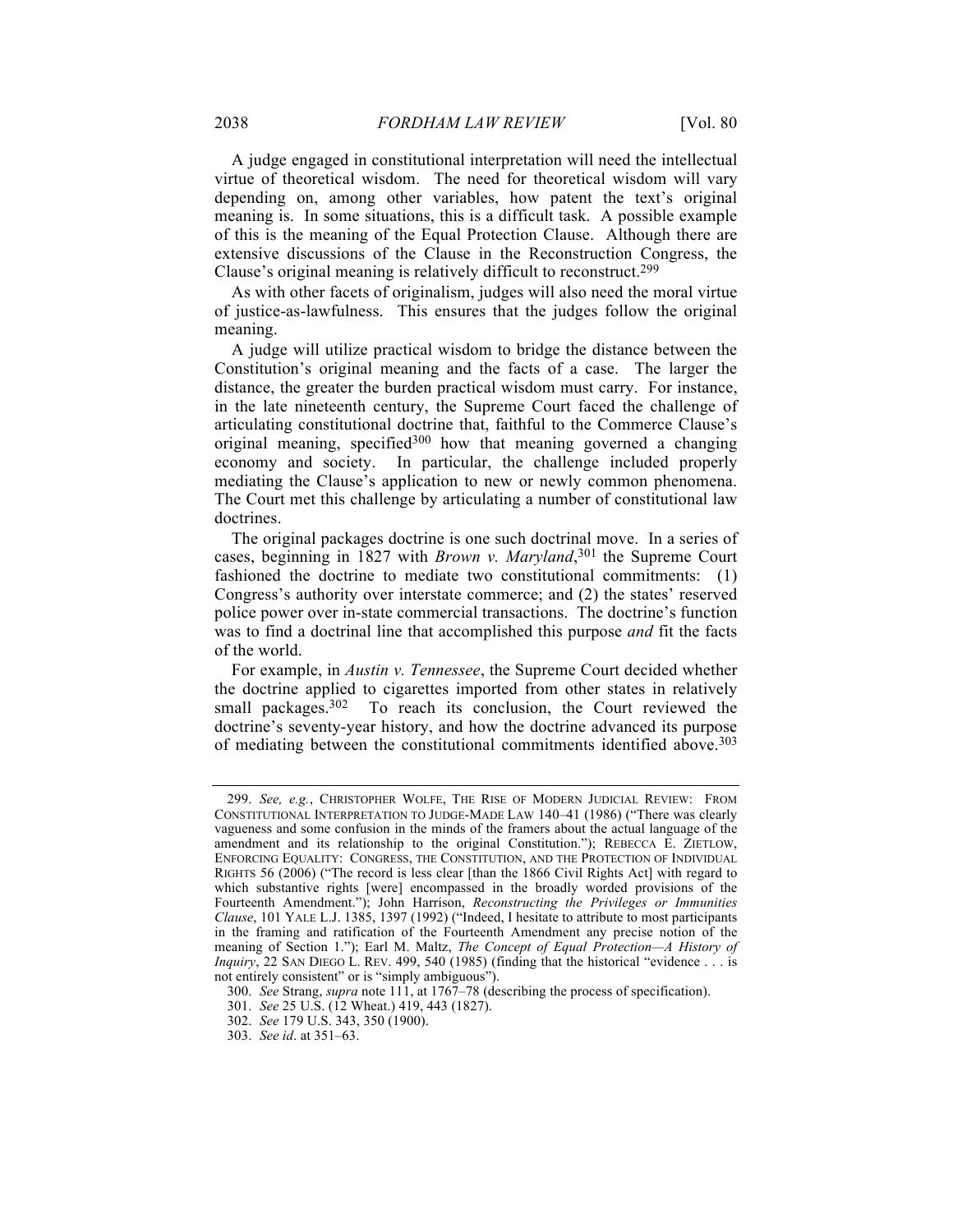In many of the original packages doctrine cases, the Court engaged in similar line drawing. Practical wisdom facilitated this.

Originalist precedent is one—particularly important—facet of constitutional interpretation, where judges do not have discretion. To properly understand, synthesize, follow, and apply originalist precedent, a judge will need theoretical wisdom, justice-as-lawfulness, and practical wisdom.

Using the pre-New Deal Commerce Clause case law as an example, the Supreme Court had crafted a number of interrelated doctrines that formed a complex body of law. These included: the original packages doctrine,  $304$ mentioned above, the instrumentalities of commerce doctrine,<sup>305</sup> the streams of commerce doctrine,  $306$  the doctrinal distinction between commerce and manufacturing,  $307$  and the related doctrinal distinction between direct and indirect effects.308 These doctrines represented the Court's attempt to follow the twin constitutional commitments to federal commerce power and state police power.<sup>309</sup> To master this intricate body of law, a judge would have needed theoretical wisdom, and to have followed it faithfully would have required justice-as-lawfulness.

### 3. Originalism Transformed into a Home for Virtue

Incorporating virtue ethics into originalism makes originalism's transformation possible. Originalists can embrace the discretion wielded by judges as a result of originalism's response to legal-realist-type criticism because virtue ethics provides the tools to show that originalism's core insights remain intact. The Constitution's original meaning retains its privileged position because of justice-as-lawfulness, which inclines judges to follow it, and theoretical wisdom helps judges accurately ascertain the original meaning.

In those situations where judges wield discretion, practical wisdom, and the moral virtues of temperance and fortitude, ensure that judges reach the humanly best result within the scope of the judge's discretion. When judges do not have discretion, the virtues ensure that judges construct the best legal doctrines.

<sup>304.</sup> *See Brown*, 25 U.S. at 441–42; *supra* note 183 and accompanying text.

<sup>305.</sup> *See* Shreveport Rate Cases, 234 U.S. 342, 351–52 (1914); *supra* note 184 and accompanying text.

<sup>306.</sup> *See* Swift & Co. v. United States, 196 U.S. 375, 398–99 (1905); *supra* note 185 and accompanying text; *see also* Stafford v. Wallace, 258 U.S. 495, 515–16 (1922).

<sup>307.</sup> *See* United States v. E.C. Knight Co., 156 U.S. 1, 12 (1895).

<sup>308.</sup> *See* A.L.A. Schechter Poultry Corp. v. United States, 295 U.S. 495, 546–48 (1935).

<sup>309.</sup> *See E.C. Knight Co*., 156 U.S. at 13 ("It is vital that the independence of the commercial power and of the police power, and the delimitation between them, however sometimes perplexing, should always be recognized and observed, for while the one furnishes the strongest bond of union, the other is essential to the preservation of the autonomy of the States as required by our dual form of government.").